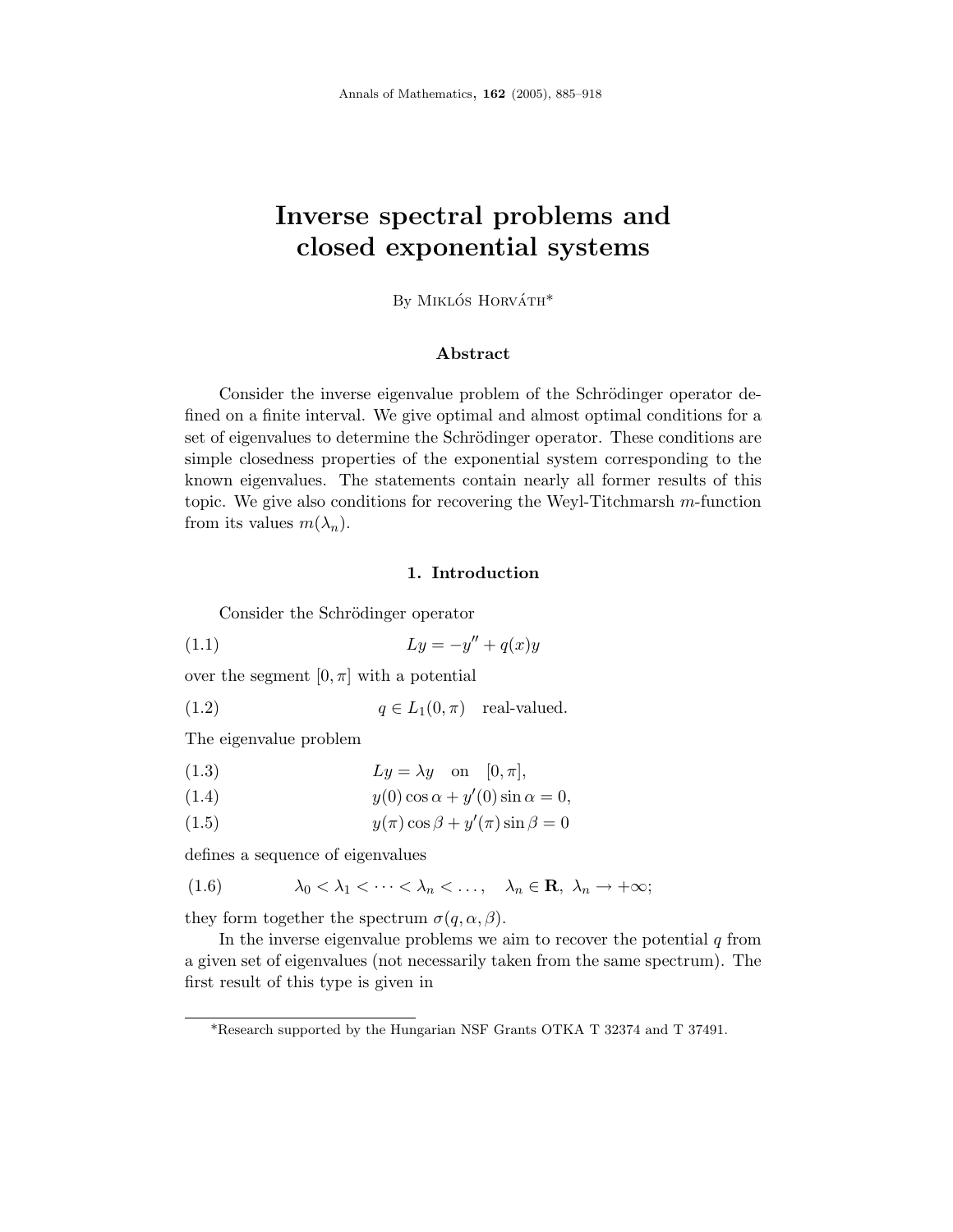THEOREM A (Ambarzumian  $[1]$ ). Let  $q \in C[0, \pi]$  and consider the Neumann eigenvalue problem

$$
y'(0) = y'(\pi) = 0
$$
 (i.e.  $\alpha = \beta = \pi/2$ ).

If the eigenvalues are  $\lambda_n = n^2$ ,  $n \geq 0$  then  $q \equiv 0$ .

Later it was observed by G. Borg that the knowledge of the first eigenvalue  $\lambda_0 = 0$  plays a crucial role here; he also found the general rule that in most cases two spectra are needed to recover the potential:

THEOREM B  $(Borg [5])$ . Let  $q \in L_1(0, \pi), \sigma_1 = \sigma(q, 0, \beta), \sigma_2 =$  $\sigma(q, \alpha_2, \beta)$ , sin  $\alpha_2 \neq 0$  and

$$
\tilde{\sigma}_2 = \begin{cases} \sigma_2 & \text{if } \sin \beta = 0 \\ \sigma_2 \setminus \{\lambda_0\} & \text{if } \sin \beta \neq 0. \end{cases}
$$

Then  $\sigma_1 \cup \tilde{\sigma}_2$  determines the potential a.e. and no proper subset has the same property.

Here determination means that there is no other potential  $q^* \in L_1(0, \pi)$ with  $\sigma_1 = \sigma_1^*$ ,  $\tilde{\sigma}_2 = \tilde{\sigma}_2^*$ . There is a related extension:

THEOREM C (Levinson [16]). Let  $q \in L_1(0, \pi)$ . If  $\sin(\alpha_1 - \alpha_2) \neq 0$  then the two spectra  $\sigma(q, \alpha_1, \beta)$  and  $\sigma(q, \alpha_2, \beta)$  determine the potential a.e.

By an interesting observation of Hochstadt and Lieberman, if half of the potential is known then one spectrum is enough to recover the other half of *q*:

THEOREM D (Hochstadt and Lieberman [11]). If  $q \in L_1(0, \pi)$ , then q on  $(0, \pi/2)$  and the spectrum  $\sigma(q, \alpha, \beta)$  determine q a.e. on  $(0, \pi)$ .

This idea has been further developed by Gesztesy and Simon:

THEOREM E (Gesztesy, Simon [9]). Let  $q \in L_1(0, \pi)$  and  $\pi/2 < a < \pi$ . Then *q* on  $(0, a)$  and *a* subset  $S \subset \sigma = \sigma(q, \alpha, \beta)$  of eigenvalues satisfying

$$
\#\{\lambda \in S : \lambda \le t\} \ge 2(1 - a/\pi)\#\{\lambda \in \sigma : \lambda \le t\} + a/\pi - 1/2
$$

for sufficiently large  $t > 0$ , uniquely determine q a.e. on  $(0, \pi)$ .

Another statement of this type is given in

THEOREM F (del Rio, Gesztesy, Simon [7]). Let  $q \in L_1(0, \pi)$ , let  $\sigma_i =$  $\sigma(q, \alpha_i, \beta)$  be three different spectra and  $S \subset \sigma_1 \cup \sigma_2 \cup \sigma_3$ . If

$$
\#\{\lambda \in S : \lambda \le t\} \ge 2/3\#\{\lambda \in \sigma_1 \cup \sigma_2 \cup \sigma_3 : \lambda \le t\}
$$

for large *t* then the eigenvalues in *S* determine *q*.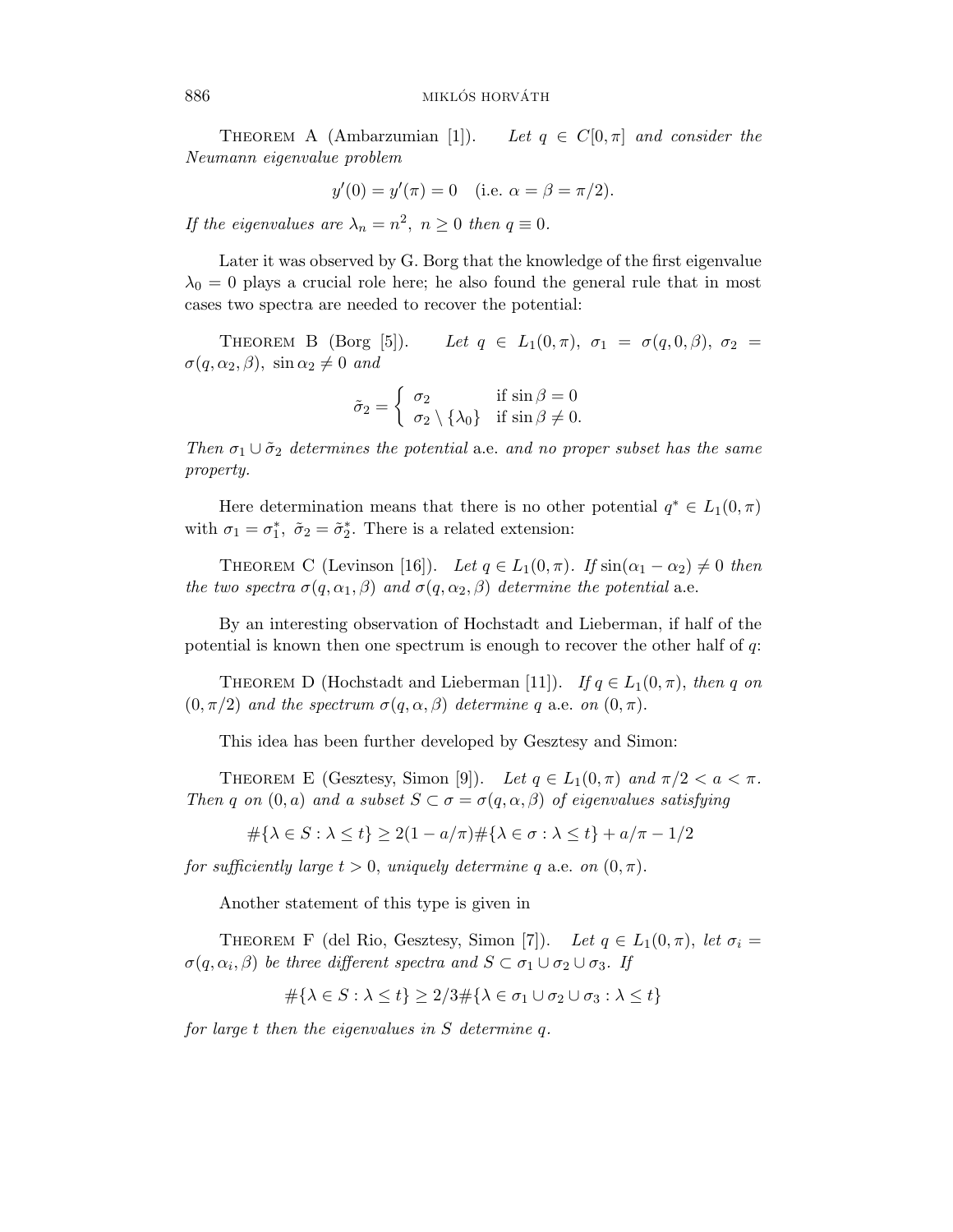In Horváth [12] a similar but more general sufficient condition is given for the case when the known eigenvalues are taken from N different spectra.

The following statement provides a necessary and sufficient condition for a set of eigenvalues to determine the potential; it is one of the major new results of this paper. Before its formulation it is useful to fix some terminology. Let  $1 \leq p \leq \infty$  and  $1/p+1/p' = 1$ . A system  $\{\varphi_n : n \geq 1\}, \varphi_n \in L_{p'}(0,\pi)$  is called closed in  $L_p(a, b)$  if  $h \in L_p(a, b)$ ,  $\int_0^{\pi} h \varphi_n = 0$  for all *n* implies  $h = 0$ . This is equivalent to the completeness of the  $\varphi_n$  in  $L_{p'}(0,\pi)$  if  $p > 1$ . Let  $\beta \in \mathbf{R}$  be given and let  $q^*$ ,  $q \in L_p(0, \pi)$ . We say that the (different) values  $\lambda_n \in \mathbf{R}$  are common eigenvalues of  $q^*$  and  $q$  if there exist  $\alpha_n \in \mathbf{R}$  with

$$
\lambda_n \in \sigma(q, \alpha_n, \beta) \cap \sigma(q^*, \alpha_n, \beta).
$$

So every eigenvalue  $\lambda_n$  is allowed to belong to different spectra. The values cot  $\alpha_n$  are defined by q,  $\lambda_n$  and  $\beta$ ; see (1.12) below. In the above cited theorems the eigenvalues are taken from at most three spectra; in [12] the  $\lambda_n$  belong to finitely many spectra.

Let  $0 \le a < \pi$  and  $\lambda_n \in \mathbb{R}$  be different values. By the statement

" $\beta$ , *q* on  $(0, a)$  and the eigenvalues  $\lambda_n$  determine *q* in  $L_p$ "

we mean that there are no two different potentials  $q^*$ ,  $q \in L_p(0, \pi)$  with  $q^* = q$ a.e. on  $(0, a)$  such that the  $\lambda_n$  are common eigenvalues of  $q^*$  and  $q$ . By the statement

" $\beta$ , *q* on  $(0, a)$  and the eigenvalues  $\lambda_n$  do not determine *q* in  $L_p$ "

we mean that for every  $q \in L_p(0, \pi)$  there exists a different potential  $q^* \in$  $L_p(0, \pi)$  with  $q^* = q$  a.e. on  $(0, a)$  such that the  $\lambda_n$  are common eigenvalues of *q*∗ and *q*.

THEOREM 1.1. Let  $1 \leq p \leq \infty$ ,  $q \in L_p(0, \pi)$ ,  $0 \leq a < \pi$  and let  $\lambda_n \in$  $\sigma(q, \alpha_n, 0)$  be real numbers with  $\lambda_n \nightharpoonup -\infty$ . Then  $\beta = 0$ , *q* on  $(0, a)$  and the eigenvalues  $\lambda_n$  determine q in  $L_p$  if and only if the system

(1.7) 
$$
e(\Lambda) = \left\{ e^{\pm 2i\mu x}, e^{\pm 2i\sqrt{\lambda_n}x} : n \ge 1 \right\}
$$

is closed in  $L_p(a - \pi, \pi - a)$  for some (for any)  $\mu \neq \pm \sqrt{\lambda_n}$ .

In case  $\sin \beta \neq 0$  we find a different situation. First we state a sufficient condition:

THEOREM 1.2. Let  $1 \le p \le \infty$ ,  $q \in L_p(0, \pi)$ ,  $\sin \beta \ne 0$ ,  $\lambda_n \in \sigma(q, \alpha_n, \beta)$ ,  $\lambda_n \nrightarrow -\infty$  and  $0 \le a < \pi$ . If the set

(1.8) 
$$
e_0(\Lambda) = \left\{ e^{\pm 2i\sqrt{\lambda_n}x} : n \ge 1 \right\}
$$

is closed in  $L_p(a - \pi, \pi - a)$  then *q* on  $(0, a)$  and the eigenvalues  $\lambda_n$  determine *q* in *L*p.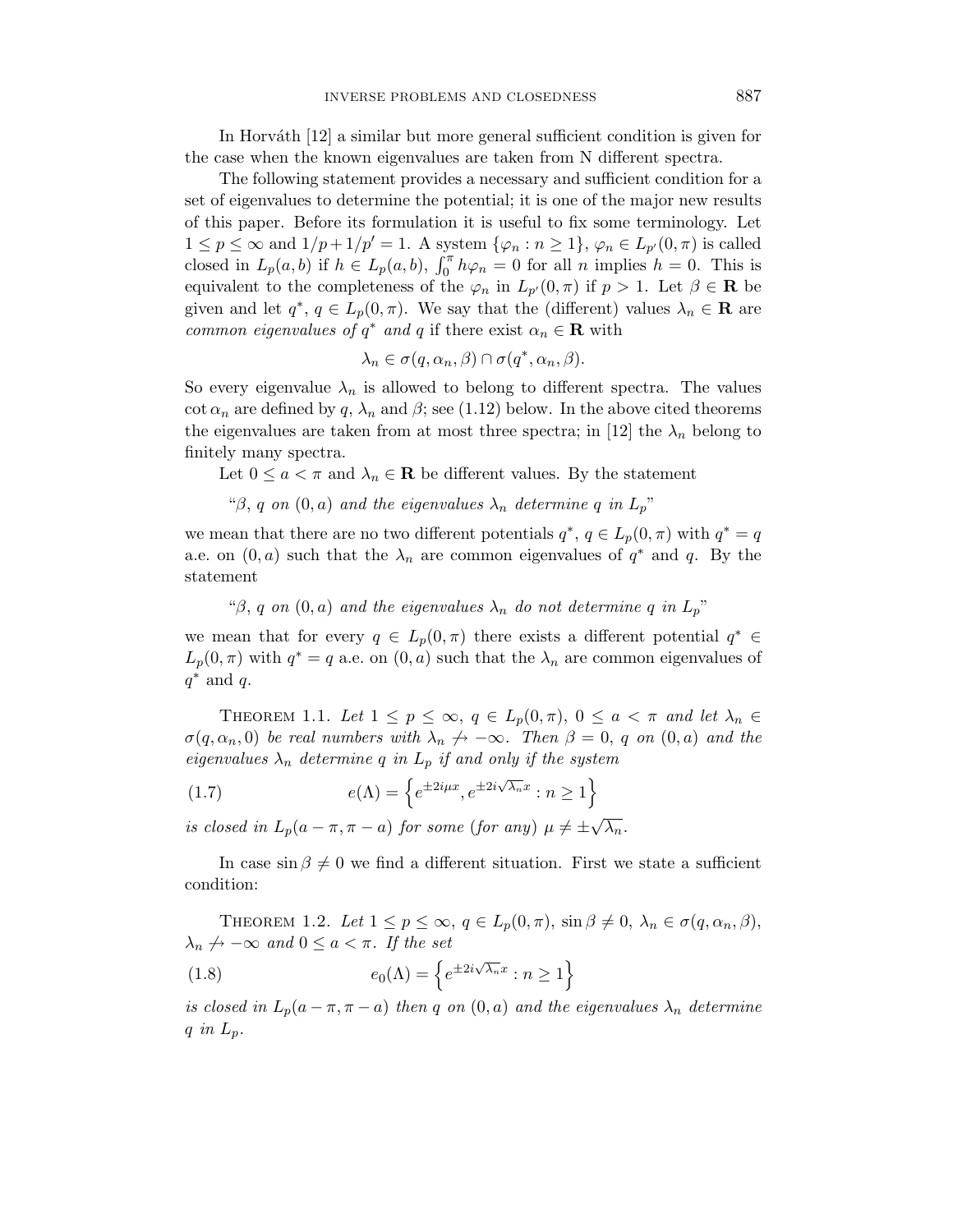The following example shows that the above closedness condition (1.8) is sharp in some cases:

PROPOSITION 1.3. Let  $\beta = \pi/2$ ,  $q(x) = \begin{cases} 0 & \text{on } (0, \pi/2) \\ 1 & \text{on } (\pi/2, \pi), \end{cases}$  $q^*(x) = \begin{cases} 1 & \text{on } (0, \pi/2) \\ 0 & \text{on } (\pi/2, \pi). \end{cases}$ 

Then for the set of all common eigenvalues of  $q^*$  and  $q$ , the system  $e_0(\Lambda)$  has deficiency 1 in  $L_p(-\pi, \pi)$ ,  $1 \leq p < \infty$ . In other words, the system  $e_1(\Lambda)$  $\{e^{2i\mu x}, e^{\pm 2i\sqrt{\lambda_n}x}: n \geq 1\}$  with  $\mu \neq \pm \sqrt{\lambda_n}$  is closed in  $L_p(-\pi, \pi)$ .

Remark. In the important special cases considered by Borg in Theorem B, however, the closedness of  $e_0(\Lambda)$  is not an optimal condition in Theorem 1.2; in those situations the codimension of  $e_0(\Lambda)$  is 1 for the set of eigenvalues defining the potential (see §4).

*Remark.* Denote by  $v(x, \lambda)$  the solution of

$$
(1.9) \qquad \qquad -v'' + q(x)v = \lambda v \quad \text{on } (0, \pi),
$$

(1.10) 
$$
v(\pi, \lambda) = \sin \beta, \quad v'(\pi, \lambda) = -\cos \beta
$$

and let  $v^*(x, \lambda)$  be the same function defined by  $q^*$  instead of q. Then the common eigenvalues of  $q^*$  and  $q$  under the boundary condition (1.5) are precisely the solutions  $\lambda_n \in \mathbf{R}$  of the equation

(1.11) 
$$
v(0,\lambda)v^{*}(0,\lambda) = v'(0,\lambda)v^{*}(0,\lambda).
$$

In this case  $\lambda_n \in \sigma(q^*, \alpha_n, \beta) \cap \sigma(q, \alpha_n, \beta)$  with

(1.12) 
$$
\cot \alpha_n = -\frac{v'(0, \lambda_n)}{v(0, \lambda_n)} = -\frac{v^{*'}(0, \lambda_n)}{v^{*}(0, \lambda_n)}.
$$

In looking for a necessary condition for  $\sin \beta \neq 0$  we have to avoid the Ambarzumian-type exceptional cases where less than two spectra are enough to determine the potential. To this end, introduce the following *minimality* condition

(M) There exists 
$$
h \in L_p(a, \pi)
$$
 such that  
\n
$$
\int_a^{\pi} h \neq 0 \quad but \quad \int_a^{\pi} h(x)[v^2(x, \lambda_n) - 1/2\sin^2\beta] dx = 0 \quad \forall n.
$$

For  $1 < p$  this condition can also be formulated in the following form: the closed subspace generated in  $L_{p}(a, \pi)$  by the functions  $v^2(x, \lambda_n) - 1/2 \sin^2 \beta$ does not contain the constant function 1; here  $1/p + 1/p' = 1$ .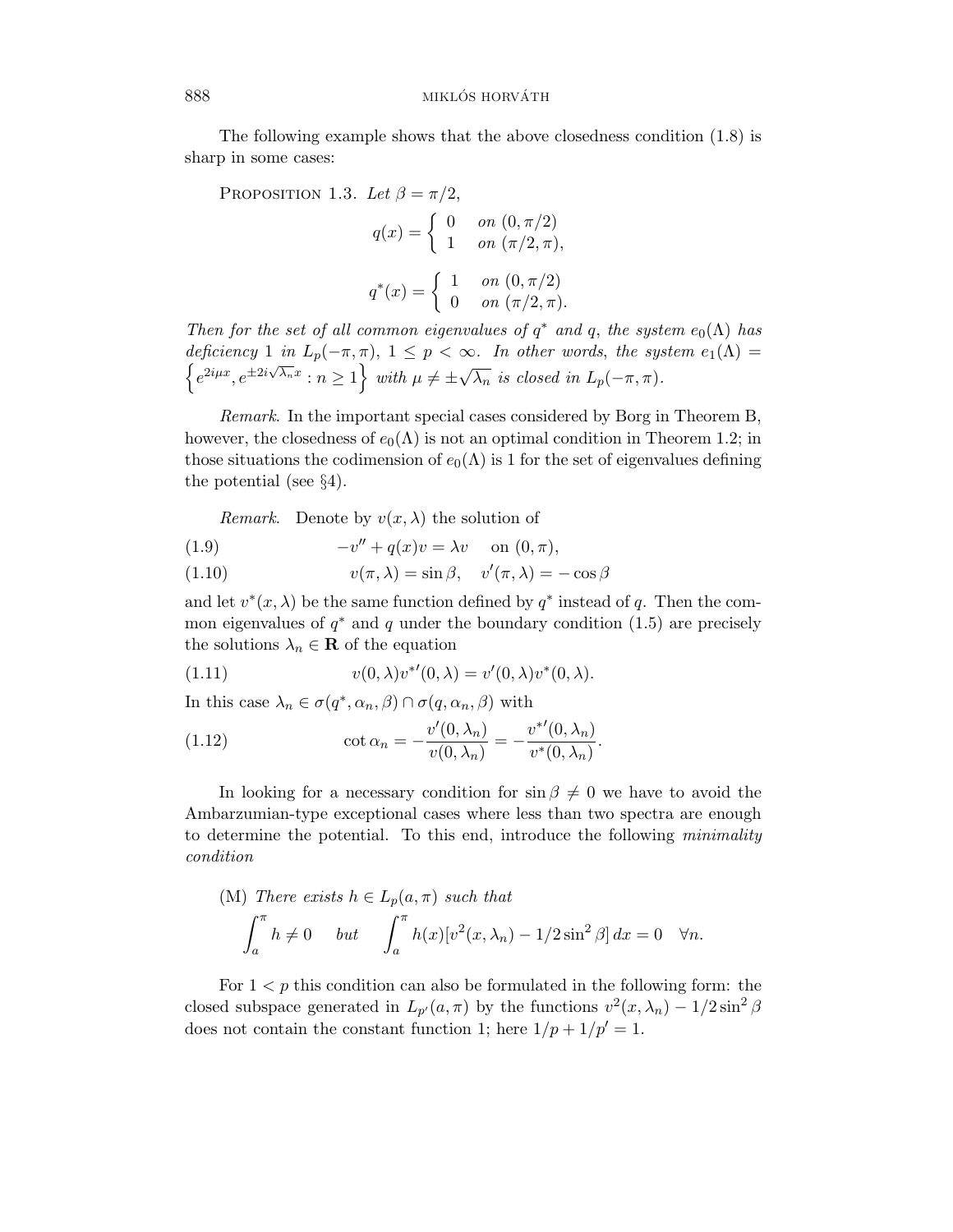THEOREM 1.4. Let  $\sin \beta \neq 0$ ,  $0 \leq a < \pi$ ,  $1 \leq p \leq \infty$  and  $\lambda_n$ ,  $n \geq 1$  be different real numbers with  $\lambda_n \nightharpoonup -\infty$ . Suppose (M) and that

$$
e(\Lambda) = \left\{ e^{\pm 2i\mu x}, e^{\pm 2i\sqrt{\lambda_n}x} \right\}
$$

is not closed in  $L_p(a - \pi, \pi - a)$ , where  $\mu \neq \pm \sqrt{\lambda_n}$ . Then *q* on  $(0, a)$  and the eigenvalues  $\lambda_n$  do not determine *q* in  $L_p$ .

Define the Weyl-Titchmarsh *m*-function corresponding to the problem  $(1.3), (1.5)$  by

(1.13) 
$$
m_{\beta}(\lambda) = \frac{v'(0,\lambda)}{v(0,\lambda)}
$$

where  $v(x, \lambda)$  is given in (1.9), (1.10). It is a meromorphic function having poles at the zeros of  $v(0, \lambda)$ .

THEOREM G (Borg [6], Marchenko [18]). The potential and the value  $\tan \beta$  can be recovered from the *m*-function  $m_{\beta}(\lambda)$ .

In the context of the *m*-function Theorem 1.1 and Theorem 1.2 can be generalized in the following way:

THEOREM 1.5. Let  $1 \leq p \leq \infty$  and  $\lambda_n$ ,  $n \geq 1$ , be arbitrary different real numbers with  $\lambda_n \nightharpoonup -\infty$ . Let  $\beta_1$ ,  $\beta_2 \in \mathbf{R}$ ,  $q^*$ ,  $q \in L_p(0, \pi)$  and consider the  $m$ -functions  $m_{\beta_1}$  and  $m_{\beta_2}^*$ , defined by *q* and  $q^*$  respectively.

• If the system  $e_0(\Lambda)$  is closed in  $L_p(-\pi,\pi)$  then

$$
(1.14) \t m\beta_1(\lambda_n) = m\beta_2*(\lambda_n), \t n \ge 1
$$

 $implies m_{\beta_1} \equiv m_{\beta_2}^*$  (so tan  $\beta_1 = \tan \beta_2$  and  $q^* = q$ ).

• Let  $\sin \beta_1 \cdot \sin \beta_2 = 0$ . Then (1.14) implies  $\sin \beta_1 = \sin \beta_2 = 0$ . In this case (1.14) implies  $m_0^* \equiv m_0$  if and only if the system  $e(\Lambda)$  is closed in  $L_p(-\pi,\pi)$ .

Remark. We allow in (1.14) that both sides be infinite.

A former result of this type is given in

THEOREM H (del Rio, Gesztesy, Simon [7]). Denote  $c_+ = \max(c, 0)$  and let  $q \in L_1(0, \pi)$ . If  $\lambda_n > 0$  are distinct numbers satisfying

(1.15) 
$$
\sum_{n=0}^{\infty} \frac{(\lambda_n - n^2/4)_+}{1 + n^2} < \infty
$$

then the values  $m_\beta(\lambda_n)$  determine  $m_\beta$  (and tan  $\beta$ ).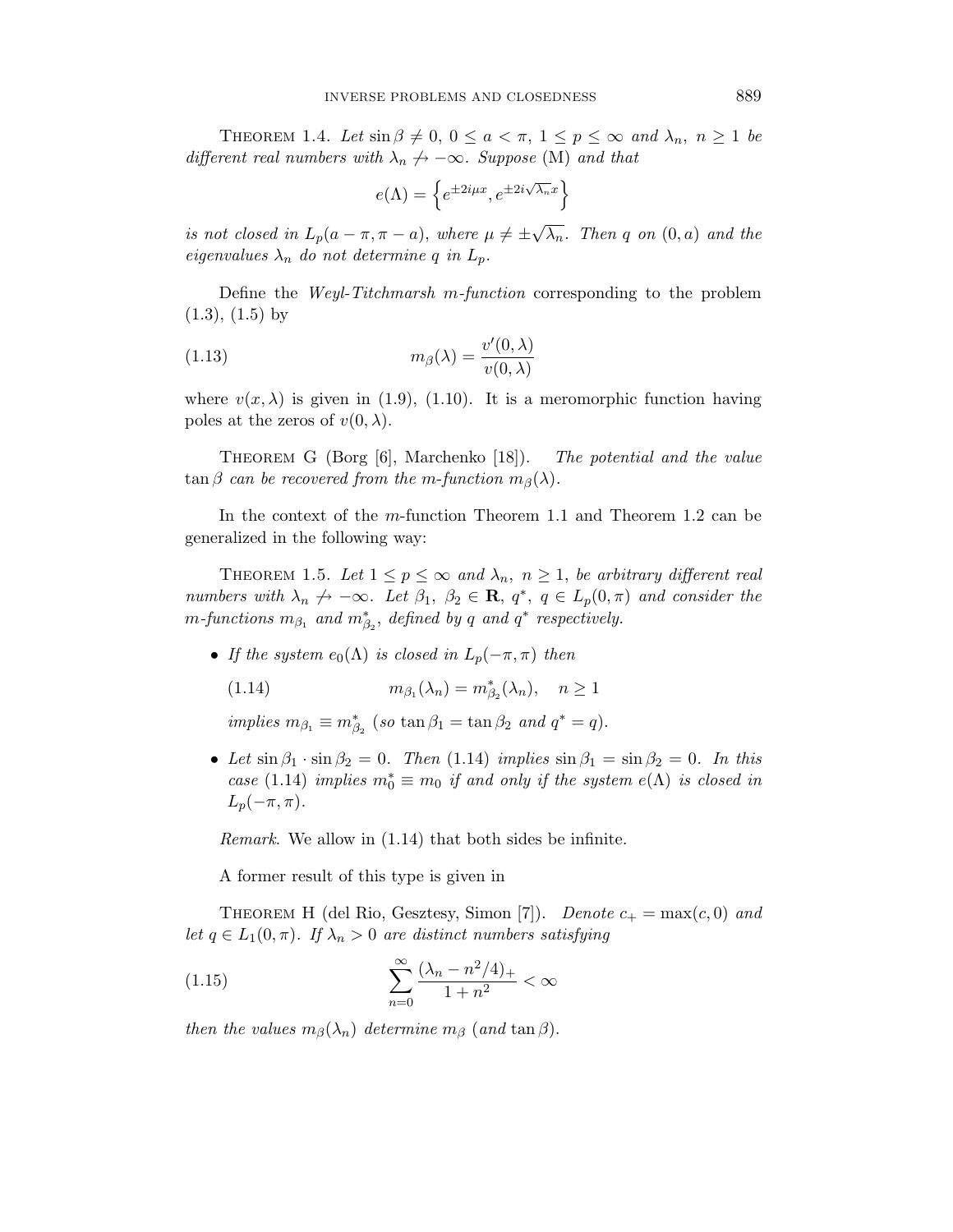Since (1.15) implies the closedness of  $e_0(\Lambda)$ , this statement is a special case of Theorem 1.5; see Section 4.

Finally we mention the following localized version of Theorem G. It was first given in Simon [20]; see also Gesztesy and Simon [8], [10] and Bennewitz [4].

THEOREM I  $([20], [8], [10], [4])$ .  $Let \beta_1, \beta_2 \in \mathbf{R}, q^*, q \in L_1(0, \pi),$  $0 \le a < \pi$ . Then  $q^* = q$  a.e. on  $(0, a)$  if and only if for every  $\varepsilon > 0$ 

(1.16) 
$$
m_{\beta_1}(\lambda) - m_{\beta_2}^*(\lambda) = \mathbf{O}\left(e^{-2(a-\varepsilon)|\Im\sqrt{\lambda}|}\right)
$$

holds along a nonreal ray  $\arg \lambda = \gamma$ ,  $\sin \gamma \neq 0$ .

From this statement the following generalization of Theorem 1.5 can be given:

THEOREM 1.6. Let  $1 \leq p \leq \infty$  and  $\lambda_n$ ,  $n \geq 1$  be arbitrary different real numbers with  $\lambda_n \nightharpoonup -\infty$ . Let  $\beta_1$ ,  $\beta_2 \in \mathbf{R}$ ,  $q^*$ ,  $q \in L_p(0, \pi)$  and suppose that (1.16) holds for every  $\varepsilon > 0$  along a nonreal ray.

- If the system  $e_0(\Lambda)$  is closed in  $L_p(a \pi, \pi a)$  then (1.14) implies  $m_{\beta_1} \equiv m_{\beta_2}^*$ .
- Let  $\sin \beta_1 \cdot \sin \beta_2 = 0$ . Then (1.14) yields  $\sin \beta_1 = \sin \beta_2 = 0$ . In this case (1.14) implies  $m_0^* \equiv m_0$  if and only if the system  $e(\Lambda)$  is closed in  $L_p(a - \pi, \pi - a).$

Remark. The statements of Theorems 1.1 and 1.5 for the Schrödinger operators on the half-line are investigated in the forthcoming paper [13]. It turns out that the inverse eigenvalue problem is closely related to the inverse scattering problem with fixed energy.

The organization of this paper is as follows. In Section 2 we provide the proof of Theorem 1.1; the main ingredient is Lemma 2.1. Some technical background needed in the proof is given only in Section 5. Section 3 is devoted to prove Theorems 1.2, 1.4, 1.5 and 1.6 by modifying the procedure presented in Section 2. The applications of the new results are collected in Section 4; we show how the above-mentioned former results can be presented as special cases of Theorems 1.1 to 1.6. This requires the use of some standard tools from the theory of nonharmonic Fourier series, more precisely, some closedness and basis tests for exponential systems. Finally at the end of Section 4 we check the properties of the counterexample formulated in Proposition 1.3.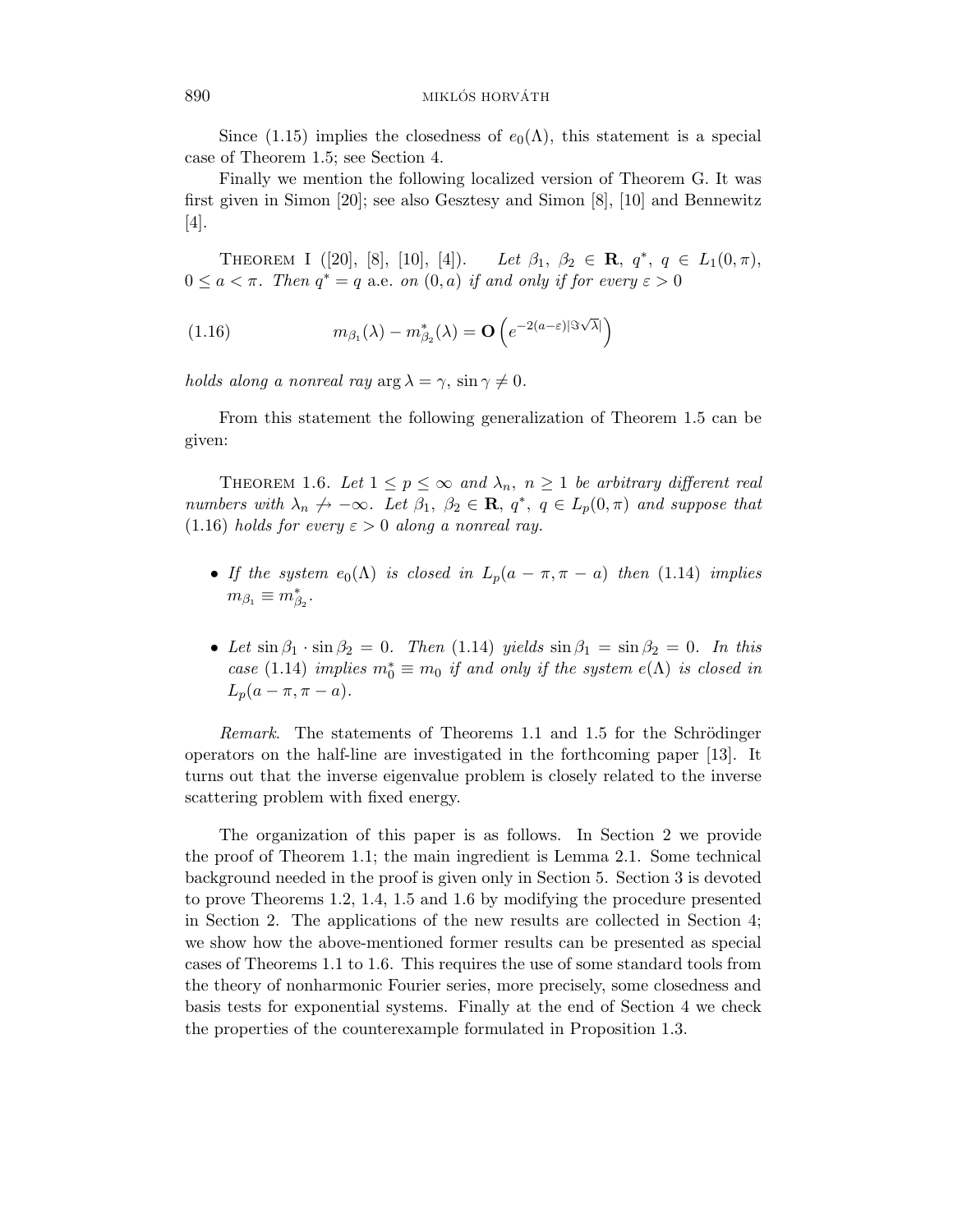#### **2. Proof of Theorem 1.1**

In this section we provide the proof of Theorem 1.1. We start with some lemmas.

LEMMA 2.1. Let  $B_1$  and  $B_2$  be Banach spaces. For every  $q \in B_1$  a continuous linear operator

$$
A_q: B_1 \to B_2
$$

is defined so that for some  $q_0 \in B_1$ 

(2.1) 
$$
A_{q_0}: B_1 \to B_2 \text{ is an (onto) isomorphism,}
$$

and the mapping  $q \mapsto A_q$  is Lipschitzian in the sense that

$$
(2.2) \quad ||(A_{q^*} - A_q)h|| \le c(q_0)||q^* - q|| ||h|| \quad \forall h, q, q^* \in B_1, ||q||, ||q^*|| \le 2||q_0||,
$$

the constant  $c(q_0)$  being independent of q,  $q^*$  and  $h$ . Then the set  $\{A_q(q-q_0):$  $q \in B_1$ } contains a ball in  $B_2$  with center at the origin.

*Proof.* Let  $G_0 \in B_2$  be an arbitrary element, the norm of which is small in a sense to be specified later. Our task is to find an element  $q^* \in B_1$  such that

$$
(2.3) \t\t A_{q^*}(q^*-q_0) = G_0.
$$

This will be done by the following iteration. The vector  $q_0^*$  is defined by

$$
(2.4) \t\t A_{q_0}(q_0^* - q_0) = G_0
$$

and  $q_{k+1}^*$  by

$$
(2.5) \t A_{q_0}(q_{k+1}^* - q_0) = G_0 - (A_{q_k^*} - A_{q_0})(q_k^* - q_0), \quad k \ge 0.
$$

This is justified by (2.1). We state that  $q_k^* \to q^*$ , a solution of (2.3). Indeed, consider the following corollary of (2.5):

$$
(2.6) \ A_{q_0}(q_{k+1}^* - q_k^*) = -(A_{q_k^*} - A_{q_0})(q_k^* - q_{k-1}^*) - (A_{q_k^*} - A_{q_{k-1}^*})(q_{k-1}^* - q_0);
$$

if  $k = 0$ , we use instead

(2.6') 
$$
A_{q_0}(q_1^* - q_0^*) = -(A_{q_0^*} - A_{q_0})(q_0^* - q_0).
$$

Using the conditions  $(2.1)$ ,  $(2.2)$  we get from the formulae  $(2.4)$ ,  $(2.6')$  and (2.6) that

 $||q_0^* - q_0|| \leq c_1 ||G_0||,$ 

(2.8) 
$$
\|q_1^* - q_0^*\| \le c_1 \|q_0^* - q_0\|^2 \text{ if } \|q_0^*\| \le 2\|q_0\|,
$$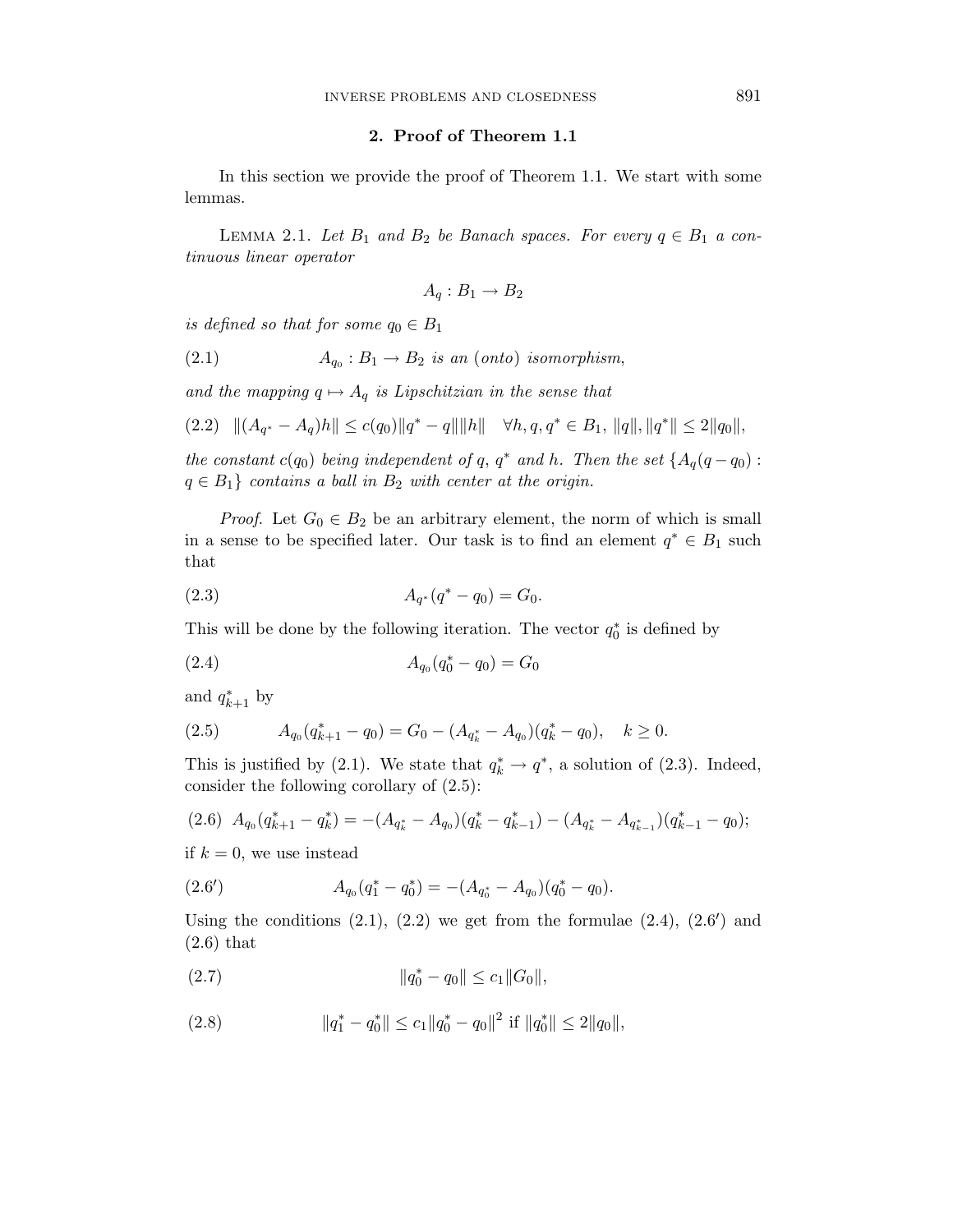${\rm MKLOS~HORY\AA\thinspace TH}$ 

$$
(2.9) \t||q_{k+1}^* - q_k^*|| \le c_1 \|q_k^* - q_{k-1}^*||(\|q_k^* - q_0\| + \|q_{k-1}^* - q_0\|),
$$
  
if  $||q_k^*|| \le 2||q_0||$ ,  $||q_{k-1}^*|| \le 2||q_0||$ ,  $k \ge 1$ 

with a constant  $c_1$  independent of the  $q_k^*, k \ge 0$ , and of  $G_0$ . We suppose that *G*<sup>0</sup> is small enough to ensure

$$
(2.10) \t 8c_12 ||G_0|| \le 1, \t c_1 ||G_0|| \le 1/2||q_0||
$$

and we prove that

(2.11) 
$$
||q_{k+1}^* - q_k^*|| \le 1/2||q_k^* - q_{k-1}^*||, ||q_k^*|| \le 2||q_0|| \text{ if } k \ge 1.
$$
 Indeed, (2.7) and (2.10) imply  $||q_0^*|| \le 3/2||q_0||$  and then by (2.8)

 $||q_1^* - q_0^*|| \leq c_1 ||q_0^* - q_0||^2 \leq c_1^2 ||G_0|| \cdot ||q_0^* - q_0|| \leq 1/2 ||q_0^* - q_0|| \leq 1/4 ||q_0||$ and then

$$
||q_1^*|| \le ||q_1^* - q_0^*|| + ||q_0^* - q_0|| + ||q_0|| \le (1/4 + 1/2 + 1)||q_0||.
$$

Consequently by (2.9)

$$
||q_2^* - q_1^*|| \leq c_1 ||q_1^* - q_0^*|| (||q_1^* - q_0|| + ||q_0^* - q_0||)
$$
  
\n
$$
\leq c_1 ||q_1^* - q_0^*|| (||q_1^* - q_0^*|| + 2||q_0^* - q_0||)
$$
  
\n
$$
\leq ||q_1^* - q_0^*|| (c_1^2 ||q_0^* - q_0||^2 + 2c_1 ||q_0^* - q_0||)
$$
  
\n
$$
\leq ||q_1^* - q_0^*|| (c_1^4 ||G_0||^2 + 2c_1^2 ||G_0||) \leq 1/2 ||q_1^* - q_0^*||
$$

which is  $(2.11)$  for  $k = 1$ . Now suppose  $(2.11)$  below a fixed value of k and prove it for that *k*. We have

$$
||q_i^* - q_0|| \le ||q_i^* - q_{i-1}^*|| + \dots + ||q_1^* - q_0^*|| + ||q_0^* - q_0||
$$
  
\n
$$
\le 2||q_1^* - q_0^*|| + ||q_0^* - q_0|| \le 2c_1||q_0^* - q_0||^2 + ||q_0^* - q_0||
$$
  
\n
$$
\le 2c_1^3||G_0||^2 + c_1||G_0|| \le 2c_1||G_0|| \le ||q_0||
$$

for  $i\leq k$  and then

$$
||q_k^*|| \le ||q_k^* - q_0|| + ||q_0|| \le 2||q_0||.
$$

Consequently

$$
||q_{k+1}^* - q_k^*|| \le c_1 ||q_k^* - q_{k-1}^*|| (||q_k^* - q_0|| + ||q_{k-1}^* - q_0||)
$$
  
\n
$$
\le ||q_k^* - q_{k-1}^*|| (4c_1^4 ||G_0||^2 + 2c_1^2 ||G_0||) \le 1/2 ||q_k^* - q_{k-1}^*||
$$

and so (2.11) is proved and then  $q_k^* \to q^*$  in  $B_1$ . Now  $A_{q_0}(q_{k+1}^* - q_0) = G_0 + (A_{q^*} - A_{q_k})(q_k^* - q_0) - (A_{q^*} - A_{q_0})(q_k^* - q_0).$ Since

$$
||(A_{q^*} - A_{q^*_{k}})(q^*_{k} - q_{0})|| \leq c||q^* - q^*_{k}|| \cdot ||q^*_{k} - q_{0}|| \to 0 \quad k \to \infty,
$$

we can take the limit in (2.12) to obtain

$$
A_{q_0}(q^*-q_0)=G_0-(A_{q^*}-A_{q_0})(q^*-q_0).
$$

This is (2.3) so the proof is complete.

 $\Box$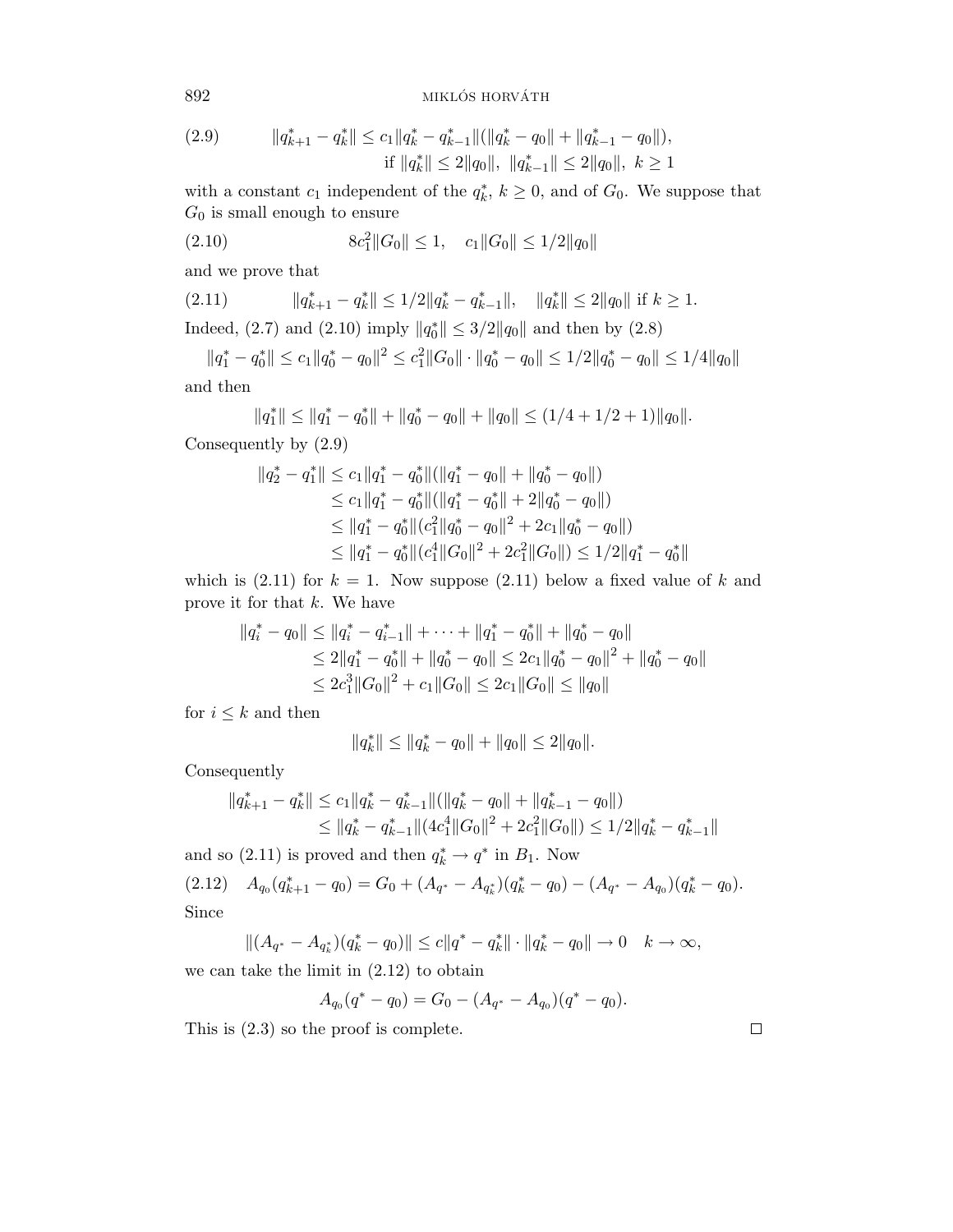In the following statement the point a) (in a less general situation) and the formula (2.16) are due to Gesztesy and Simon [9], [10]. We give the whole proof for the sake of completeness.

LEMMA 2.2. Let  $0 \le a < \pi$ ,  $q, q^* \in L_1(0, \pi)$ ,  $q^* = q$  a.e. on  $(0, a)$ . Consider the function

(2.13) 
$$
F(z) = v^*(a, z)v'(a, z) - v(a, z)v^{*'}(a, z)
$$

where *v* and  $v^*$  are defined by *q* and  $q^*$  respectively in (1.9), (1.10) with  $\beta = 0$ . The derivatives in (2.13) refer to *x*. Then

- a) The real zeros of  $F(z)$  are precisely the common eigenvalues of *q* and  $q^*$ ; in other words, all values  $z = \lambda \in \mathbf{R}$  for which there exists  $\alpha \in \mathbf{R}$  with  $\lambda \in \sigma(q^*, \alpha, 0) \cap \sigma(q, \alpha, 0).$
- b) If  $\lambda_n \nrightarrow -\infty$  holds for the (infinitely many) common eigenvalues of  $q^*$ and *q* then

(2.14) 
$$
\int_{a}^{\pi} (q^* - q) = 0.
$$

*Proof.*  $F(\lambda) = 0$  if and only if the initial condition vectors  $(v(a, \lambda), v'(a, \lambda))$ and  $(v^*(a, \lambda), v^{*}(a, \lambda))$  are parallel. Since  $q^* = q$  a.e. on  $(0, a)$ , this means that *v*∗ and *v* are identical on [0*, a*] up to a constant factor. In other words we have  $\lambda \in \sigma(q^*, \alpha, 0) \cap \sigma(q, \alpha, 0)$  with  $\tan \alpha = -\frac{v(0,\lambda)}{v'(0,\lambda)} = -\frac{v^*(0,\lambda)}{v^*(0,\lambda)}$ . This proves a). To show b) take the function

(2.15) 
$$
F(x, z) = v^*(x, z)v'(x, z) - v(x, z)v^{*'}(x, z).
$$

Now

$$
\frac{\partial F}{\partial x}(x, z) = v^*(x, z)v''(x, z) - v(x, z)v^{*''}(x, z)
$$

$$
= (q(x) - q^*(x))v(x, z)v^*(x, z)
$$

which implies

(2.16) 
$$
F(z) = -\int_{a}^{\pi} \frac{\partial F}{\partial x}(x, z) dx = \int_{a}^{\pi} (q^{*}(x) - q(x)) v(x, z) v^{*}(x, z) dx.
$$

If the zeros  $\lambda_n$  have a finite accumulation point then the entire function  $F(z)$ is identically zero, which implies  $m^* = m$  and  $q^* = q$ ; in this case (2.14) is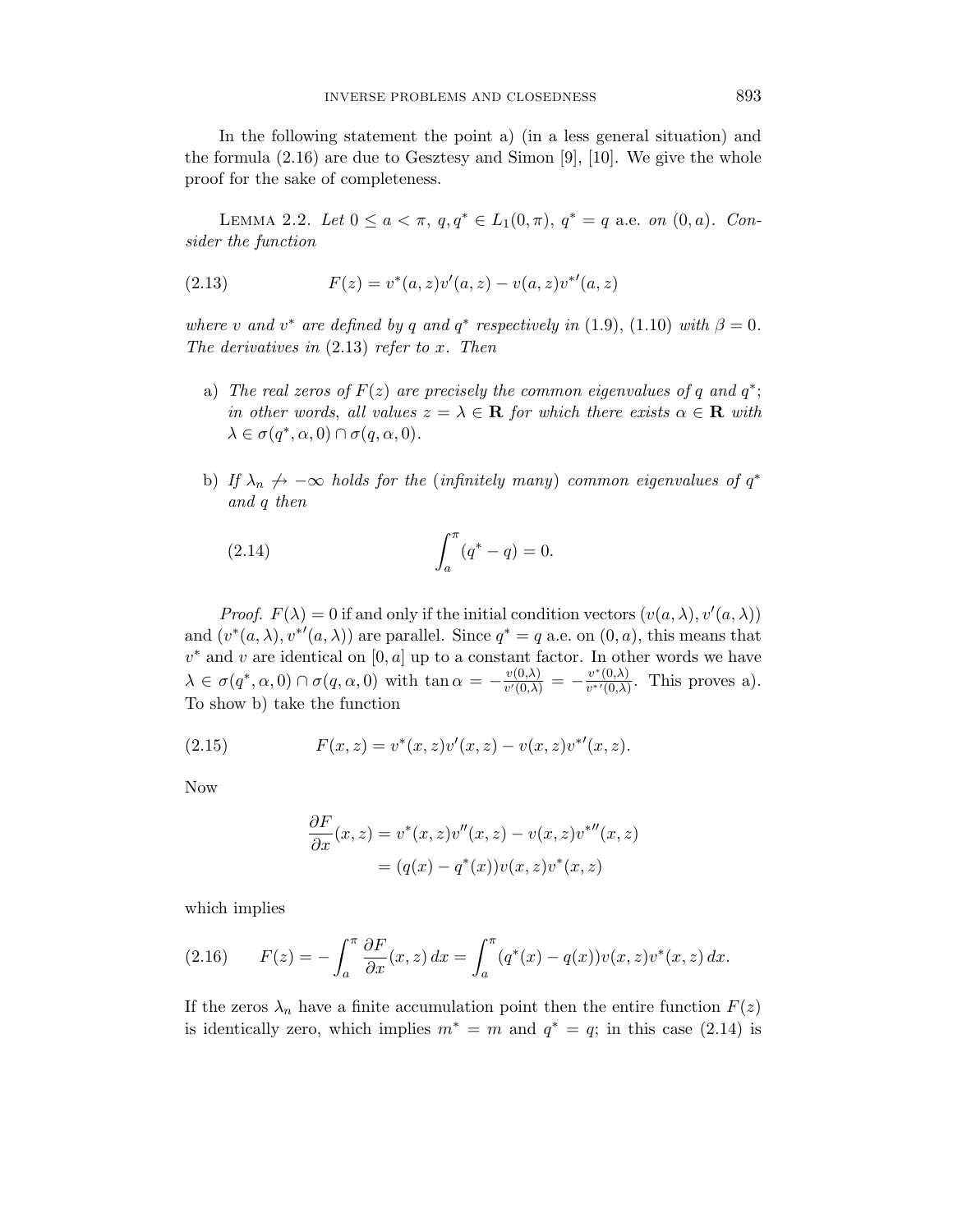obvious. Otherwise the  $\lambda_n$  have a subsequence tending to  $+\infty$ . By Lemma 5.2

$$
(2.17)
$$
  
\n
$$
2(z^{2} - \mu^{2})F(z^{2}) = 2(z^{2} - \mu^{2}) \int_{a}^{\pi} (q^{*}(x) - q(x))v(x, z^{2})v^{*}(x, z^{2}) dx
$$
  
\n
$$
= \int_{a}^{\pi} (q^{*} - q) - \int_{a}^{\pi} (q^{*}(x) - q(x)) \cos 2z(\pi - x) dx
$$
  
\n
$$
- \int_{a}^{\pi} (q^{*}(x) - q(x)) \int_{0}^{2(\pi - x)} \cos z \tau M(\pi - x, \tau, \mu^{2}) d\tau dx
$$
  
\n
$$
= I_{1} - I_{2} - I_{3}.
$$

Here *I*<sup>3</sup> has the form

(2.18) 
$$
I_3 = \int_0^{2(\pi - a)} \cos z \tau \int_a^{\pi - \tau/2} (q^*(x) - q(x)) M(\pi - x, \tau, \mu^2) \, dx \, d\tau.
$$

This means that for the subsequence of values  $z = \sqrt{\lambda_n}$  tending to  $+\infty$  we have  $I_3 \rightarrow 0$ . Since  $I_2 \rightarrow 0$  is obvious, from  $F(\lambda_n) = 0$  we infer (2.14) as asserted.  $\Box$ 

Proof of Theorem 1.1. We consider the closedness of the system

(2.19) 
$$
C(\Lambda) = \{\cos 2\mu x, \cos 2\sqrt{\lambda_n} x : n \ge 1\}
$$

in  $L_p(0, \pi - a)$  instead of that of  $e(\Lambda)$  in  $L_p(a - \pi, \pi - a)$ ; this is justified in Lemma 5.4.

The if part. If the system  $C(\Lambda)$  is closed in  $L_p(0, \pi - a)$  then the eigenvalues  $\lambda_n$  and  $q|_{(0,a)}$  determine q on the whole  $(0, \pi)$ . Suppose indirectly that there exists another potential  $q^* \in L_p$  with  $q^* = q$  a.e. on  $(0, a)$  and  $\lambda_n \in \sigma(q^*, \alpha_n, 0) \cap \sigma(q, \alpha_n, 0)$  for some  $\alpha_n \in \mathbf{R}$ . Define  $F(z)$  by (2.13); then  $F(\lambda_n)=0$  ( $n\geq 1$ ) and  $F\not\equiv 0$ . The function

$$
G(z) = -2(z^2 - \mu^2)F(z^2)
$$

has zeros at  $\pm \mu$ ,  $\pm \sqrt{\lambda_n}$ . From (2.14) we get

(2.20) 
$$
G(z) = \int_a^{\pi} (q^*(x) - q(x)) \left[ 1 - 2(z^2 - \mu^2) v(x, z^2) v^*(x, z^2) \right] dx.
$$

Define the linear operators

$$
A_{q^*}: L_p(a, \pi) \to L_p(a, \pi)
$$
  

$$
(A_{q^*}h)(x) = h(x) + 2 \int_a^x h(\tau)M(\pi - \tau, 2(\pi - x), \mu^2, q, q^*) d\tau.
$$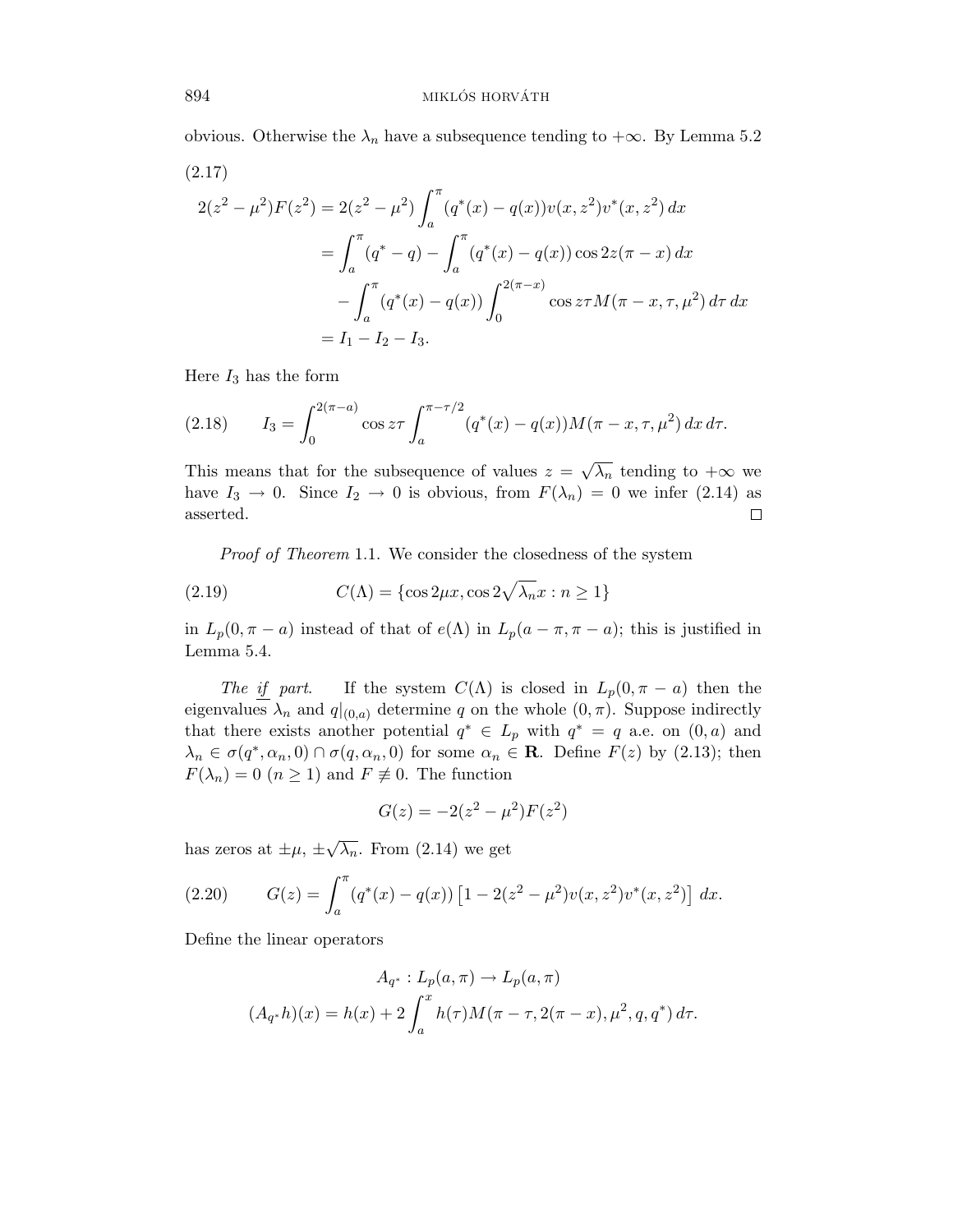Then Lemma 5.2 gives, after an interchange of integrations,

$$
(2.21) \quad \int_a^\pi (q^*(x) - q(x)) \left[ 1 - 2(z^2 - \mu^2) v(x, z^2) v^*(x, z^2) \right] dx
$$
  
= 
$$
\int_a^\pi \cos 2z(\pi - x) \left[ A_{q^*}(q^* - q) \right](x) dx.
$$

Observe that

(2.22) 
$$
A_{q^*}: L_p(a, \pi) \to L_p(a, \pi) \text{ is an isomorphism.}
$$

Indeed, the Volterra operator

$$
h \mapsto 2\int_a^x h(\tau)M(\pi-\tau, 2(\pi-x), \mu^2, q, q^*) d\tau
$$

with continuous kernel is known to have the spectrum  $\sigma = \{0\}$ . In particular,  $-1 \notin \sigma$  i.e.  $A_{q^*}$  is an isomorphism. Now if  $q^* \neq q$  then  $A_{q^*}(q^* - q) \neq 0;$ hence by (2.20) and (2.21) the system  $C(\Lambda)$  is not closed in  $L_p(0, \pi - a)$ . This contradiction proves the if part of Theorem 1.1.

The only if part. If  $C(\Lambda)$  is not closed in  $L_p(0, \pi - a)$  and if  $\lambda_n \nrightarrow -\infty$  then for every  $q \in L_p(0, \pi)$  there exists  $q^* \in L_p(0, \pi)$ ,  $q^* \neq q$  but  $q^* = q$  a.e. on  $(0, a)$ and there exist values  $\alpha_n \in \mathbf{R}$  with  $\lambda_n = \sigma(q^*, \alpha_n, 0) \cap \sigma(q, \alpha_n, 0)$  for all  $n \geq 1$ . Indeed, since  $C(\Lambda)$  is not closed, there exists a function  $0 \neq h \in L_p(0, \pi - a)$ such that

(2.23) 
$$
G_0(z) \stackrel{\text{def}}{=} \int_0^{\pi-a} h(x) \cos 2zx \, dx
$$

has zeros at  $\pm \mu$  and  $\pm \sqrt{\lambda_n}$ . Our task is to show that for every  $q \in L_p(0, \pi)$ there exists  $q^* \in L_p(0, \pi)$ ,  $q^* \neq q$ ,  $q^* = q$  a.e. on  $(0, a)$  such that

(2.24) 
$$
\gamma G_0(z) = \int_a^{\pi} (q^*(x) - q(x)) \left[ 1 - 2(z^2 - \mu^2) v(x, z^2) v^*(x, z^2) \right] dx
$$

holds for some constant  $\gamma \neq 0$ . Indeed,  $G_0(\mu) = 0$  and (2.24) gives (2.14) and then the function  $F(z)$  defined in (2.13) has zeros  $F(\lambda_n) = 0$ ; i.e. the  $\lambda_n$  are common eigenvalues of  $q^*$  and  $q$ . Taking into account  $(2.21)$ ,  $(2.23)$  and  $(2.24)$ , our task is to find *q*∗ with

(2.25) 
$$
\gamma h(\pi - x) = A_{q^*}(q^* - q)(x)
$$
 a.e. for some  $\gamma \neq 0$ .

We check this representation by Lemma 2.1 applied with  $B_1 = B_2 = L_p(a, \pi)$ . The condition  $(2.1)$  is verified in  $(2.22)$  and  $(2.2)$  follows from Lemma 5.2, since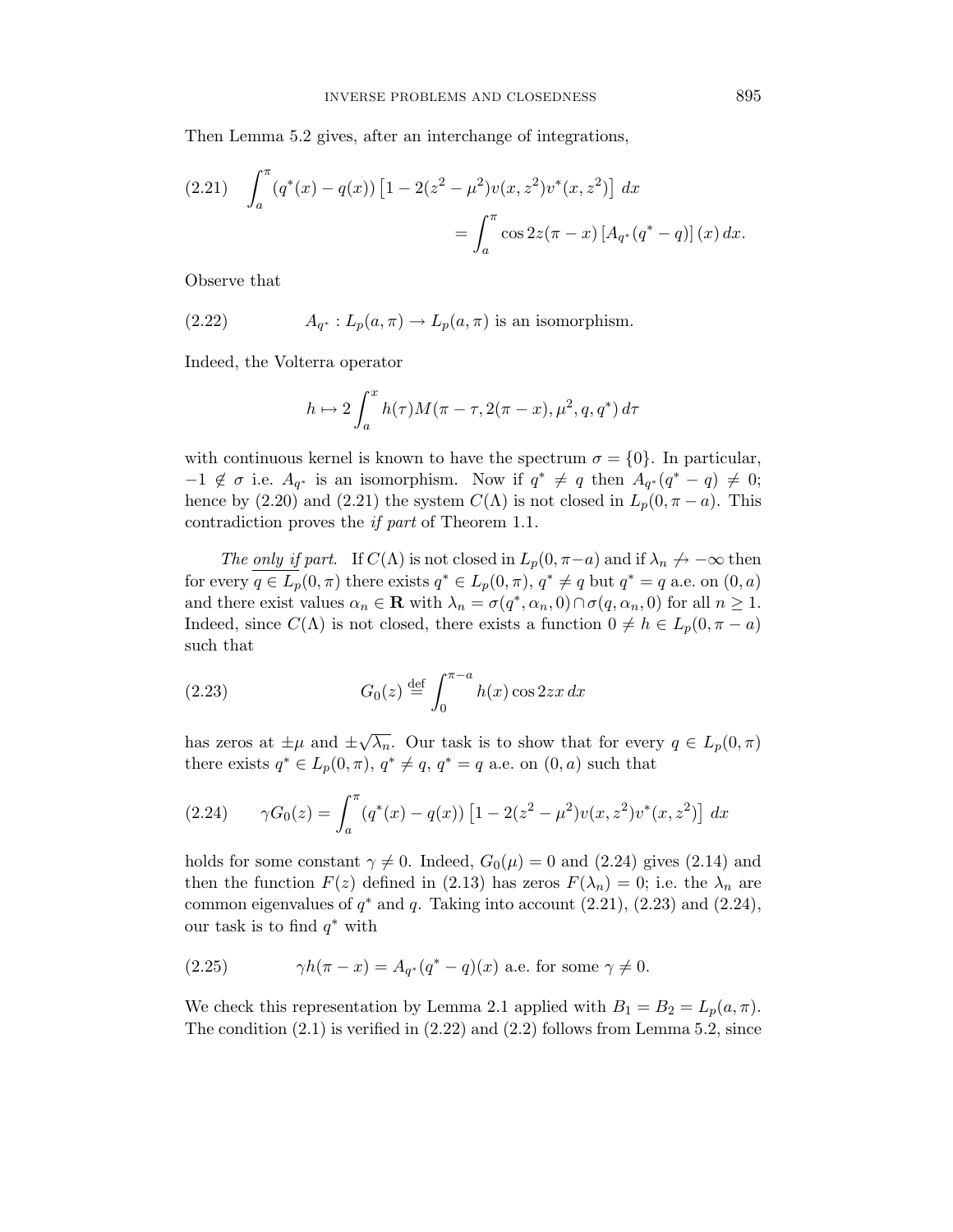if *q*, *q*<sup>∗</sup>, *q*<sup>∗∗</sup> ∈ *L*<sub>p</sub> with norms ≤ *D* then

$$
||(A_{q^{**}} - A_{q^*})h|| = 2\left\{ \int_a^\pi \left| \int_a^x h(\tau) \left[ M(\pi - \tau, 2(\pi - x), \mu^2, q, q^{**}) \right. \right. \\ \left. - M(\pi - \tau, 2(\pi - x), \mu^2, q, q^*) \right] d\tau \right|^{p} dx \right\}^{1/p}
$$
  

$$
\leq c(D) ||q^{**} - q^*|| \left\{ \int_a^\pi \left( \int_a^x |h| \right)^p dx \right\}^{1/p} \leq c_1(D) ||q^{**} - q^*|| \cdot ||h||
$$

with straightforward modifications for  $p = \infty$ . So Lemma 2.1 applies and this shows the possibility of the representation (2.25) with sufficiently small  $\gamma \neq 0$ . The proof is complete.  $\Box$ 

#### **3. Proofs of Theorems 1.2 to 1.6**

In this part of the paper we give the proofs of the remaining new results. They are modifications of the proof of Theorem 1.1 or consequences of already proved results. The proof of Proposition 1.3 is deferred to Section 4.

LEMMA 3.1. Let  $1 \le p \le \infty$ ,  $q, q^* \in L_p(0, \pi)$ ,  $0 \le a < \pi$ ,  $q^* = q$  a.e. on  $(0, a)$ . Let  $F(z)$  be defined by  $(2.13)$ , where the functions *v* and  $v^*$  are as given in (1.9), (1.10) with *q* and  $q^*$ . Let  $\sin \beta \neq 0$ . Then

a) The real zeros of  $F(z)$  are precisely the common eigenvalues

$$
\lambda_n \in \sigma(q^*, \alpha_n, \beta) \cap \sigma(q, \alpha, \beta)
$$

of *q*∗ and *q*.

b) If  $\lambda_n \nightharpoonup -\infty$  holds for the (infinitely many) common eigenvalues of q and  $q^*$  then  $(2.14)$  holds.

Proof. The verification of Lemma 2.2 can be repeated, only (2.17) is replaced by

$$
(3.1) \quad F(z^2) = \frac{\sin^2 \beta}{2} \int_a^\pi (q^* - q) + \frac{\sin^2 \beta}{2} \int_a^\pi (q^*(x) - q(x)) \cos 2z(\pi - x) \, dx
$$

$$
+ \int_a^\pi (q^*(x) - q(x)) \int_0^{2(\pi - x)} \cos z \tau L(\pi - x, \tau) \, d\tau \, dx;
$$

see Lemma 5.3. Consequently

$$
F(z^2) \to \frac{\sin^2 \beta}{2} \int_a^{\pi} (q^* - q) \text{ if } z \to +\infty, \ z \in \mathbf{R},
$$

and the proof of (2.14) is finished as in Lemma 2.2.

 $\Box$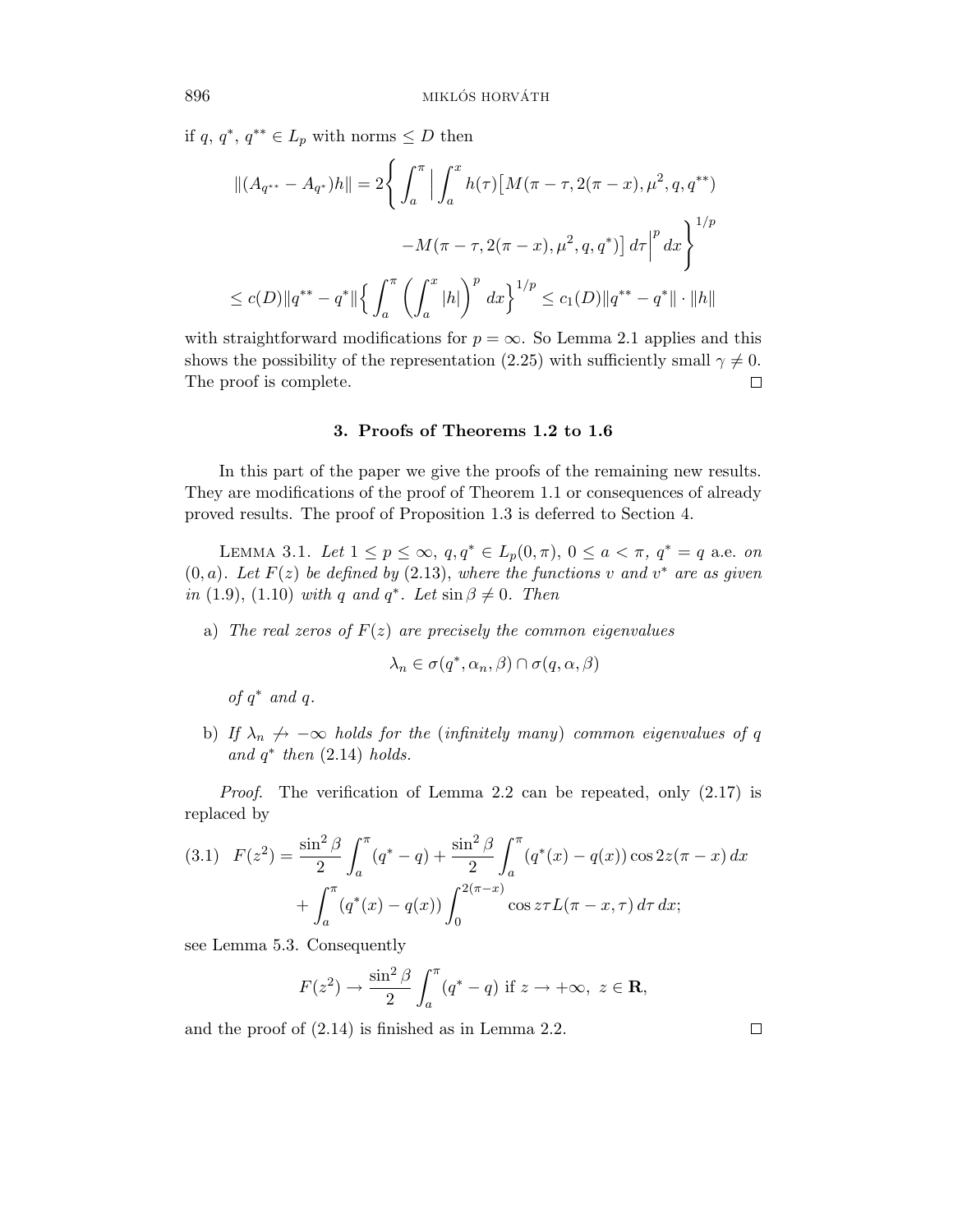Proof of Theorem 1.2. We must show that if the system

(3.2) 
$$
C_0(\Lambda) = \{\cos 2\sqrt{\lambda_n}x : n \ge 1\}
$$

is closed in  $L_p(0, \pi - a)$  then  $q|_{(0,a)}$  and the eigenvalues  $\lambda_n$  determine q. Indeed, let  $q^* \in L_p(0,\pi)$  be another potential with  $q^* = q$  a.e. on  $(0,a)$  such that  $\lambda_n \in \sigma(q^*, \alpha_n, \beta) \cap \sigma(q, \alpha, \beta), n \ge 1$  for some  $\alpha_n \in \mathbb{R}$ . From Lemma 5.3 we infer for  $h \in L_p(a,\pi)$ 

(3.3)  

$$
\int_{a}^{\pi} h(x) \left[ v(x, z^{2}) v^{*}(x, z^{2}) - 1/2 \sin^{2} \beta \right] dx = \int_{a}^{\pi} \cos 2z (\pi - x) A_{q^{*}} h(x) dx
$$

where

(3.4) 
$$
A_{q^*}h(x) = \frac{\sin^2 \beta}{2}h(x) + \int_a^x h(\tau)2L(\pi - \tau, 2(\pi - x), q, q^*) d\tau.
$$

We observe that

(3.5) 
$$
A_{q^*}: L_p(a,\pi) \to L_p(a,\pi) \text{ is an isomorphism}
$$

just as in the proof of Theorem 1.1. Let  $F(z)$  be defined by  $(2.13)$ ,  $(2.16)$ . It follows from (2.14) that

(3.6) 
$$
F(z^2) = \int_a^{\pi} \cos 2z (\pi - x) [A_{q^*}(q^* - q)] (x) dx.
$$

Now if  $q^* \neq q$  then  $0 \neq h = A_{q^*}(q^* - q) \in L_p$  satisfies

$$
\int_a^{\pi} h(x) \cos 2\sqrt{\lambda_n} (\pi - x) dx = 0 \quad \forall n,
$$

in contradiction to the closedness of  $C_0(\Lambda)$  in  $L_p(0, \pi - a)$ .

 $\Box$ 

The following statement is the counterpart of Lemma 2.1:

LEMMA 3.2. Let  $B_1$  and  $B_2$  be Banach spaces, let  $\varphi : B_2 \to \mathbf{C}$  be a bounded linear functional and let  $B_{21}$  be a closed subspace of  $B_2$ . For every  $q \in B_1$  define a continuous linear operator

$$
A_q: B_1 \to B_2.
$$

Suppose (2.1), (2.2) and

(3.7) 
$$
\dim B_{21} \geq 2, \quad B_{21} \not\subset \text{Ker}\varphi.
$$

Then the set  $\{A_q(q - q_0) : q \in B_1, q - q_0 \in A_{q_0}^{-1}(\text{Ker}\varphi)\}\)$  contains a nonzero element of  $B_{21}$ .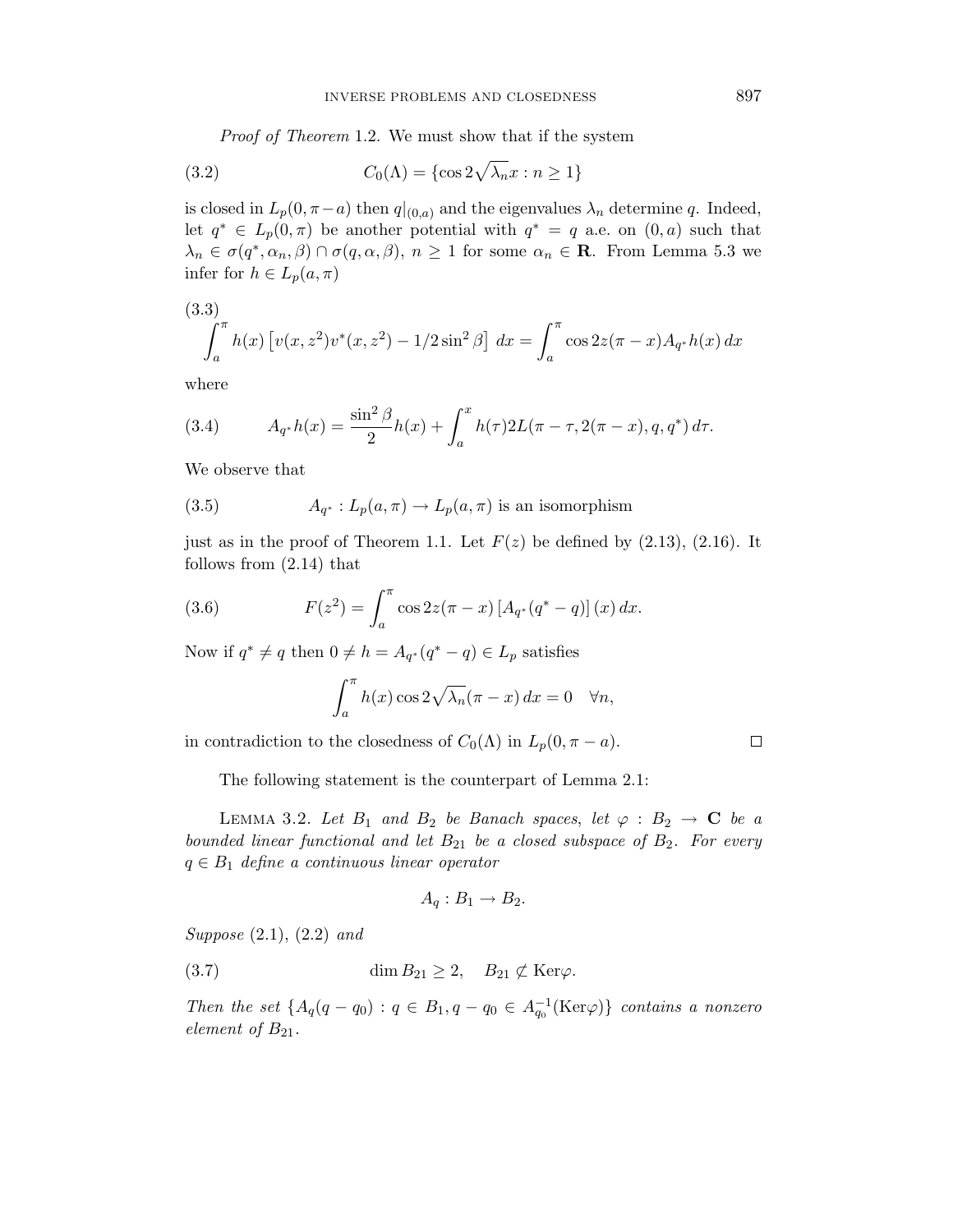*Proof.* Take an element  $0 \neq G_0 \in B_{21} \cap \text{Ker}\varphi$  and let  $G_{00} \in B_{21} \setminus \text{Ker}\varphi$ with  $\varphi(G_{00}) = 1$ . Define the operator  $P : B_2 \to B_2$  by

$$
(3.8) \t\t\t PG = G - \varphi(G)G_{00}.
$$

By definition we have

$$
(3.9) \t\t\t ImP \subset \text{Ker}\varphi.
$$

The vector  $q_0^*$  is defined by

$$
(3.10) \t\t A_{q_0}(q_0^* - q_0) = G_0
$$

and  $q_{k+1}^*$  by

$$
(3.11) \t A_{q_0}(q_{k+1}^* - q_0) = G_0 - P((A_{q_k^*} - A_{q_0})(q_k^* - q_0)), \quad k \ge 0.
$$

Then we have for  $k \geq 1$ 

$$
A_{q_0}(q_{k+1}^* - q_k^*) = -P\left[ (A_{q_k^*} - A_{q_0})(q_k^* - q_{k-1}^*) - (A_{q_k^*} - A_{q_{k-1}^*})(q_{k-1}^* - q_0) \right];
$$

if  $k = 0$ , we use instead

$$
A_{q_0}(q_1^* - q_0^*) = -P((A_{q_0^*} - A_{q_0})(q_0^* - q_0)).
$$

These correspond to the formulae (2.6), (2*.*6 ). Since the operator *P* is bounded, the same estimation procedure can be executed (as in Lemma 2.1). So (2.11) holds and then  $q_k^* \to q^* \in B_1$ . Taking the limit in (3.11) we can verify again as in Lemma 2.2 that

$$
(3.12) \t A_{q_0}(q^* - q_0) = G_0 - P((A_{q^*} - A_{q_0})(q^* - q_0));
$$

i.e.,

$$
(3.13) \qquad A_{q^*}(q^* - q_0) = G_0 + (I - P)((A_{q^*} - A_{q_0})(q^* - q_0)) = G_0 + cG_{00}
$$

with some constant *c*. This shows that  $0 \neq A_{q^*}(q^* - q_0) \in B_{21}$ . From (3.12) and (3.9) we finally get  $q^* - q_0 \in A_{q_0}^{-1}(\text{Ker}\varphi)$ . Lemma 3.2 is proved.  $\Box$ 

*Proof of Theorem* 1.4. Let  $q \in L_p(0, \pi)$ ; our task is to find a different  $q^* \in L_p(0,\pi)$ ,  $q^* = q$  on  $(0,a)$  such that the  $\lambda_n$  are common eigenvalues of  $q^*$ and *q*. This will be done by applying Lemma 3.2 with  $B_1 = B_2 = L_p(a, \pi)$ ,

$$
\varphi: L_p(a, \pi) \to \mathbf{C}, \quad \varphi(h) = \int_a^{\pi} A_q^{-1} h
$$

and

$$
B_{21} = \{ h \in L_p(a, \pi) : \int_a^{\pi} h(x) \cos 2\sqrt{\lambda_n} (\pi - x) \, dx = 0 \ \forall n \}.
$$

Now condition (2.1) is given in (3.5), (2.2) follows from Lemma 5.3. In order to check dim  $B_{21} \geq 2$  recall the following identity (see Young [21, Ch. III]):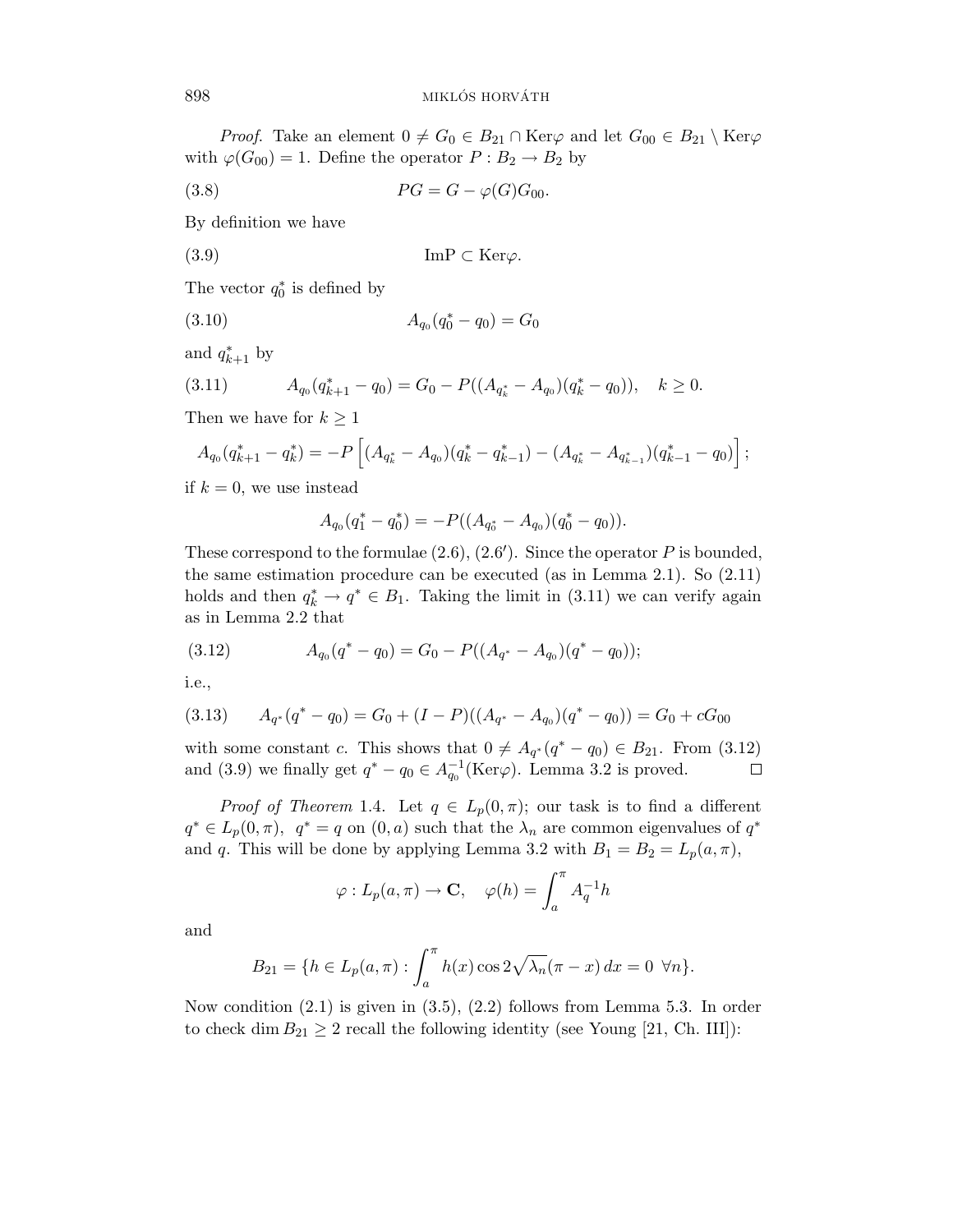Let  $\alpha(t)$  belong to  $L_p(-d, d)$  and suppose that

$$
f(z) = \int_{-d}^{d} \alpha(t)e^{izt}dt
$$
 satisfies  $f(\mu) = 0$ .

Then for every  $\lambda \neq \mu$ ,  $\lambda \in \mathbb{C}$  there exists  $\beta(t) \in L_p(-d, d)$  with

$$
\frac{z-\lambda}{z-\mu}f(z) = \int_{-d}^{d} \beta(t)e^{izt}dt,
$$

namely,

$$
\beta(t) = \alpha(t) + i(\lambda - \mu)e^{-i\mu t} \int_{-d}^{t} \alpha(s)e^{i\mu s} ds.
$$

This can be verified by direct substitution. A repeated application of this idea gives that if  $f(\pm \mu) = 0$  (or  $f(0) = f'(0) = 0$  for  $\mu = 0$ ), then for every  $\lambda \neq \pm \mu$ there exists  $\gamma(t) \in L_p(-d, d)$  with

$$
\frac{z^2 - \lambda^2}{z^2 - \mu^2} f(z) = \int_{-d}^{d} \gamma(t) e^{izt} dt.
$$

Supposing that  $\alpha(t)$  is even,  $\alpha(-t) = \alpha(t)$ , we see that  $f(z)$  and thus  $\gamma(t)$  is even. In other words,  $f(z) = \int_0^d 2\alpha(t) \cos z t \, dt$ ,  $f(\mu^2) = 0$  implies

$$
\frac{z^2 - \lambda^2}{z^2 - \mu^2} f(z) = \int_0^d 2\gamma(t) \cos zt \, dt.
$$

Since  $C(\Lambda)$  is not closed in  $L_p(0, \pi - a)$ , there exists  $0 \neq h \in L_p(0, \pi - a)$  with

$$
f(z) = \int_0^{\pi - a} h(t) \cos zt \, dt, \quad f(2\sqrt{\lambda_n}) = 0 \,\forall n, \, f(2\mu) = 0.
$$

Take any number  $\mu_1 \neq \pm \mu$ ,  $\mu_1 \neq \pm \sqrt{\lambda_n}$ , then

$$
\frac{z^2 - 4\mu_1^2}{z^2 - 4\mu^2} f(z) = \int_0^{\pi - a} h_1(t) \cos zt \, dt \text{ for some } h_1 \in L_p(0, \pi - a).
$$

Consequently  $h(\pi - t)$  and  $h_1(\pi - t)$  are linearly independent elements of  $B_{21}$ ; thus dim  $B_{21} \geq 2$  as asserted. Finally the minimality condition (M) implies by (3.3) that there exists a function  $h \in L_p(a,\pi)$  satisfying

$$
\int_{a}^{\pi} A_q h(x) \cos 2\sqrt{\lambda_n} (\pi - x) dx = 0 \quad \forall n \text{ but } \int_{a}^{\pi} h \neq 0.
$$

Let  $h_1 = A_q h$ , then  $h_1 \in B_{21} \setminus \text{Ker}\varphi$  showing that  $B_{21} \not\subset \text{Ker}\varphi$ . Thus all conditions formulated in Lemma 3.2 are fulfilled, so there exists  $q^* \neq q$ ,  $q^* \in$  $L_p(a,\pi)$  such that

(3.14) 
$$
A_{q^*}(q^* - q) \in B_{21}
$$
 and  $A_q(q^* - q) \in \text{Ker}\varphi$  i.e.  $\int_a^{\pi} (q^* - q) = 0.$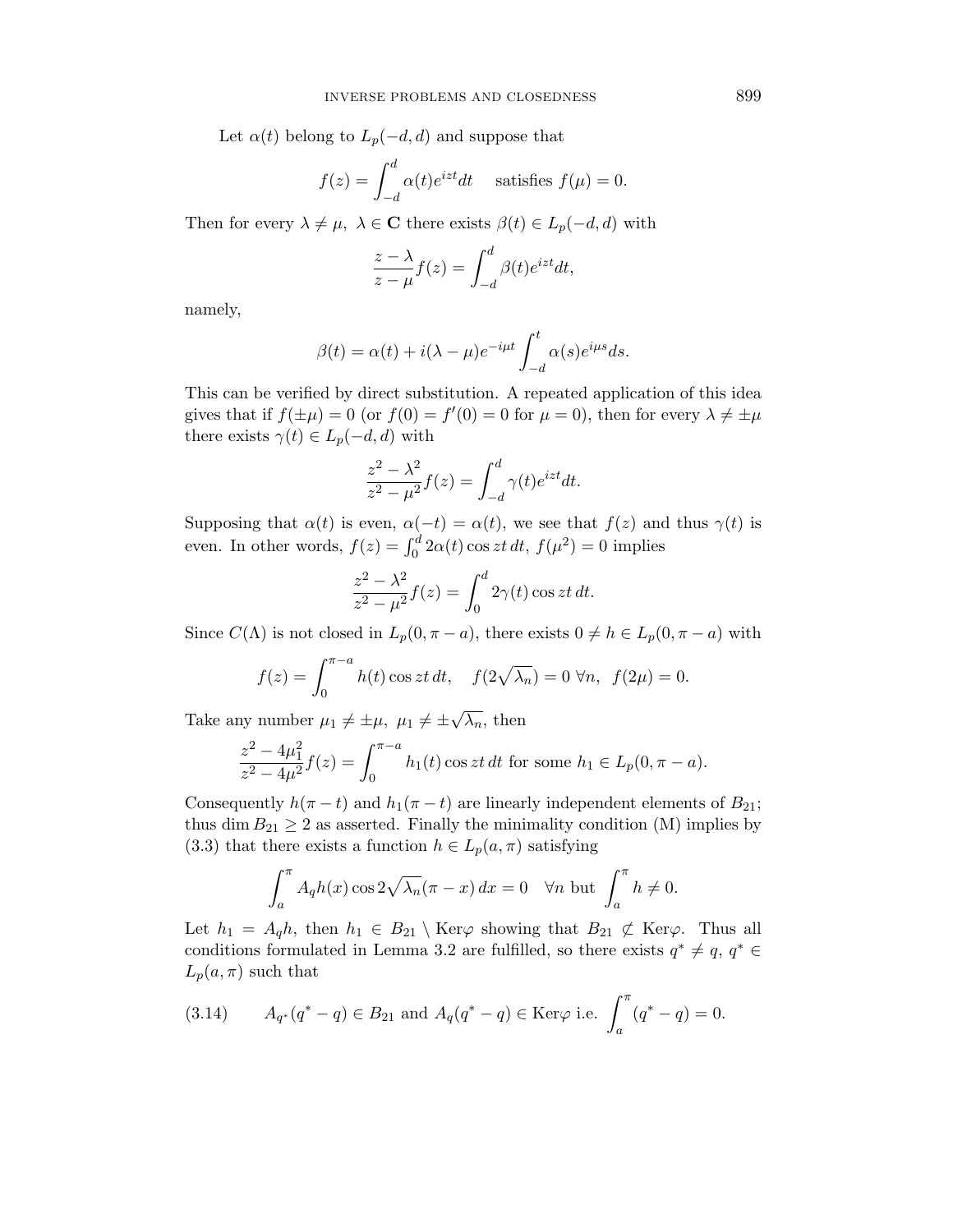Define  $F(z)$  corresponding to  $q^*$  and  $q$ . Putting together the formulae (2.16), (3.3) and (3.14) gives

$$
F(z^2) = \int_a^{\pi} (q^*(x) - q(x)) [v(x, z^2)v^*(x, z^2) - 1/2\sin^2\beta] dx
$$
  
= 
$$
\int_a^{\pi} \cos 2z(\pi - x) [A_{q^*}(q^* - q)](x) dx
$$

and then  $F(\lambda_n) = 0$ ; i.e., the  $\lambda_n$  are common eigenvalues of  $q^*$  and  $q$ . The proof of Theorem 1.4 is complete.  $\Box$ 

Proofs of Theorems 1.5 and 1.6. To make explicit the dependence on the parameter  $\beta$  we denote by  $v(x, \lambda, \beta)$  the solution of (1.9), (1.10). Let

$$
F(x, z) = v'(x, z, \beta_1)v^*(x, z, \beta_2) - v(x, z, \beta_1)v^{*'}(x, z, \beta_2).
$$

We have  $F(0, \lambda_n) = 0$  by (1.14). The condition (1.16) means that  $q^* = q$  a.e. on (0*, a*) and then

$$
F(\lambda_n) = 0
$$
 if  $F(z) = F(a, z)$ .

If the values  $\lambda_n$  have a finite accumulation point then  $F(0, z) \equiv 0$  and  $m^* = m$ follows. In this case  $e_0(\Lambda)$  is also closed in  $L_p(a - \pi, \pi - a)$ . Indeed, if  $G(\sqrt{\lambda_n})$  $= 0$  with  $G(z) = \int_0^{\pi-a} h(x) \cos 2zx \, dx$  where  $h \in L_p(0, \pi - a)$  then  $G \equiv 0$  and  $h = 0$ . So in what follows we can suppose that  $\lambda_{n_k} \to \infty$  for a subsequence. As in Lemma 2.2 we can verify that

(3.15) 
$$
F(z) = \int_a^{\pi} (q^*(x) - q(x))v(x, z, \beta_1)v^*(x, z, \beta_2) dx + F(\pi, z)
$$

where

$$
F(\pi, z) = -\cos\beta_1 \sin\beta_2 + \cos\beta_2 \sin\beta_1 = \sin(\beta_1 - \beta_2).
$$

Suppose first that

$$
(3.16) \t\t\t\t\t\t\sin \beta_1 \cdot \sin \beta_2 \neq 0.
$$

Analogously as in  $(3.3)$  we can check by Lemma  $5.3'$  (last section) that

(3.17) 
$$
\int_{a}^{\pi} h(x) \left[ v(x, z^2, \beta_1) v^*(x, z^2, \beta_2) - 1/2 \sin \beta_1 \sin \beta_2 \right] dx
$$

$$
= \int_{a}^{\pi} \cos 2z (\pi - x) B_{q^*} h(x) dx
$$

where

(3.18) 
$$
B_{q^*}h(x) = \frac{\sin \beta_1 \sin \beta_2}{2}h(x) + \int_a^x h(\tau)2L(\pi - \tau, 2(\pi - x), q, q^*, \beta_1, \beta_2) d\tau.
$$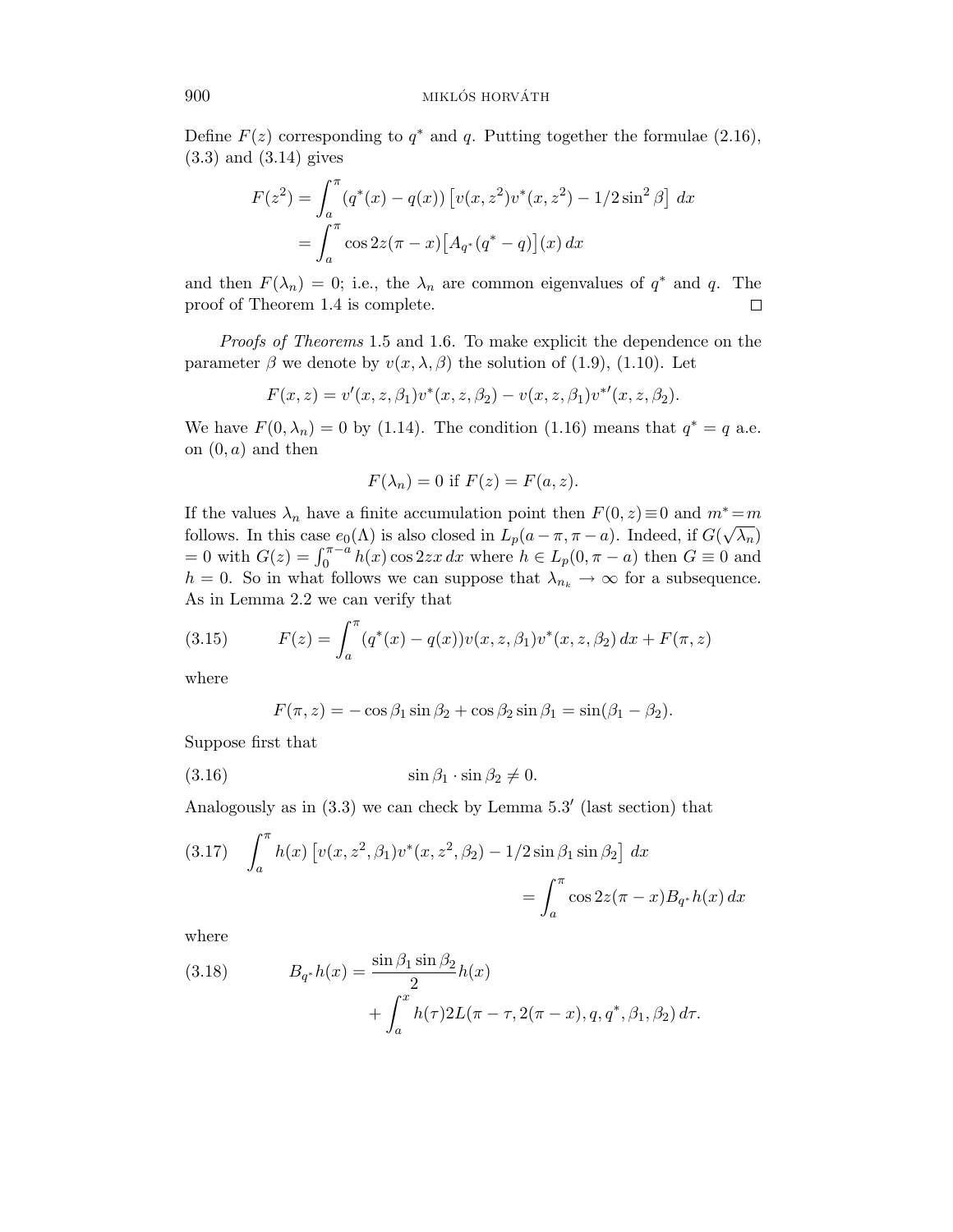Consequently

$$
F(z^{2}) = \sin(\beta_{1} - \beta_{2}) + 1/2 \sin \beta_{1} \sin \beta_{2} \int_{a}^{\pi} (q^{*} - q) +
$$

$$
+ \int_{a}^{\pi} \cos 2z (\pi - x) B_{q^{*}}(q^{*} - q) (x) dx.
$$

From  $\lambda_{n_k} \to +\infty$ ,  $F(\lambda_{n_k}) = 0$ , it follows that

$$
\sin(\beta_1 - \beta_2) + 1/2 \sin \beta_1 \sin \beta_2 \int_a^{\pi} (q^* - q) = 0
$$

and then

$$
0 = F(\lambda_n) = \int_a^{\pi} \cos 2\sqrt{\lambda_n} (\pi - x) B_{q^*}(q^* - q)(x) dx \quad \forall n.
$$

Since  $C_0(\Lambda)$  is closed in  $L_p(0, \pi - a)$ , we infer  $B_{q^*}(q^* - q) = 0$ ; i.e.,  $F \equiv 0$ , and hence  $m_{\beta_1} \equiv m_{\beta_2}^*$ .

Now consider the case

(3.19) sin *β*<sup>1</sup> · sin *β*<sup>2</sup> = 0*.*

We see from (5.14) that for  $\sin \beta = 0$ 

$$
v(\pi - x, z^2, \beta) = \mathbf{O}\left(\frac{1}{|z|}e^{|\Im z| x}\right)
$$

uniformly in  $z \in \mathbb{C}$ ,  $z \neq 0$  and  $0 \leq x \leq \pi - a$ . Analogously from (5.25) we get for  $\sin \beta \neq 0$ 

$$
v(\pi - x, z^2, \beta) = \mathbf{O}\left(e^{|\Im z| x}\right).
$$

This implies by (3.15) that

$$
F(z^2) = \sin(\beta_1 - \beta_2) + \mathbf{O}\left(\frac{1}{|z|}e^{|\Im z| x}\right).
$$

Now from  $F(\lambda_{n_k})=0$ ,  $\lambda_{n_k} \to +\infty$ , it follows that  $\sin(\beta_1 - \beta_2) = 0$  and then  $\sin \beta_1 = \sin \beta_2 = 0$ . So (1.14) has the form

$$
m_0(\lambda_n) = m_0^*(\lambda_n);
$$

in other words the  $\lambda_n$  are common eigenvalues of  $q^*$  and  $q$ . In this case  $m_0^* \equiv m_0$ (i.e.,  $q^* = q$ ) follows if and only if  $e(\Lambda)$  is closed in  $L_p(a - \pi, \pi - a)$ ; this is stated in Theorem 1.1. The proofs of Theorems 1.5 and 1.6 are complete.  $\Box$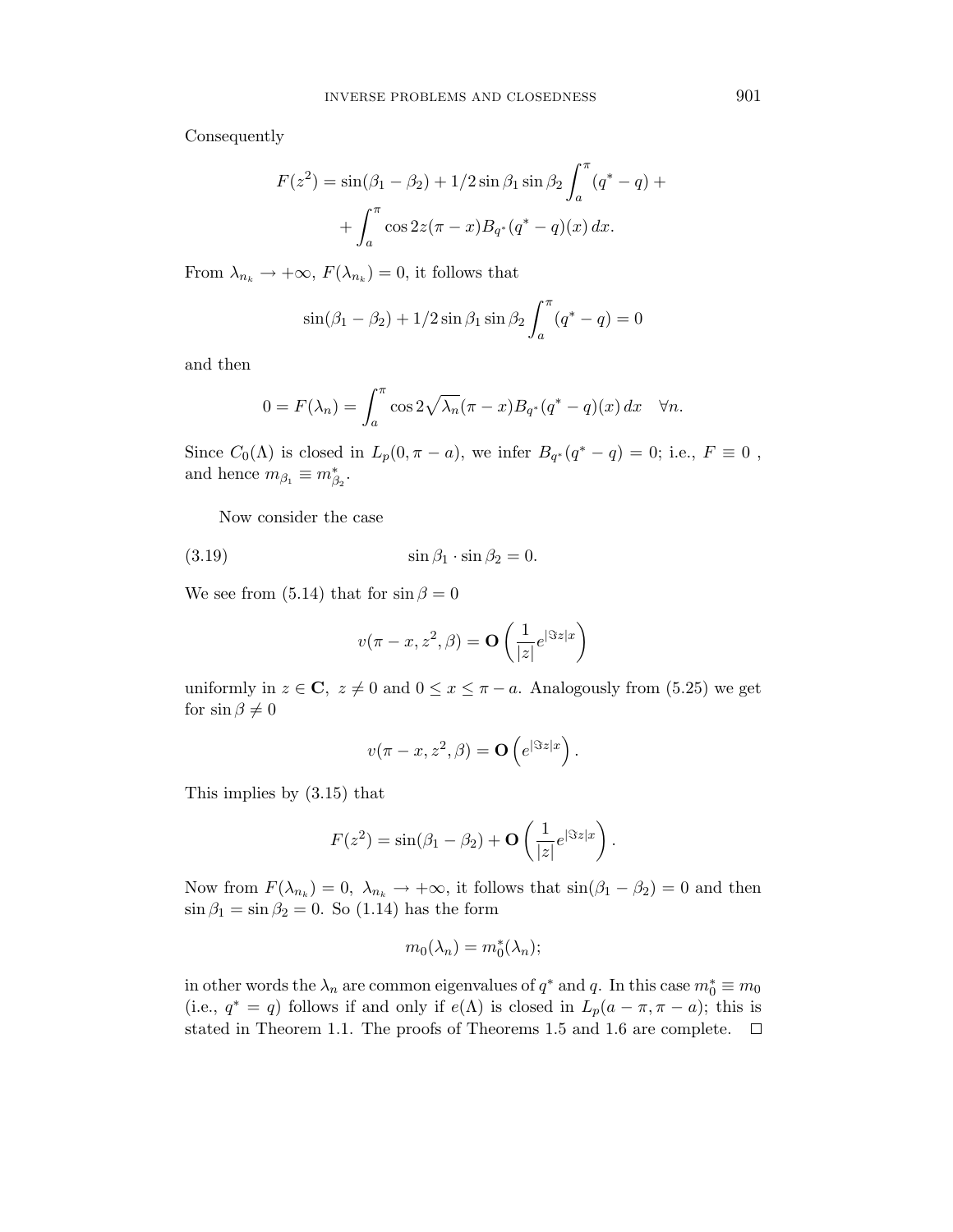### **4. Applications**

This section is devoted to demonstrate how the formerly known theorems listed in Section 1 can be deduced from the new results. At the end of this section we provide the proof of Proposition 1.3.

Consider an arbitrary sequence  $\{\mu_n : n \geq 1\}$  of different complex numbers satisfying

$$
(4.1) \t\t |\mu_n| \to \infty.
$$

Define the counting function

(4.2) 
$$
n(r) = \sum_{|\mu_n| \le r} 1 \quad \text{for} \quad r > 0
$$

and the function

(4.3) 
$$
N(r) = \int_1^r \frac{n(t)}{t} dt.
$$

Recall the following classical closedness test of Levinson:

THEOREM 4.1 ([15], see also Young [21]). Let  $0 \le a < \pi$ ,  $1 \le p < \infty$ ,  $1/p + 1/p' = 1$ . If

(4.4) 
$$
\limsup_{r \to \infty} (N(r) - 2(1 - a/\pi)r + 1/p' \ln r) > -\infty
$$

then the system  $\{e^{i\mu_n x} : n \ge 1\}$  is closed in  $L_p(a - \pi, \pi - a)$ .

*Remark.* The original form of Theorem 4.1 in [21] refers to  $1 < p$  and to the case  $a = 0$  because it is formulated as a completeness test in  $L_{p'}$  and this is equivalent to closedness in  $L_p$  only if  $p > 1$ . However the proof given in [21] works also for  $p = 1$  and it can be transformed into the form  $(4.4)$ .

Remark. We can easily extend Theorem 4.1 to those cases where there are values  $\mu_n$  taken with multiplicities  $1 \langle m_n \rangle \langle \infty;$  in this case (4.2) is accordingly modified and the exponential system contains the members  $e^{i\mu_n x}, xe^{i\mu_n x}, \ldots, x^{m_n-1}e^{i\mu_n x}.$ 

In applying Theorem 4.1 we need the following estimates for the *N*function corresponding to a complete spectrum.

LEMMA 4.2. Denote by  $N_{\sigma}$  the *N*-function for the set  $\{\pm 2\sqrt{\lambda_n}: \lambda_n \in$  $\sigma(q,\alpha,\beta)$ ; if  $\lambda_n = 0$  then the value 0 has multiplicity 2 in this set. Then, as  $r \rightarrow +\infty$ ,

(4.5) 
$$
\sin \alpha = \sin \beta = 0 \Rightarrow N_{\sigma}(r) = r - \ln r + O(1),
$$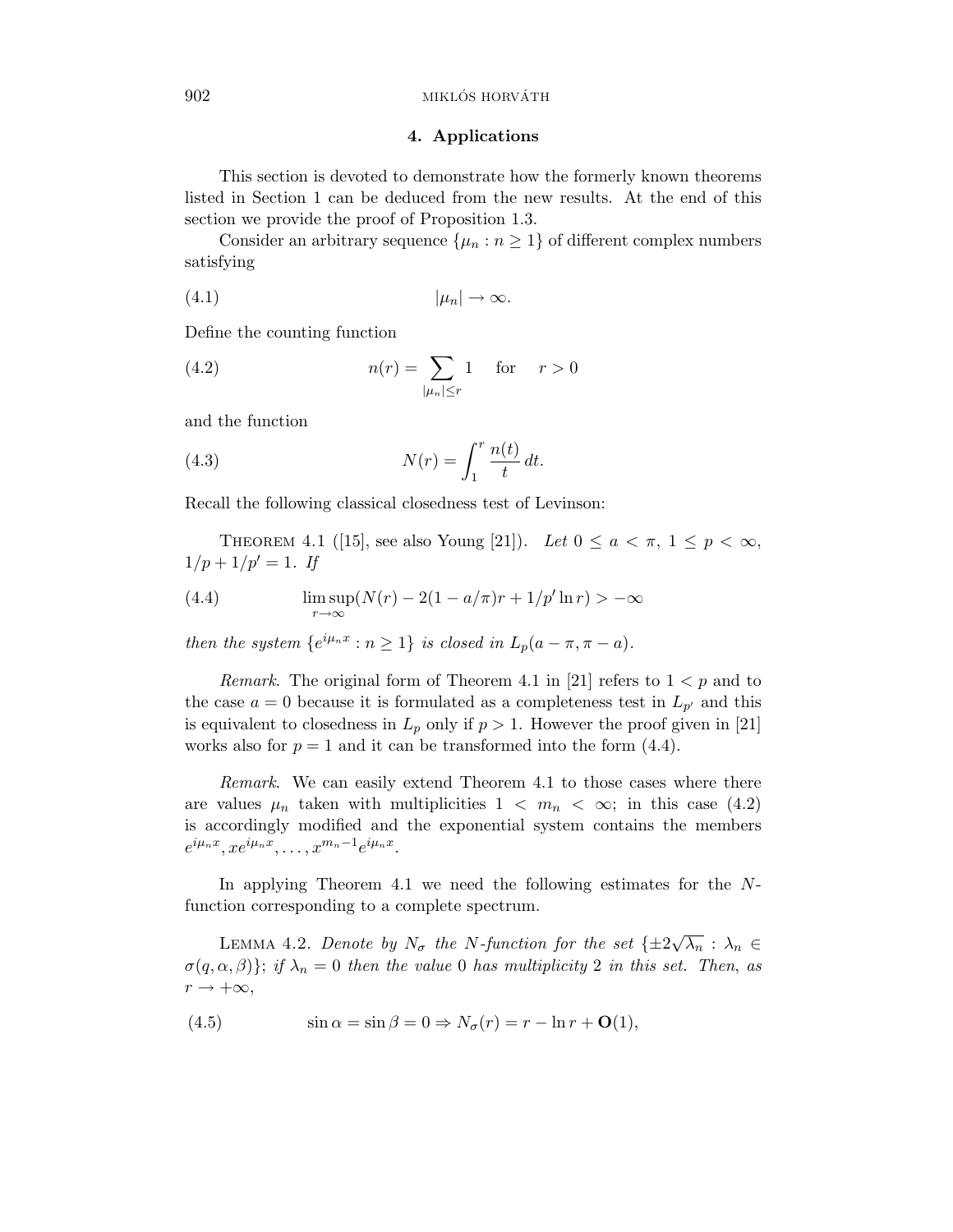INVERSE PROBLEMS AND CLOSEDNESS

(4.6) 
$$
\sin \alpha = 0 \neq \sin \beta \text{ or } \sin \alpha \neq 0 = \sin \beta
$$

$$
\Rightarrow N_{\sigma}(r) = r + \mathbf{O}(1),
$$

(4.7) 
$$
\sin \alpha \neq 0, \sin \beta \neq 0 \Rightarrow N_{\sigma}(r) = r + \ln r + O(1).
$$

Proof. Consider first the Dirichlet case (4.5). Recall the well-known eigenvalue asymptotics

(4.8) 
$$
\sqrt{\lambda_n} = n + \mathbf{O}(\frac{1}{n}), \quad n \ge 1
$$

(see, e.g., [17]). Let  $n^{(1)}$  and  $N^{(1)}$  be the corresponding functions if we substi-(see, e.g., [17]). Let  $h^{(3)}$  and  $2\sqrt{9}$  be the corresponding function of  $h^{(3)}$  by  $\pm 2n$ . From (4.8) it follows that

(4.9) 
$$
N_{\sigma}(r) - N^{(1)}(r) = \mathbf{O}(1).
$$

We can count  $N^{(1)}(r)$  for  $2k \le r \le 2k+2$  as follows

$$
(4.10) \quad N^{(1)}(r) = \int_{1}^{r} \frac{n^{(1)}(t)}{t} dt = \sum_{i=2}^{k} (2i - 2)[\ln(2i) - \ln(2i - 2)]
$$

$$
+ 2k[\ln r - \ln(2k)] = 2k \ln r - 2 \sum_{i=1}^{k} \ln(2i)
$$

$$
= 2k \ln r - 2k \ln 2 - 2 \ln(k!) = 2k(\ln r - \ln 2) - 2k(\ln k - 1)
$$

$$
- \ln k + O(1) = 2k \ln(\frac{r}{2k}) + 2k - \ln k + O(1)
$$

$$
= 2k - \ln k + O(1) = r - \ln r + O(1).
$$

From (4.9) we get  $N_{\sigma}(r) = r - \ln r + O(1)$  as asserted.

In the second case  $(4.6)$  we start with the asymptotics

(4.11) 
$$
\sqrt{\lambda_n} = n + 1/2 + \mathbf{O}(\frac{1}{n+1}), \quad n \ge 0.
$$

Define the functions  $n^{(2)}$  and  $N^{(2)}$  by the main term of (4.11). Taking into account  $n^{(2)}(t) = n^{(1)}(t+1), n^{(1)}(t) = t + O(1)$  we obtain

$$
N^{(2)}(r) = \int_1^r \frac{n^{(1)}(t+1)}{t} dt = \int_1^r \frac{n^{(1)}(t+1)}{t+1} dt + \int_1^r \frac{n^{(1)}(t+1)}{t(t+1)} dt
$$
  
=  $N^{(1)}(r+1) + \int_1^r \frac{t+O(1)}{t(t+1)} dt + O(1) = r + O(1).$ 

With  $N_{\sigma}(r) = N^{(2)}(r) + \mathbf{O}(1)$  this implies (4.6). Finally in case (4.7) we argue

903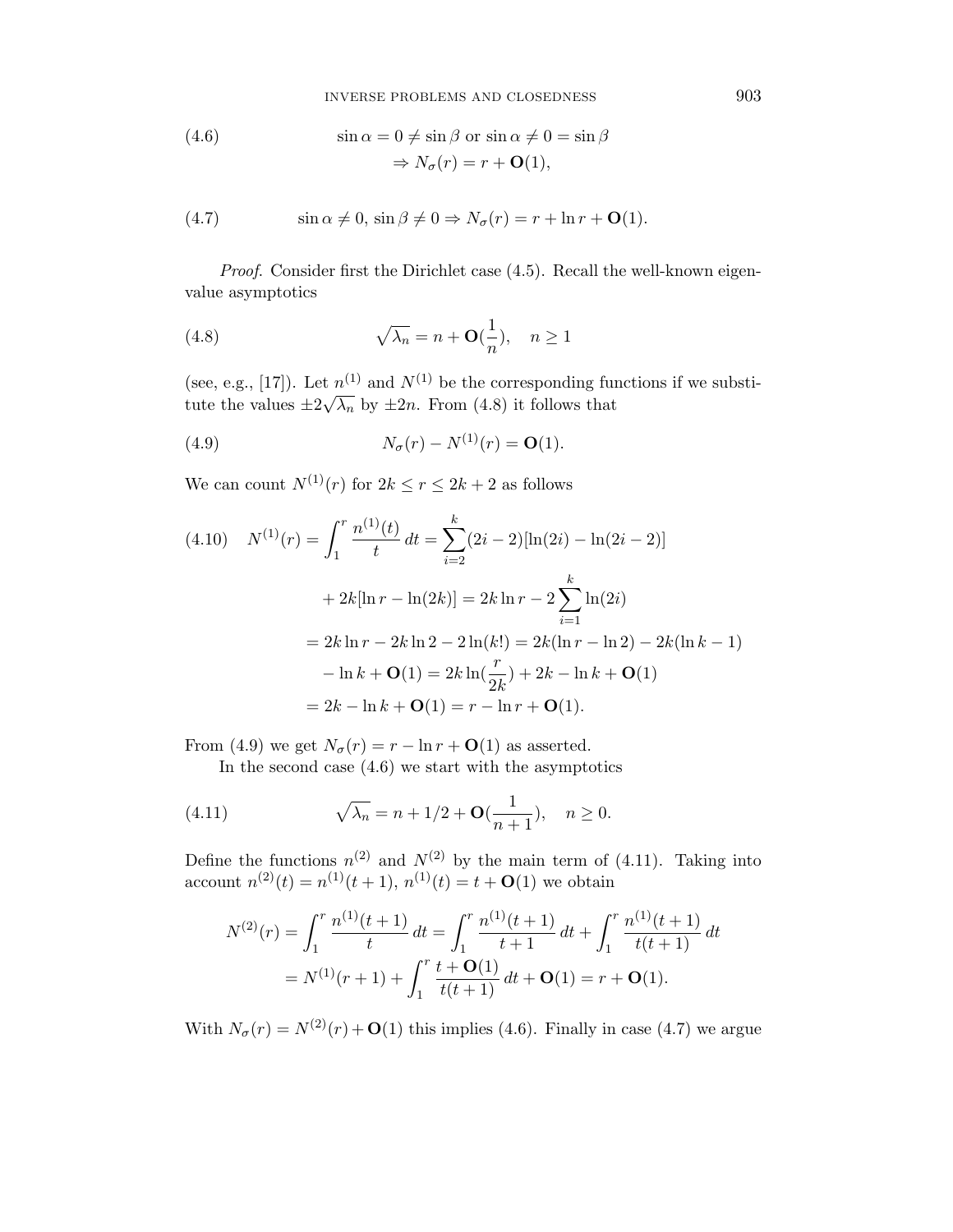similarly starting from

(4.12) 
$$
\sqrt{\lambda_n} = n + \mathbf{O}(\frac{1}{n+1}), \quad n \ge 0
$$

and using the fact that  $n^{(3)}(t) = n^{(1)}(t+2)$ . The proof is complete.

*Remark.* Let  $d > 0$  and denote by  $N_d$  the *N*-function corresponding to the set  $\{\pm 2nd : n \geq 1\}$ . Then we have

(4.13) 
$$
N_d(r) = \frac{r}{d} - \ln r + \mathbf{O}(1).
$$

Indeed,  $n_d(t) = n^{(1)}(t/d)$  implies

$$
N_d(r) = \int_1^r \frac{n^{(1)}(\frac{t}{d})}{t} dt = \int_{\frac{1}{d}}^{\frac{r}{d}} \frac{n^{(1)}(t)}{t} dt
$$
  
=  $N(\frac{r}{d}) + \mathbf{O}(1) = \frac{r}{d} - \ln r + \mathbf{O}(1).$ 

*Proof of Theorem* C. Note first that  $\sigma(q, \alpha_1, \beta) \cap \sigma(q, \alpha_2, \beta) = \emptyset$ . If  $\sin \beta$  $= 0$ , we have two spectra of type  $(4.6)$  or one of type  $(4.6)$  and the other of type  $(4.5)$ . Thus

$$
N_{\Lambda_0}(r) \ge 2r - \ln r + \mathbf{O}(1)
$$

if  $N_{\Lambda_0}$  is the *N*-function corresponding to the values  $\pm 2$ √  $\lambda$  where  $\lambda$  runs over the eigenvalues from the two spectra. Adjoining the pair  $\pm 2\mu$  we get

$$
N_{\Lambda}(r) \geq 2r + \ln r + \mathbf{O}(1).
$$

By Theorem 4.1 this implies that  $e(Λ)$  is closed in  $L_1(-π, π)$  and then the potential is determined by the two spectra. Now, if  $\sin \beta \neq 0$ , we have two spectra of type  $(4.7)$  or one of type  $(4.7)$  and one of type  $(4.6)$ . Hence

$$
N_{\Lambda_0}(r) \ge 2r + \ln r + \mathbf{O}(1)
$$

so that  $e_0(\Lambda)$  is closed in  $L_1(-\pi,\pi)$ ; thus the potential is again determined.  $\Box$ 

Proof of Theorem D. This follows from the estimates:

$$
\sin \beta \neq 0 \Rightarrow N_{\Lambda_0} = N_{\sigma} \geq r + \mathbf{O}(1),
$$
  

$$
\sin \beta = 0 \Rightarrow N_{\Lambda} = N_{\sigma} + 2\ln r + \mathbf{O}(1) \geq r + \ln r + \mathbf{O}(1).
$$

*Proof of Theorem* E. Denote by  $n<sub>S</sub>(t)$  the *n*-function corresponding to the set  $\{\pm 2\sqrt{\lambda_n} : \lambda_n \in S\}$ . Then for large *t* 

$$
n_S(t) = 2 \# \{ \lambda_n \in S : \lambda_n \le t^2/4 \} \ge 4(1 - a/\pi) \# \{ \lambda_n \in \sigma : \lambda_n \le t^2/4 \} + 2a/\pi - 1 = 2(1 - a/\pi)n_\sigma(t) + 2a/\pi - 1.
$$

 $\Box$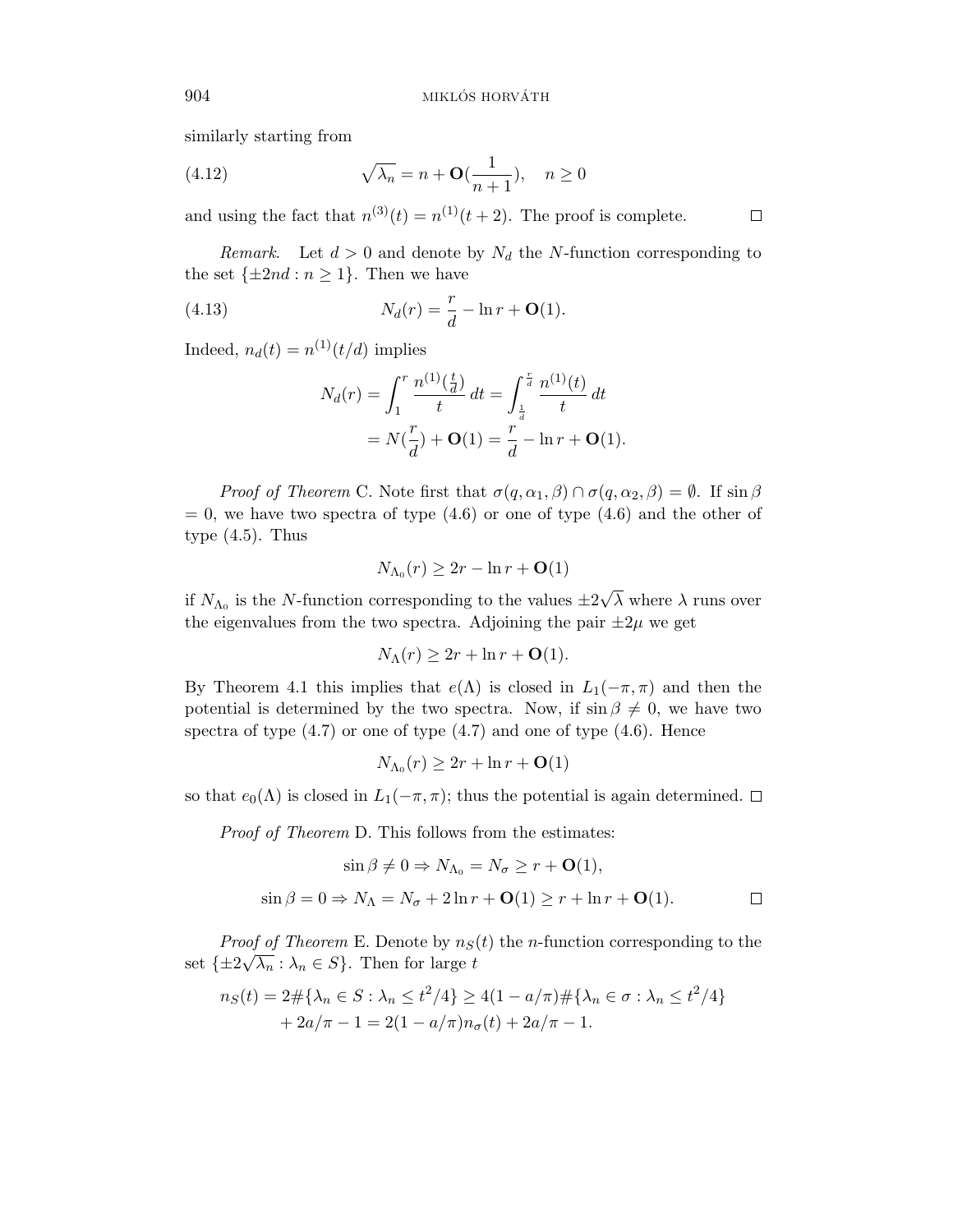Hence

$$
\sin \beta \neq 0 \Rightarrow N_{\Lambda_0} \geq 2(1 - a/\pi)r + (2a/\pi - 1)\ln r + O(1),
$$
  
\n
$$
\sin \beta = 0 \Rightarrow N_{\Lambda} \geq 2(1 - a/\pi)(r - \ln r) + 2\ln r + (2a/\pi - 1)\ln r + O(1) =
$$
  
\n
$$
= 2(1 - a/\pi)r + 2a/\pi \ln r + (2a/\pi - 1)\ln r + O(1)
$$

which verifies Theorem E even after deleting  $a/\pi - 1/2$  from the density condition on S.  $\Box$ 

Proof of Theorem F.

$$
\sin \beta \neq 0 \Rightarrow N_{\Lambda_0} \geq 2/3(N_{\sigma_1} + N_{\sigma_2} + N_{\sigma_3}) + \mathbf{O}(1) \geq 2/3(3r + 2\ln r) + \mathbf{O}(1), \n\sin \beta = 0 \Rightarrow N_{\Lambda} \geq 2/3(N_{\sigma_1} + N_{\sigma_2} + N_{\sigma_3}) + 2\ln r + \mathbf{O}(1) \geq 2/3(3r - \ln r) + 2\ln r + \mathbf{O}(1).
$$

Proof of Theorem H. By Theorem 1.5 it is enough to verify that (1.15) implies the closedness of  $e_0(\Lambda)$  in  $L_1(-\pi, \pi)$ . Consider the *N*-function for the set  $\{\pm 2\sqrt{\lambda_n} : n \ge 0\}$ ; we have to check that

(4.14) 
$$
N(r) - 2r \nightharpoonup -\infty \quad (r \to +\infty).
$$

We shift the values  $\lambda_n < \frac{n^2}{4}$  into  $\frac{n^2}{4}$ . This will diminish  $N(r)$  and it is enough to prove (4.14) for the diminished *N*. But we can also shift the values  $\lambda_n > \frac{n^2}{4}$ into  $\frac{n^2}{4}$  since this will grow *N* by a bounded quantity. Indeed, the growth is at most

$$
\sum_{n < r} 2 \int_n^{2\sqrt{\lambda_n}} \frac{dt}{t} = \sum_{n < r} \ln \frac{4\lambda_n}{n^2} = \sum_{n < r} \ln \left(1 + \frac{4(\lambda_n - n^2/4)}{n^2}\right) = \mathbf{O}(1)
$$

by (1.15). For the shifted system  $\{\lambda_n = n^2/4 : n \geq 0\}$  we have  $N_0(r)$  $2r + \ln r + O(1)$ ; hence  $N(r) \geq 2r + \ln r + O(1)$  and (4.14) follows.  $\Box$ 

In order to check Theorem B we need a stability result of Riesz bases. By definition, a Riesz basis is an isomorphic image of an orthonormal basis of a Hilbert space. A famous result of Kadec [14] says that if  $\lambda_n$  are arbitrary real numbers with  $|\lambda_n - n| \leq L < 1/4$  for all  $n \in \mathbb{Z}$  then the system  $\{e^{i\lambda_n x}$ :  $n \in \mathbb{Z}$  forms a Riesz basis in  $L_2(-\pi, \pi)$ . It has been previously known that the constant 1/4 is best possible here; see e.g., Young [21]. Later on, S. A. Avdonin [2] realized that it is not necessary to impose the bound  $L < 1/4$  for every individual shift  $|\lambda_n - n|$ ; instead, it is enough to take this bound only for the average shifts in the following sense: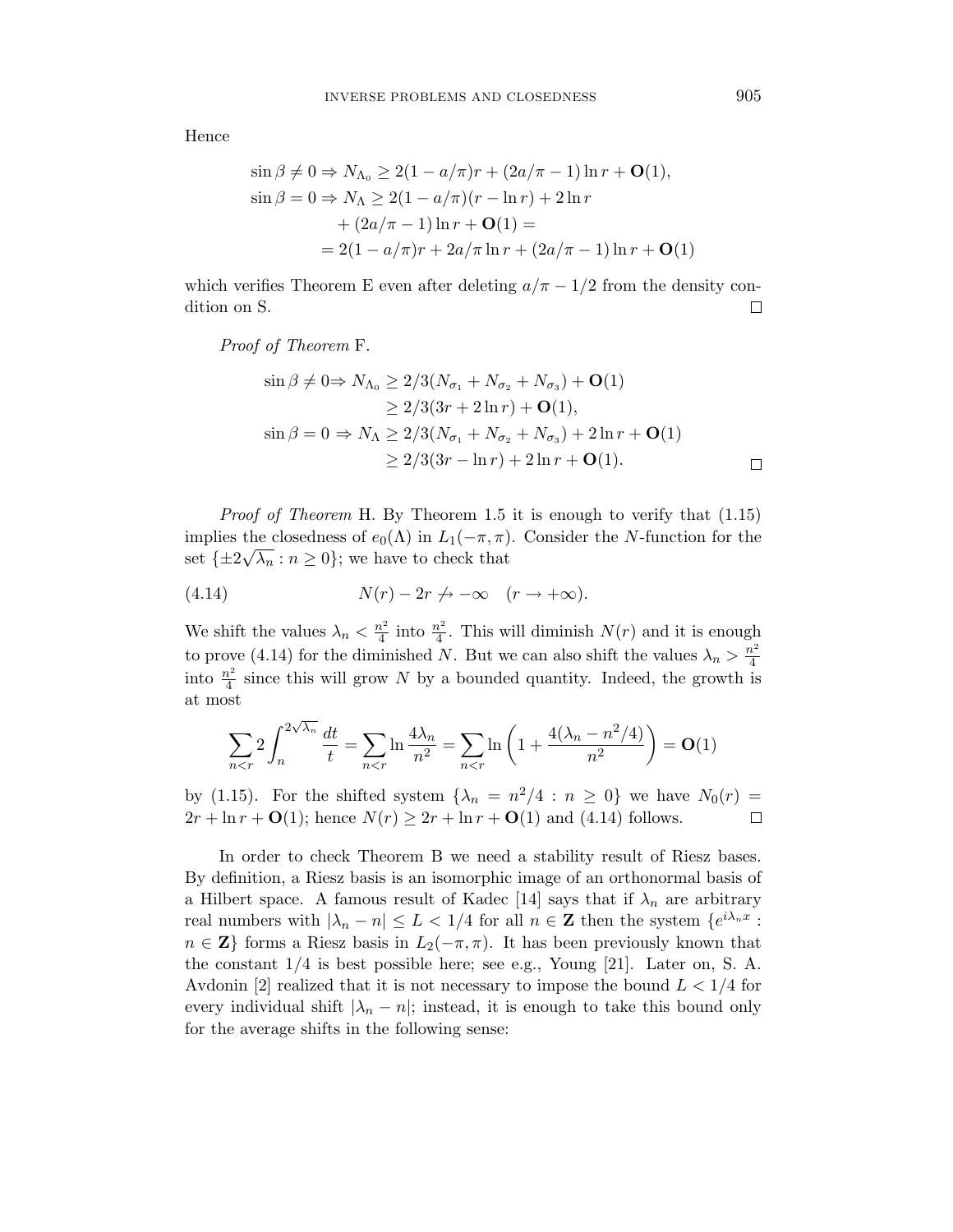### 906 MIKLÓS HORVÁTH

THEOREM 4.3 ([2]). Suppose that the shifts  $\delta_n \in \mathbb{C}$  are bounded and the shifted exponents  $\lambda_n = n + \delta_n$  are separated; i.e.,  $\inf_{n \neq m} |\lambda_n - \lambda_m| > 0$ . If the average Kadec condition

(4.15) 
$$
\limsup_{R \to \infty} \sup_{x \in \mathbf{R}} \frac{1}{R} \Big| \sum_{x < n + \Re \delta_n < x + R} \delta_n \Big| < \frac{1}{4}
$$

holds then the shifted system  $\{e^{i\lambda_n x}: n \in \mathbb{Z}\}\$  forms a Riesz basis in  $L_2(-\pi, \pi)$ .

*Proof of Theorem* B (in case  $\sin \beta = 0$ ). The sufficiency of two spectra is proved in Theorem C; we investigate the necessity. For the eigenvalues  $\lambda_n^{(1)}$  of  $\sigma(q,0,0)$  and  $\lambda_n^{(2)}$  of  $\sigma(q,\alpha_2,0)$  we have

(4.16) 
$$
\sqrt{\lambda_n^{(1)}} = n + \mathbf{o}(1) \ (n \ge 1), \quad \sqrt{\lambda_n^{(2)}} = n + 1/2 + \mathbf{o}(1) \ (n \ge 0).
$$

So the set of all values  $\pm 2$  $\lambda$  is an **o**(1)-perturbation of **Z** \ {0}. Since the eigenvalues are different, this means that the shifted exponents are separated and (4.15) holds with  $\limsup = 0$ . Consequently  $e_0(\Lambda)$  is a Riesz basis of codimension 1. Hence  $e(\Lambda)$  is complete in  $L_2$  and after deleting an arbitrary eigenvalue it becomes incomplete (of codimension 1). In other words, after the deletion it is not closed in  $L_2$ , thus it is not closed in  $L_1$ . By Theorem 1.1 this proves Theorem B if  $\sin \beta = 0$ . □

*Remark.* The case  $\sin \beta \neq 0$  cannot be dealt with in this general framework. Roughly speaking, we have "half an eigenvalue" deficiency and excess in  $e_0(\Lambda)$  and  $e(\Lambda)$ , respectively. This prevents us from applying Theorems 1.2 and 1.4. It would be possible to give ad hoc modifications, based on the special structure of the set of eigenvalues in order to cover this special case; we do not give the details.

Our last topic in this section is the proof of Proposition 1.3. We need the following elementary

LEMMA 4.4. In the domain  $|w| > 1$  the function

$$
f(w) = w \sin \frac{\pi}{2} w + \frac{1}{w} \sin \frac{\pi}{2w}
$$

has only real zeros.

*Proof.* Since  $f(-w) = f(w)$ , we can suppose  $\Re w \geq 0$ . From the wellknown formula

(4.17) 
$$
|\sin(a+ib)| = \sqrt{\sin^2 a + \sinh^2 b}
$$

we can easily check that

(4.18) 
$$
|\sin \frac{\pi}{2} w| > |\sin \frac{\pi}{2w}| \text{ if } |w| > 1, 0 \leq \Re w \leq 1,
$$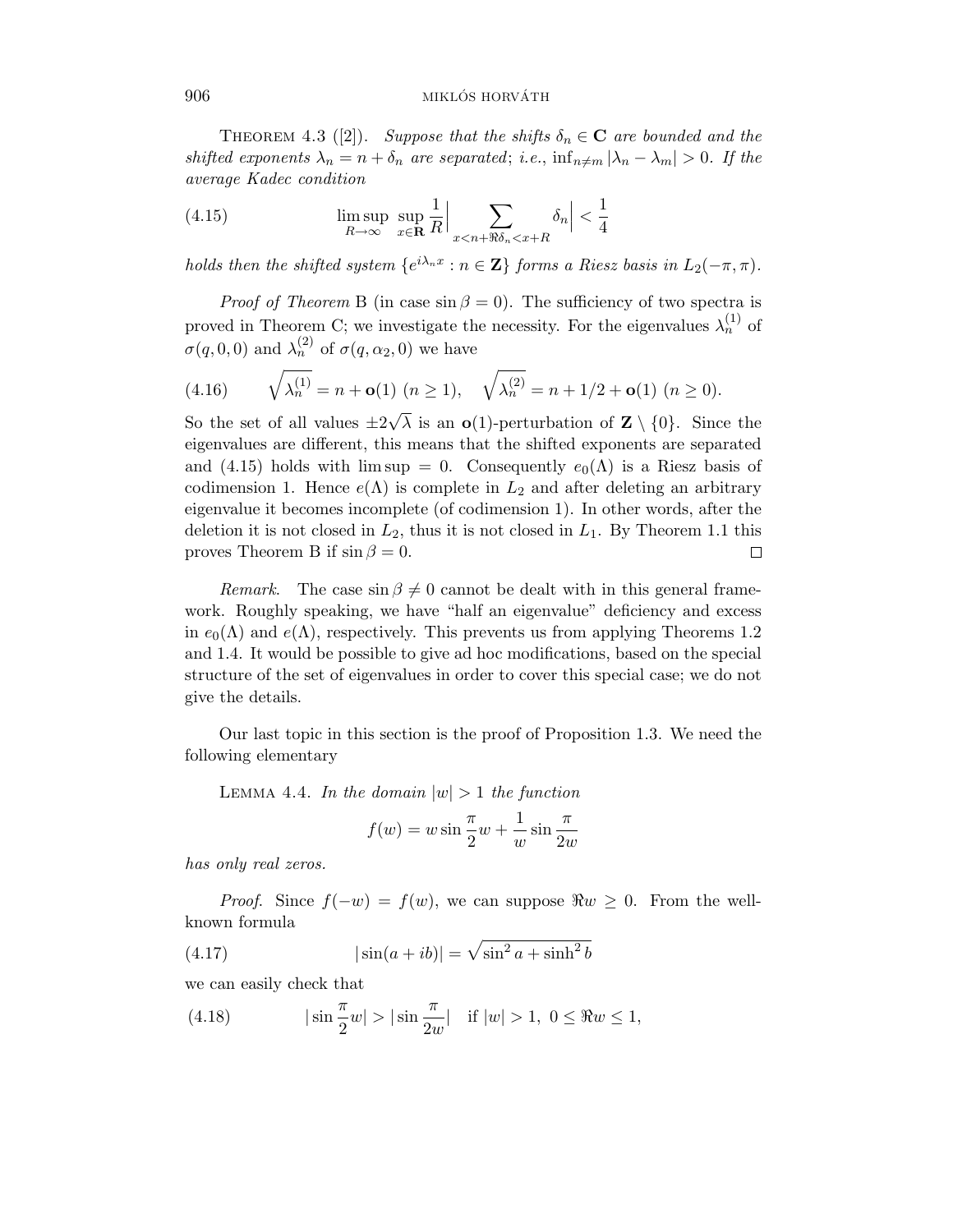hence  $f(w)$  has no zeros in this domain. Indeed, if  $w = x + iy, 0 \le x \le 1$ ,  $x^2 + y^2 > 1$  then  $\sin^2 \frac{\pi}{2} x \ge \sin^2 \frac{\pi}{2}$  $\frac{x}{x^2+y^2}$ ,  $\sinh^2 \frac{\pi}{2}y \ge \sinh^2 \frac{\pi}{2}$  $\frac{y}{x^2+y^2}$  and equality cannot occur in both cases. Now consider the case  $x = 1 + \varepsilon$ ,  $\varepsilon > 0$  being appropriately small. From

$$
\sin\frac{\pi}{2}(1+\varepsilon) = 1 - \mathbf{O}(\varepsilon^2)
$$

and (4.17) we get

$$
|\sin \frac{\pi}{2} w| > |\sin \frac{\pi}{2w}| - O(\varepsilon^2)
$$
 if  $x = 1 + \varepsilon$ .

Consequently

(4.19) 
$$
|w\sin\frac{\pi}{2}w| > |\frac{1}{w}\sin\frac{\pi}{2w}| \text{ if } x = 1 + \varepsilon.
$$

Indeed, this is trivial if  $|y|$  is large enough, and for other values  $y |sin \frac{\pi}{2w}|$  is not very small, so that

$$
|w\sin\frac{\pi}{2}w| > (1+\varepsilon)\left(|\sin\frac{\pi}{2w}| - \mathbf{O}(\varepsilon^2)\right) > |\frac{1}{w}\sin\frac{\pi}{2w}| + 2\varepsilon|\sin\frac{\pi}{2w}| - \mathbf{O}(\varepsilon^2) > |\frac{1}{w}\sin\frac{\pi}{2w}|.
$$

Hence *f* has no zeros on the line  $x = 1 + \varepsilon$ . We can simply check by (4.17) that

(4.20) 
$$
|w \sin \frac{\pi}{2} w| > |\frac{1}{w} \sin \frac{\pi}{2w}|
$$
 if  $x = 2k + 1 (k = 1, 2, ...)$  and  $y \in \mathbb{R}$ 

and that for large *R >* 0

(4.21) 
$$
|w \sin \frac{\pi}{2} w| > |\frac{1}{w} \sin \frac{\pi}{2w}|
$$
 if  $|y| \ge R$ .

This means by Rouché's theorem that  $f(w)$  has exactly one zero in each of the rectangles  $[1 + \varepsilon, 3] \times [-R, R]$  and  $[2k + 1, 2k + 3] \times [-R, R]$  for  $k \ge 1$  and no other zeros exist. These zeros must be real since  $f(\overline{w}) = f(w)$  and this completes the proof. □

*Proof of Proposition* 1.3. On the interval  $[\pi/2, \pi]$  we have  $v(x, z)$  =  $\cos(\pi - x)\sqrt{z-1}$ . Thus  $v(\frac{\pi}{2}, z) = \cos\frac{\pi}{2}\sqrt{z-1}$ ,  $v'(\frac{\pi}{2}, z) = \sqrt{z-1}\sin\frac{\pi}{2}\sqrt{z-1}$ and then in  $[0, \pi/2]$ 

$$
v(x, z) = \cos(\frac{\pi}{2} - x)\sqrt{z} \cdot \cos\frac{\pi}{2}\sqrt{z - 1}
$$

$$
-\frac{\sin(\frac{\pi}{2} - x)\sqrt{z}}{\sqrt{z}}\sqrt{z - 1}\sin\frac{\pi}{2}\sqrt{z - 1}.
$$

Finally we get that

(4.22) 
$$
v(0, z) = \cos \frac{\pi}{2} \sqrt{z} \cdot \cos \frac{\pi}{2} \sqrt{z - 1} - \frac{\sqrt{z - 1}}{\sqrt{z}} \sin \frac{\pi}{2} \sqrt{z} \cdot \sin \frac{\pi}{2} \sqrt{z - 1},
$$
  
(4.23) 
$$
v'(0, z) = \sqrt{z} \sin \frac{\pi}{2} \sqrt{z} \cdot \cos \frac{\pi}{2} \sqrt{z - 1} + \sqrt{z - 1} \cos \frac{\pi}{2} \sqrt{z} \cdot \sin \frac{\pi}{2} \sqrt{z - 1}.
$$

$$
(4.23) \quad v'(0,z) = \sqrt{z} \sin \frac{\pi}{2} \sqrt{z} \cdot \cos \frac{\pi}{2} \sqrt{z-1} + \sqrt{z-1} \cos \frac{\pi}{2} \sqrt{z} \cdot \sin \frac{\pi}{2} \sqrt{z-1}.
$$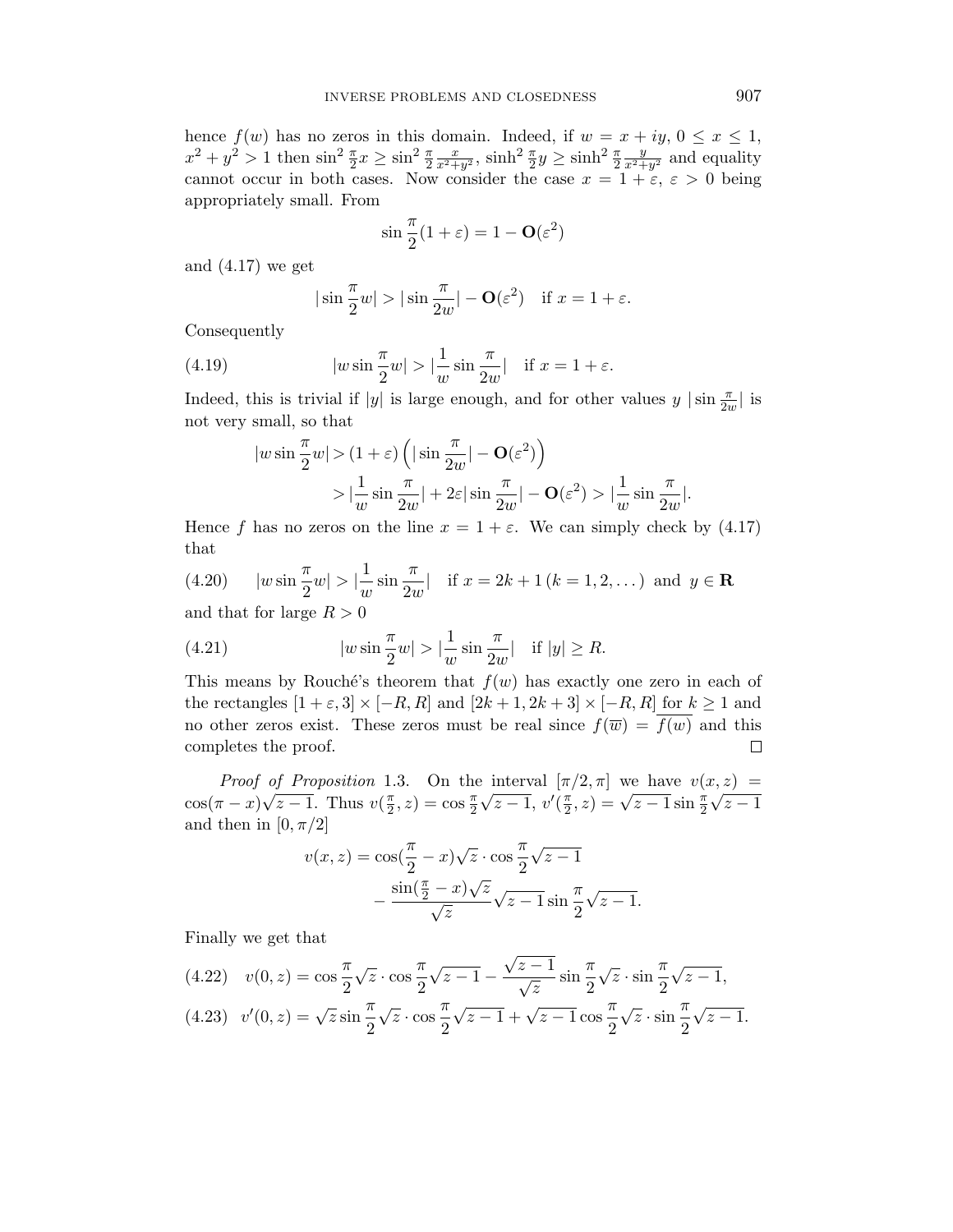Similarly

(4.24) 
$$
v^*(0, z) = \cos \frac{\pi}{2} \sqrt{z} \cdot \cos \frac{\pi}{2} \sqrt{z - 1} - \frac{\sqrt{z}}{\sqrt{z - 1}} \sin \frac{\pi}{2} \sqrt{z} \cdot \sin \frac{\pi}{2} \sqrt{z - 1},
$$
  
(4.25) 
$$
v^{*'}(0, z) = v'(0, z).
$$

Consider the function

$$
(4.26) \quad F(z) = v'(0, z)v^*(0, z) - v(0, z)v^{*'}(0, z)
$$
\n
$$
= v'(0, z)(v^*(0, z) - v(0, z)) = -v'(0, z)\frac{\sin\frac{\pi}{2}\sqrt{z}}{\sqrt{z}} \cdot \frac{\sin\frac{\pi}{2}\sqrt{z-1}}{\sqrt{z-1}}.
$$

Its real zeros are precisely the common eigenvalues of *q* and *q*∗. In order to find the zeros of  $v'(0, z)$ , consider the decomposition

(4.27) 
$$
v'(0, z) = \sqrt{z} \sin \frac{\pi}{2} (\sqrt{z} + \sqrt{z - 1})
$$

$$
- (\sqrt{z} - \sqrt{z - 1}) \cos \frac{\pi}{2} \sqrt{z} \sin \frac{\pi}{2} \sqrt{z - 1}
$$

$$
= \sqrt{z} \sin \pi \sqrt{z} + \left[ \sqrt{z} (\sin \pi \sqrt{z} - \sin \frac{\pi}{2} (\sqrt{z} + \sqrt{z - 1})) - (\sqrt{z} - \sqrt{z - 1}) \cos \frac{\pi}{2} \sqrt{z} \sin \frac{\pi}{2} \sqrt{z - 1} \right]
$$

$$
\stackrel{\text{def}}{=} g(z) + [h(z)].
$$

From

$$
\sin \pi \sqrt{z} - \sin \frac{\pi}{2} (\sqrt{z} + \sqrt{z - 1}) = 2 \sin \frac{\pi}{2} \frac{\sqrt{z} - \sqrt{z - 1}}{2} \cdot \cos \frac{\pi}{2} \frac{3\sqrt{z} + \sqrt{z - 1}}{2}
$$

we infer

$$
\sqrt{z}(\sin \pi \sqrt{z} - \sin \frac{\pi}{2}(\sqrt{z} + \sqrt{z} - 1))
$$
  
= 
$$
\mathbf{O}\left(\sqrt{z} \frac{1}{\sqrt{z}} e^{\frac{\pi}{4}(3|\Im \sqrt{z}| + |\Im \sqrt{z} - 1|)}\right) = \mathbf{O}\left(e^{\pi |\Im \sqrt{z}|}\right).
$$

Then

(4.28) 
$$
h(z) = \mathbf{O}\left(e^{\pi |\Im \sqrt{z}|}\right), \quad |z| \to \infty.
$$

The (simple) zeros of the function  $g(z)$  are  $z = k^2$ ,  $k = 0, 1, \ldots$ . We know that

$$
|g(z)| \ge c\sqrt{|z|}e^{\pi|\Im\sqrt{z}|}
$$
 if  $|z| = (N+1/2)^2$ ,  $n \in \mathbb{N}$ ,

with  $c > 0$  independent of *z* and *N*. Comparing this estimate with  $(4.28)$  we get from Rouché's theorem that  $v'(0, z)$  has precisely  $N + 1$  zeros in the disk  $|z| < (N + 1/2)^2$  and (again by Rouché's theorem) that the zeros satisfy

(4.29) 
$$
\sqrt{\lambda_n^{(1)}} = n + \mathbf{O}(\frac{1}{n+1}) \quad (n \ge 0, \ n \to \infty).
$$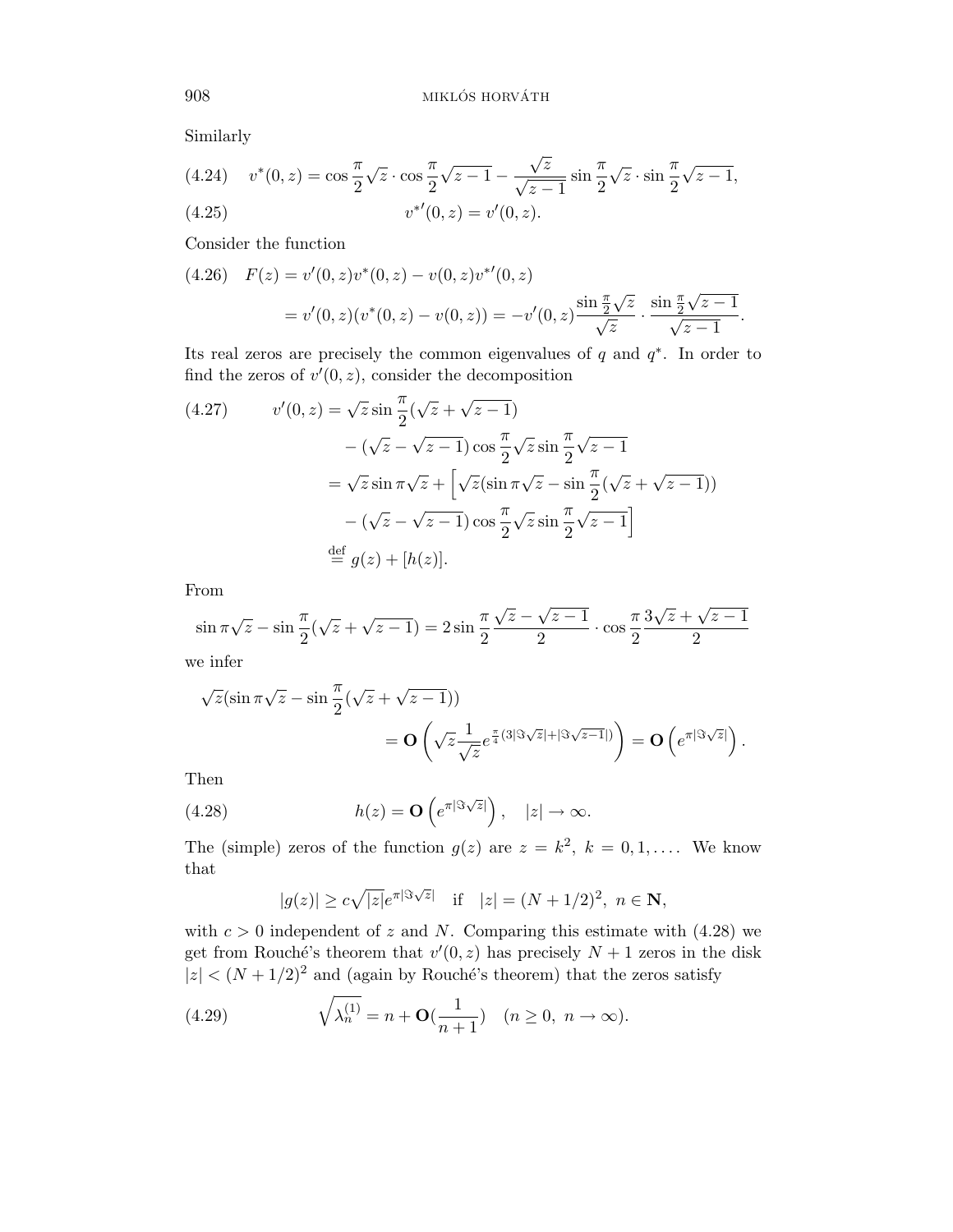We have to check that these zeros are real. Apply trigonometric identities to obtain

$$
v'(0, z) = \sqrt{z} \frac{\sin \frac{\pi}{2}(\sqrt{z} + \sqrt{z - 1}) + \sin \frac{\pi}{2}(\sqrt{z} - \sqrt{z - 1})}{2}
$$
  
+  $\sqrt{z - 1} \frac{\sin \frac{\pi}{2}(\sqrt{z} + \sqrt{z - 1}) - \sin \frac{\pi}{2}(\sqrt{z} - \sqrt{z - 1})}{2}$   
=  $\frac{\sqrt{z} + \sqrt{z - 1}}{2} \sin \frac{\pi}{2}(\sqrt{z} + \sqrt{z - 1})$   
+  $\frac{\sqrt{z} - \sqrt{z - 1}}{2} \sin \frac{\pi}{2}(\sqrt{z} - \sqrt{z - 1})$   
=  $1/2f(w)$ ,  $w = \sqrt{z} + \sqrt{z - 1}$ .

Here we used  $(\sqrt{z} + \sqrt{z-1})(\sqrt{z} - \sqrt{z-1}) = 1$ . By appropriately defining there we used  $(\sqrt{2} + \sqrt{2} - 1)(\sqrt{2} - \sqrt{2} - 1) = 1$ . By appropriately defining<br>the square roots we can suppose  $|w| = |\sqrt{z} + \sqrt{z} - 1| \ge 1$ . If  $|w| = 1$ , then  $\sqrt{z} + \sqrt{z-1} = \overline{w} = \frac{1}{w} = \sqrt{z} - \sqrt{z-1}$ , hence  $w + \overline{w} = 2\sqrt{z}$  is real,  $w - \overline{w} =$  $\sqrt{2+\sqrt{z}-1} = w - \frac{w}{w} - \sqrt{z}-\sqrt{z}-1$ , hence  $w + w = 2\sqrt{z}$  is real,  $w - w = 2\sqrt{z}-1$  is purely imaginary. This means that  $0 \le z \le 1$ . If  $|w| > 1$  and  $f(w) = 0$  then by Lemma 4.4 the root  $w = \sqrt{z} + \sqrt{z-1}$  is real. Then  $\frac{1}{w} = \sqrt{z} - \sqrt{z-1}$  and hence  $\sqrt{z}$  and  $\sqrt{z-1}$  are also real; i.e.,  $z \ge 1$ . This shows indeed that  $v'(0, z)$  has only real zeros. The other two factors in  $(4.26)$ have the zeros  $\lambda_n^{(2)}$ ,  $\lambda_n^{(3)}$  satisfying

(4.30) 
$$
\sqrt{\lambda_n^{(2)}} = 2n \quad (n \ge 1),
$$

(4.31) 
$$
\sqrt{\lambda_n^{(3)}} = \sqrt{4n^2 + 1} = 2n + \mathbf{O}(\frac{1}{n}) \quad (n \ge 1).
$$

So for the *N*-function of the sets of values  $\pm 2\sqrt{\lambda_n}$  we get by (4.13) that

$$
N^{(1)}(r) = r + \ln r + O(1), \quad N^{(2)}(r), N^{(3)}(r) = \frac{r}{2} - \ln r + O(1).
$$

If  $\mu \neq \pm$  $\sqrt{\lambda_n^{(j)}}$ , then the *N*-function of all values  $\pm 2\sqrt{\lambda_n^{(j)}}$  and  $2\mu$  satisfies

$$
N(r) = 2r + \mathbf{O}(1)
$$

which means by the Levinson test that the system

$$
e_1(\Lambda) = \{e^{2i\mu x}, e^{\pm 2i\sqrt{\lambda}x} : F(\lambda) = 0\}
$$

is closed in  $L_p(-\pi, \pi)$ . On the other hand  $e_0(\Lambda)$  cannot be closed by Theorem 1.2, so it has deficiency 1 as asserted. $\Box$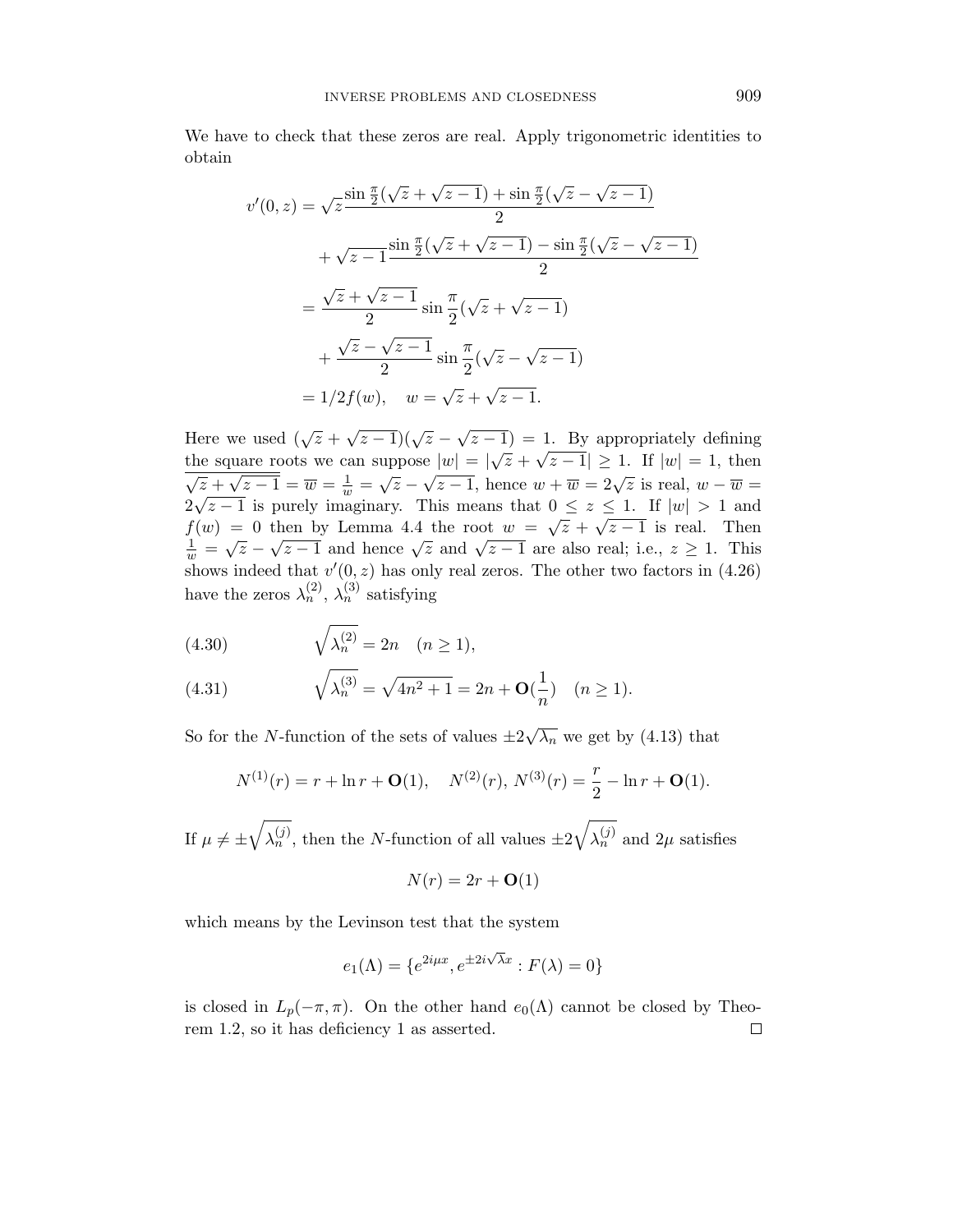#### 910 MIKLÓS HORVÁTH

### **5. Technical background**

In this last part of the paper we give the auxiliary results used in the above proofs. More precisely we provide integral representations for the products of eigenfunctions and a connection between the closedness of cosine and exponential systems. The first result is a refinement of the known representation (5.1) below; see, e.g., Marchenko [19].

LEMMA 5.1. Let  $1 \leq p \leq \infty$ ,  $0 < d < \infty$ ,  $q \in L_p(-d,d)$  and consider the solution  $e(x, \lambda)$  of the initial value problem

$$
-y'' + qy = \lambda^2 y \text{ on } (-d, d), \quad y(0) = 1, \quad y'(0) = i\lambda.
$$

It has a representation of the form

(5.1) 
$$
e(x,\lambda) = e^{i\lambda x} + \int_{-x}^{x} K_1(x,t)e^{i\lambda t}dt
$$

with a continuous kernel  $K_1(x,t)$ . If there exist two potentials  $q^*, q \in L_p(-d, d)$ with norm  $\leq D$  then

(5.2) 
$$
|K_1(x, t, q)| \le c(D),
$$

(5.3) 
$$
|K_1(x, t, q^*) - K_1(x, t, q)| \le c(D) ||q^* - q||_p
$$

with a constant  $c(D) = c(D, p, d)$  independent of q, q<sup>\*</sup>, x and t.

*Proof.* Define  $H(\alpha, \beta) = K_1(\alpha + \beta, \alpha - \beta)$  for  $\alpha, \beta \geq 0$ . Introduce the notation

$$
\sigma(u) = \int_0^u |q|, \quad \varrho(u,v) = \int_0^u \int_0^v |q(\alpha + \beta)| d\beta d\alpha.
$$

It is shown in Marchenko [19] that

(5.4) 
$$
H(u,v) = 1/2 \int_0^u q + \int_0^u \int_0^v q(\alpha + \beta) H(\alpha, \beta) d\beta d\alpha
$$

and

(5.5) 
$$
|H(u,v)| \le 1/2\sigma(u)e^{\varrho(u,v)}.
$$

From  $\sigma(u) \leq c(D)$ ,  $\varrho(u, v) \leq c(D)$  we get  $|H(u, v)| \leq c(D)$  which is (5.2). To show (5.3) consider the decomposition

(5.6) 
$$
H^*(u, v) - H(u, v) = 1/2 \int_0^u (q^* - q) + \int_0^u \int_0^v (q^*(\alpha + \beta) - q(\alpha + \beta)) H^*(\alpha, \beta) d\beta d\alpha + \int_0^u \int_0^v q(\alpha + \beta) (H^*(\alpha, \beta) - H(\alpha, \beta)) d\beta d\alpha.
$$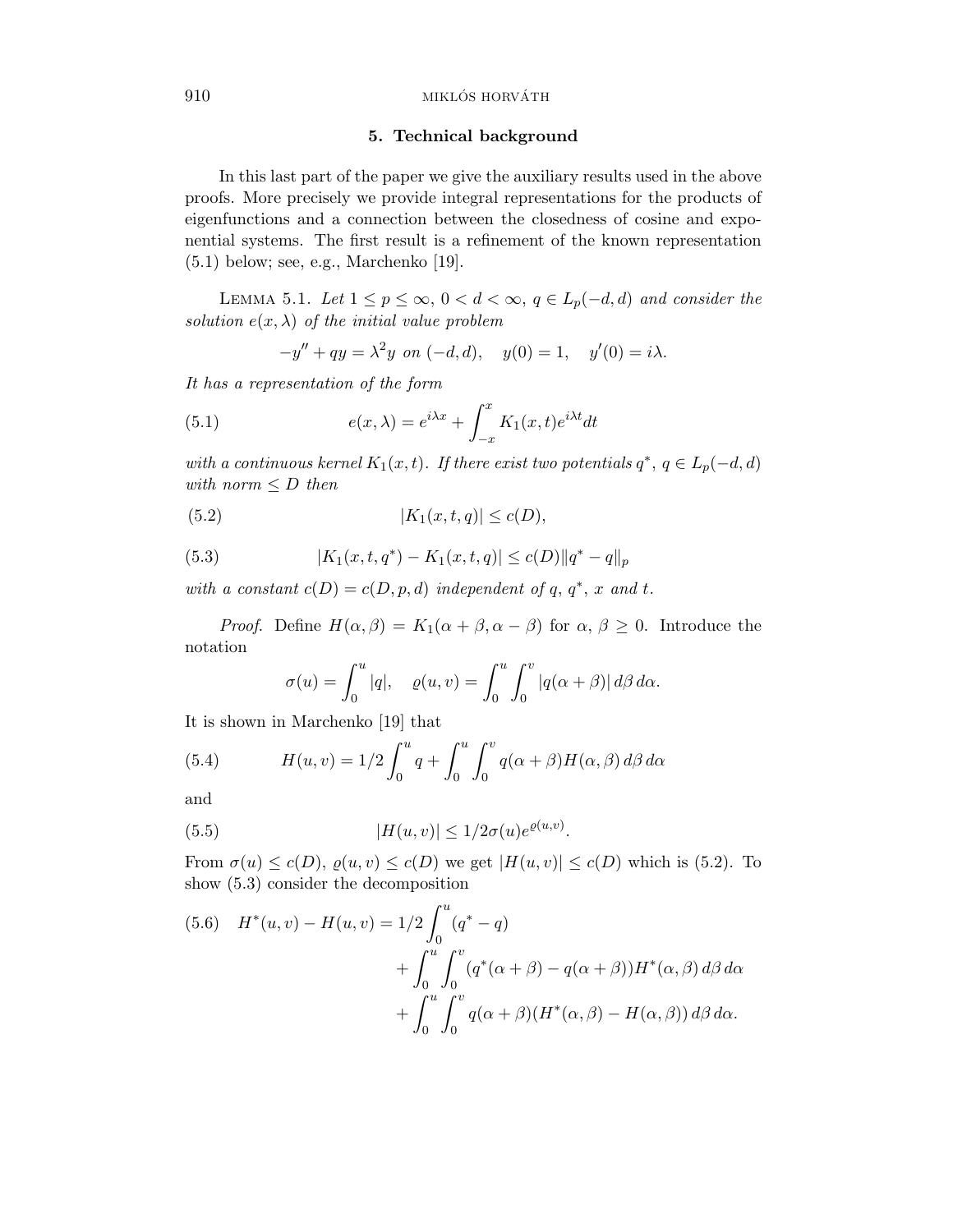This implies

$$
(5.7) \quad |H^*(u,v) - H(u,v)| \le c||q^* - q||_p
$$
  
+  $c(D) \int_0^u \int_0^v |q^*(\alpha + \beta) - q(\alpha + \beta)| d\beta d\alpha$   
+  $\int_0^u \int_0^v |q(\alpha + \beta)||H^*(\alpha, \beta) - H(\alpha, \beta)| d\beta d\alpha$   
 $\le c(D)||q^* - q||_p + \int_0^u \int_0^v |q(\alpha + \beta)||H^*(\alpha, \beta) - H(\alpha, \beta)| d\beta d\alpha.$ 

Recall the following inequality of Wendroff (see, e.g., in [3]): Let  $c \geq 0$ ,  $u(s,r) \geq 0$ ,  $v(s,r) \geq 0$ , *u* continuous, *v* locally integrable in the domain  $r, s \geq 0$ . Now if

(5.8) 
$$
u(x,y) \leq c + \int_0^x \int_0^y v(r,s)u(r,s) \, ds \, dr, \quad x, y \geq 0,
$$

then

(5.9) 
$$
u(x,y) \le ce^{\int_0^x \int_0^y v(r,s) ds dr}, \quad x, y \ge 0.
$$

Applying this to (5.7) gives

(5.10) 
$$
|H^*(u, v) - H(u, v)| \le c(D) \|q^* - q\|_p e^{\int_0^u \int_0^v |q(\alpha + \beta)| d\beta d\alpha} \le c(D) \|q^* - q\|_p
$$

which is equivalent to  $(5.3)$ .

Our next topic is an integral representation for  $v(x, \lambda)v^*(x, \lambda)$ :

LEMMA 5.2. Let  $\beta = 0$  in (1.10) and  $\mu \in \mathbf{C}$ ,  $1 \leq p, q^*, q \in L_p(0, \pi)$ . Then for  $z \in \mathbf{C}$ 

(5.11) 
$$
1 - 2(z^2 - \mu^2)v(\pi - x, z^2)v^*(\pi - x, z^2)
$$

$$
= \cos 2zx + \int_0^{2x} \cos z \tau M(x, \tau, \mu^2) d\tau
$$

where the kernel function  $M(x, \tau, \mu^2)$  is linear in  $\mu^2$ , continuous in  $(x, \tau)$  and independent of *z*. Further if  $q^{**} \in L_p$  and  $||q||_p$ ,  $||q^*||_p$ ,  $||q^{**}||_p \leq D$  then

(5.12) 
$$
|M(x, \tau, \mu^2, q, q^*)| \le c(D, \mu, p),
$$

(5.13) 
$$
|M(x,\tau,\mu^2,q,q^{**}) - M(x,\tau,\mu^2,q,q^{*})| \leq c(D,\mu,p) \|q^{**} - q^{*}\|_p.
$$

Proof. It can be checked from (5.1) that there exists a continuous kernel  $K(x,t)$ ,  $0 \le t \le x$ , satisfying  $K(x,0) = 0$ , the analogues of (5.2), (5.3) and

(5.14) 
$$
v(\pi - x, z^2) = \frac{\sin zx}{z} + \int_0^x K(x, t) \frac{\sin zt}{z} dt.
$$

$$
\Box
$$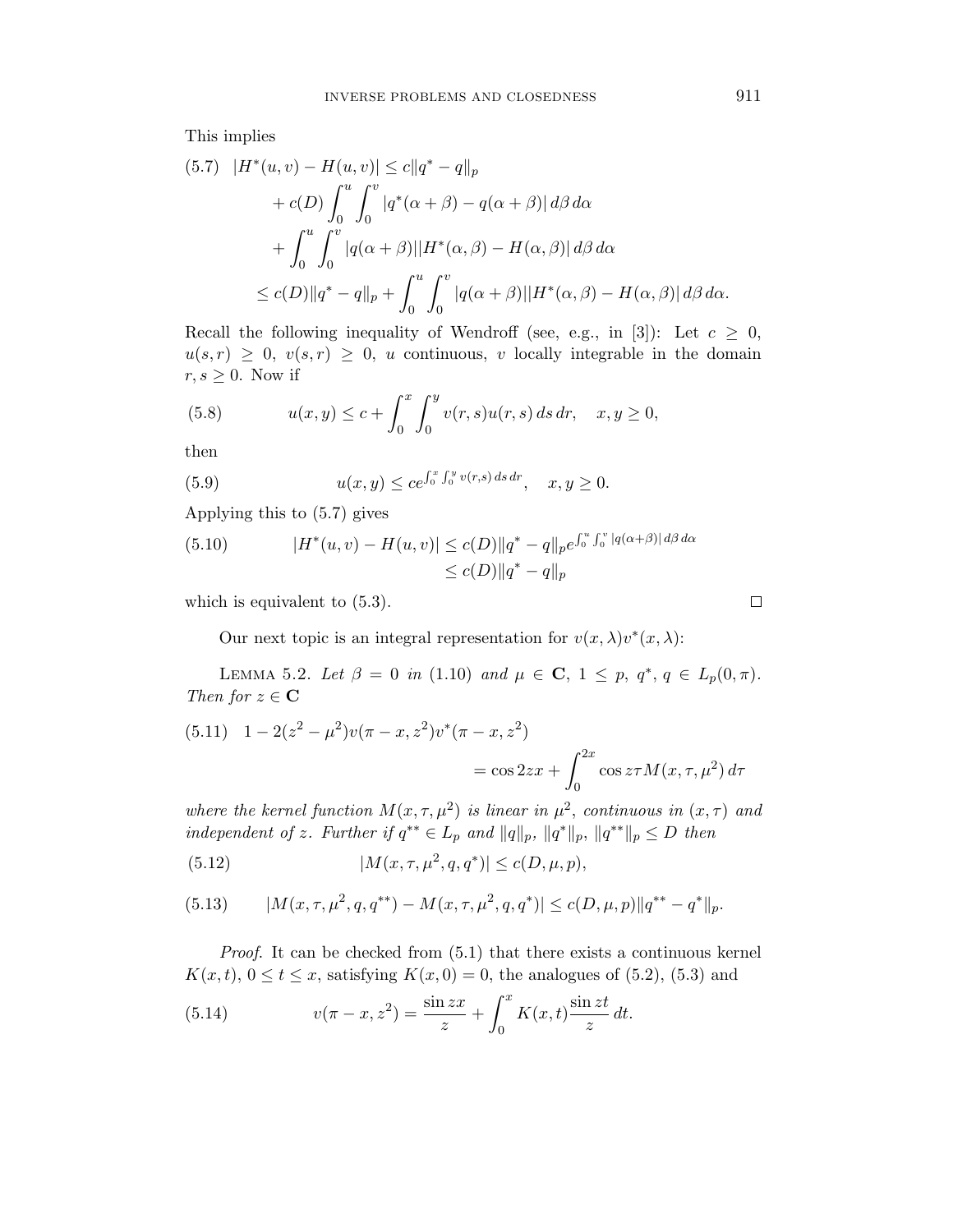Indeed, define  $K_1$  for the potential  $q(\pi - x)$ ; then  $K(x, t) = K_1(x, t) - K_1(x, -t)$ satisfies (5.14). Consequently

$$
(5.15) \quad 1 - 2z^2v(\pi - x, z^2)v^*(\pi - x, z^2)
$$
  
=  $1 - 2\sin^2 zx - 2\int_0^x K(x, t) \sin zx \sin zt dt$   
 $- 2\int_0^x K^*(x, t) \sin zx \sin zt dt$   
 $- 2\int_0^x \int_0^x K(x, t)K^*(x, u) \sin zt \sin zu du dt$   
=  $\cos 2zx - \int_0^x K(x, t)[\cos z(x - t) - \cos z(x + t)] dt$   
 $- \int_0^x K^*(x, t)[\cos z(x - t) - \cos z(x + t)] dt$   
 $- \int_0^x \int_0^x K(x, t)K^*(x, u)[\cos z(t - u) - \cos z(t + u)] du dt$   
=  $\cos 2zx - I_1 - I_1^* - I_2$ .

We have to check that  $I_1$ ,  $I_1^*$  and  $I_2$  have integral representations as in the right side of  $(5.11)$  with continuous kernels satisfying  $(5.12)$  and  $(5.13)$ . In  $I_1$ 

$$
\int_0^x K(x,t)\cos z(x-t) dt = \int_0^x K(x,x-\tau)\cos z\tau d\tau,
$$
  

$$
\int_0^x K(x,t)\cos z(x+t) dt = \int_x^{2x} K(x,\tau-x)\cos z\tau d\tau;
$$

i.e.,

(5.16) 
$$
I_1 = \int_0^{2x} \cos z \tau M_1(x, \tau) d\tau,
$$

$$
M_1(x, \tau) = \begin{cases} K(x, x - \tau) & \text{if } 0 \le \tau \le x \\ -K(x, \tau - x) & \text{if } x \le \tau \le 2x. \end{cases}
$$

The kernel  $M_1$  is continuous since  $K(x, 0) = 0$  and the analogues of (5.12), (5.13) are also satisfied ((5.13) is trivial). In  $I_1^*$  we argue similarly. In  $I_2$  we change the order of integrations:

(5.17) 
$$
\int_{0}^{x} \int_{0}^{x} K(x,t)K^{*}(x,u) \cos z(t-u) du dt
$$

$$
= \int_{0}^{x} \int_{t-x}^{t} K(x,t)K^{*}(x,t-\tau) \cos z\tau d\tau dt
$$

$$
= \int_{0}^{x} \left(\int_{\tau}^{x} K(x,t)K^{*}(x,t-\tau) dt\right) \cos z\tau d\tau
$$

$$
+ \int_{0}^{x} \left(\int_{0}^{x-\tau} K(x,t)K^{*}(x,t+\tau) dt\right) \cos z\tau d\tau
$$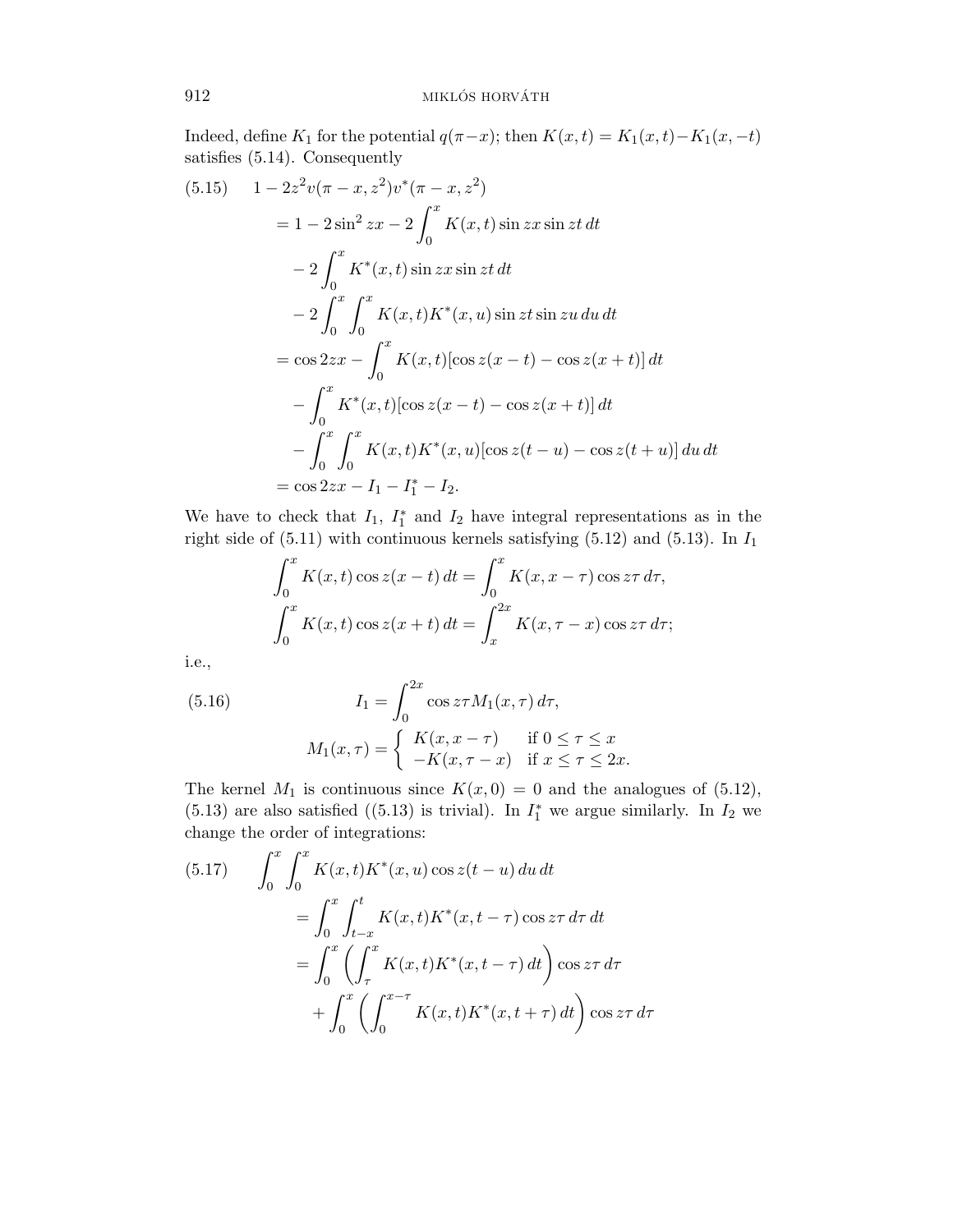and

(5.18) 
$$
\int_{0}^{x} \int_{0}^{x} K(x,t)K^{*}(x,u) \cos z(t+u) du dt
$$

$$
= \int_{0}^{x} \int_{t}^{x+t} K(x,t)K^{*}(x,\tau-t) \cos z\tau d\tau dt
$$

$$
= \int_{0}^{x} \left( \int_{0}^{T} K(x,t)K^{*}(x,\tau-t) dt \right) \cos z\tau d\tau
$$

$$
+ \int_{x}^{2x} \left( \int_{\tau-x}^{x} K(x,t)K^{*}(x,\tau-t) dt \right) \cos z\tau d\tau.
$$

Consequently

(5.19) 
$$
I_2 = \int_0^{2x} \cos z \tau M_2(x, \tau) d\tau
$$

with the kernel

(5.20) 
$$
M_2(x,\tau) = \begin{cases} \int_{\tau}^{x} K(x,t)K^*(x,t-\tau) dt \\ + \int_{0}^{x-\tau} K(x,t)K^*(x,t+\tau) dt \\ - \int_{0}^{\tau} K(x,t)K^*(x,\tau-t) dt \quad \text{if } 0 \le \tau \le x, \\ - \int_{\tau-x}^{x} K(x,t)K^*(x,\tau-t) dt \quad \text{if } x \le \tau \le 2x \end{cases}
$$

continuous also at  $\tau = x$  by definition. Here (5.12) and (5.13) also follow from Lemma 5.1. In order to complete the proof of (5.19) we have to find an integral representation of  $2\mu^2 v (\pi - x, z^2) v^* (\pi - x, z^2)$ . We apply the identities

(5.21) 
$$
\int_0^t (t-\tau)\cos z\tau d\tau = \frac{1-\cos zt}{z^2}
$$

and

$$
v(\pi - x, z^2)v^*( \pi - x, z^2) = \frac{1 - \cos 2zx}{2z^2}
$$
  
+  $\int_0^x K(x, t) \frac{\cos z(x - t) - \cos z(x + t)}{2z^2} dt$   
+  $\int_0^x K^*(x, t) \frac{\cos z(x - t) - \cos z(x + t)}{2z^2} dt$   
+  $\int_0^x \int_0^x K(x, t) K^*(x, u) \frac{\cos z(t - u) - \cos z(t + u)}{2z^2} du dt$   
=  $\frac{1}{2}I_3 + I_4 + I_4^* + I_5.$ 

Now

$$
I_3 = \int_0^{2x} (2x - \tau) \cos z\tau \, d\tau
$$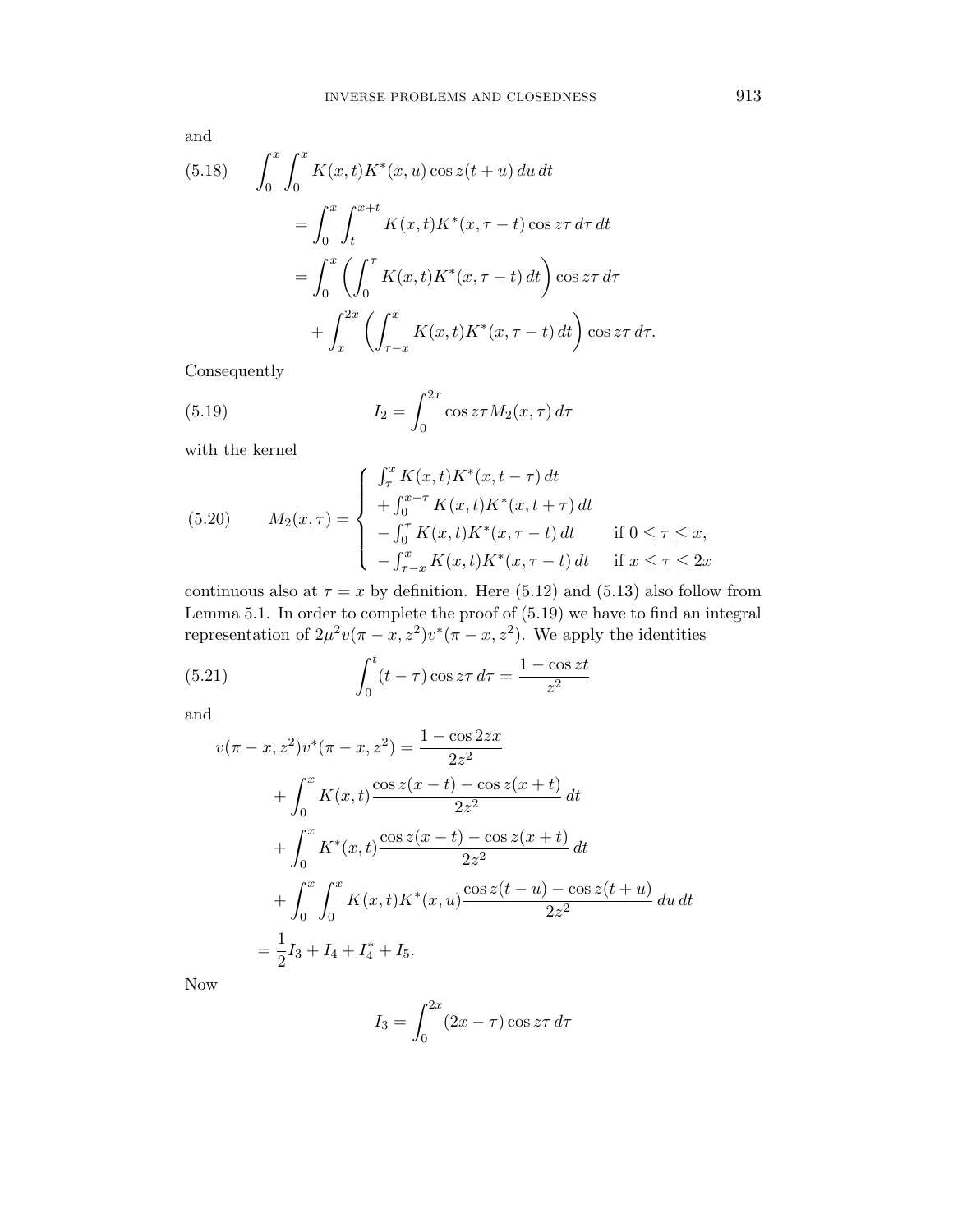and in *I*<sup>4</sup>

$$
\int_{0}^{x} K(x,t) \frac{1 - \cos z(x+t)}{z^{2}} dt
$$
  
= 
$$
\int_{0}^{x} K(x,t) \int_{0}^{x+t} (x+t-\tau) \cos z\tau d\tau dt
$$
  
= 
$$
\int_{0}^{2x} \cos z\tau \left( \int_{\max(0,\tau-x)}^{x} K(x,t) (x+t-\tau) dt \right) d\tau,
$$
  

$$
\int_{0}^{x} K(x,t) \frac{1 - \cos z(x-t)}{z^{2}} dt
$$
  
= 
$$
\int_{0}^{x} \cos z\tau \left( \int_{0}^{x-\tau} K(x,t) (x-t-\tau) dt \right) d\tau.
$$

The kernel arising here is zero at  $\tau = x$ , so it can be continuously extended to  $x \leq \tau \leq 2x$ . This proves an appropriate integral representation for  $I_4$ . The case of  $I_4^*$  is similar. Finally in  $I_5$  we get by twofold interchange of integrations

$$
\int_{0}^{x} \int_{0}^{x} K(x,t)K^{*}(x,u) \frac{1-\cos z(t+u)}{z^{2}} du dt
$$
\n
$$
= \int_{0}^{2x} \left( \int_{\max(\tau-x,0)}^{x} K(x,t) \int_{\max(\tau-t,0)}^{x} K^{*}(x,u)(t+u-\tau) du dt \right)
$$
\n
$$
\int_{0}^{x} \int_{0}^{x} K(x,t)K^{*}(x,u) \frac{1-\cos z(t-u)}{z^{2}} du dt
$$
\n
$$
= \int_{0}^{x} \cos z \tau \left( \int_{\tau}^{x} K(x,t) \int_{0}^{t-\tau} K^{*}(x,u)(t-u-\tau) du dt \right) d\tau
$$
\n
$$
+ \int_{0}^{x} \cos z \tau \left( \int_{0}^{x-\tau} K(x,t) \int_{t+\tau}^{x} K^{*}(x,u)(u-t-\tau) du dt \right) d\tau.
$$

Since the last two kernels can be continuously extended by zero to the domain  $x \leq \tau \leq 2x$  and the analogue of (5.12), (5.13) is again a trivial corollary of (5.2) and (5.3), the proof of Lemma 5.3 is complete.  $\Box$ 

A similar statement holds for  $\sin \beta \neq 0$ :

LEMMA 5.3. Let  $\sin \beta \neq 0$ ,  $1 \leq p$  and  $q, q^* \in L_p(0, \pi)$ ; then for  $z \in \mathbb{C}$ ,

(5.22) 
$$
v(\pi - x, z^2)v^*(\pi - x, z^2) - 1/2\sin^2\beta = 1/2\sin^2\beta\cos 2zx + \int_0^{2x} L(x, t)\cos zt dt
$$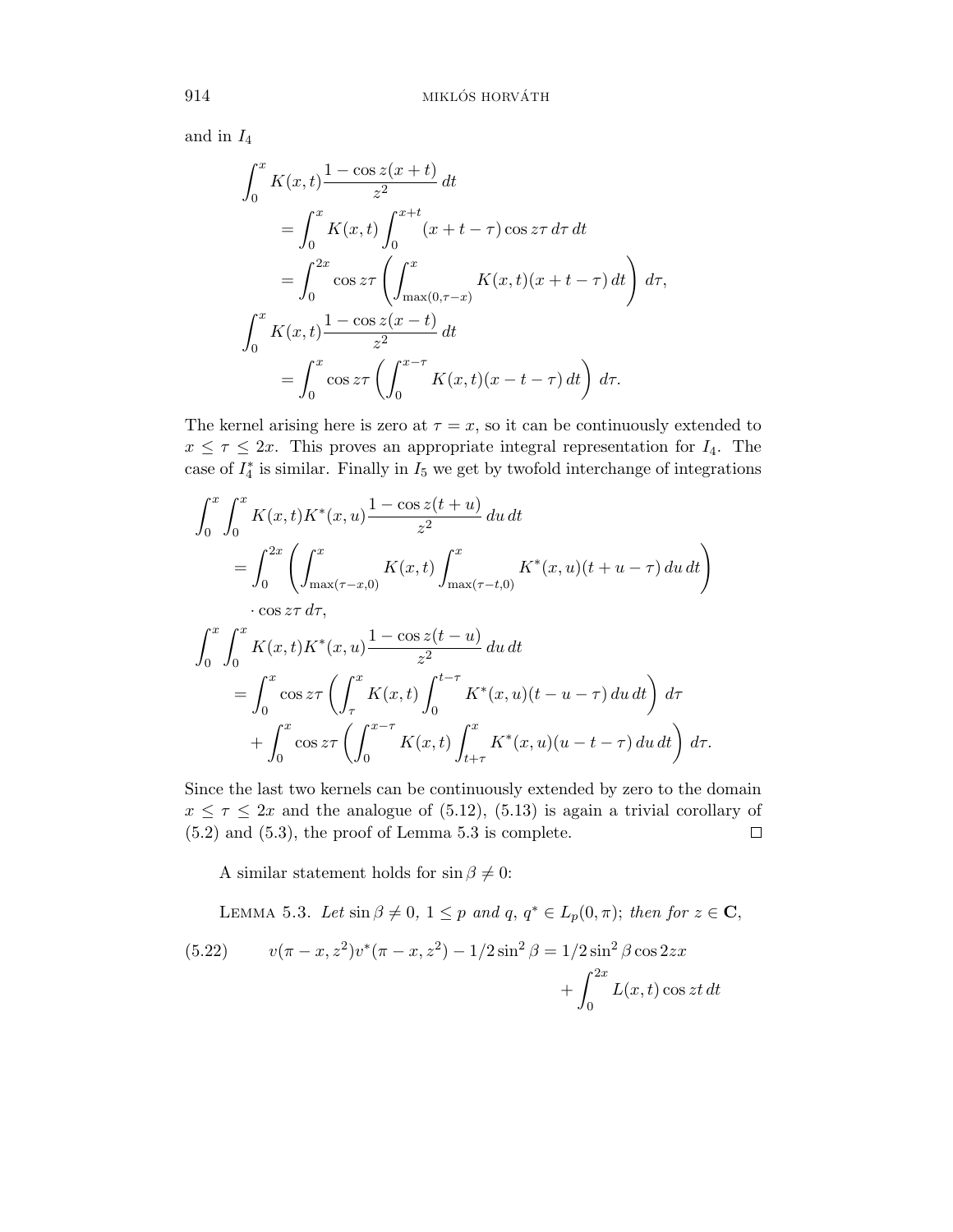with a kernel  $L(x,t)$  continuous in  $(x,t)$ . Further if  $q^{**} \in L_p$  and  $||q||_p$ ,  $||q^*||_p$ ,  $||q^*^*||_p ≤ D$  then

(5.23) 
$$
|L(x, t, q, q^*)| \le c(D, p),
$$

(5.24) 
$$
|L(x,t,q,q^{**})-L(x,t,q,q^{*})| \leq c(D,p)||q^{**}-q^{*}||_{p}.
$$

Proof. From Lemma 5.1 we know that

(5.25) 
$$
v(\pi - x, z^2) = \sin \beta \cos zx + \int_0^x N(x, t) \cos zt \, dt
$$

with a continuous kernel  $N$  satisfying the analogue of  $(5.2)$ ,  $(5.3)$ . Indeed, if we define the kernel  $K_1$  for the potential  $q(\pi - x)$  then

$$
N(x,t) = \sin \beta \frac{K_1(x,t) + K_1(x,-t)}{2} + \cos \beta \frac{K_1(x,t) - K_1(x,-t)}{2}.
$$

Now

$$
v(\pi - x, z^2)v^*( \pi - x, z^2) - 1/2 \sin^2 \beta
$$
  
= 1/2 \sin^2 \beta \cos 2zx + I\_1 \sin \beta + I\_1^\* \sin \beta + 2I\_2,  
I\_1 =  $\int_0^x N(x, t) (\cos z(x - t) + \cos z(x + t)) dt$ ,  
I\_1^\* =  $\int_0^x N^*(x, t) (\cos z(x - t) + \cos z(x + t)) dt$ ,  
I\_2 =  $\int_0^x \int_0^x N(x, t) N^*(x, u) (\cos z(t - u) + \cos z(t + u)) du dt$ .

As above we can check that

$$
I_1 = \int_0^{2x} \cos z \tau L_1(x, \tau) d\tau, L_1(x, \tau) = \begin{cases} N(x, x - \tau) & \text{if } 0 \le \tau \le x, \\ N(x, \tau - x) & \text{if } x \le \tau \le 2x; \end{cases}
$$

$$
I_2 = \int_0^{2x} \cos z \tau L_2(x, \tau) d\tau + \int_0^x \cos z \tau L_3(x, \tau) d\tau
$$

with

$$
L_2(x,\tau) = \int_{\max(\tau-x,0)}^{\min(\tau,x)} N(x,t)N^*(x,\tau-t) dt,
$$
  
\n
$$
L_3(x,\tau) = \int_0^{x-\tau} N(x,t)N^*(x,t+\tau) dt + \int_\tau^x N(x,t)N^*(x,t-\tau) dt.
$$

Since  $L_3$  can be continuously extended by zero to the domain  $x \le \tau \le 2x$  and (5.12), (5.13) follow from Lemma 5.1, the proof is complete. $\Box$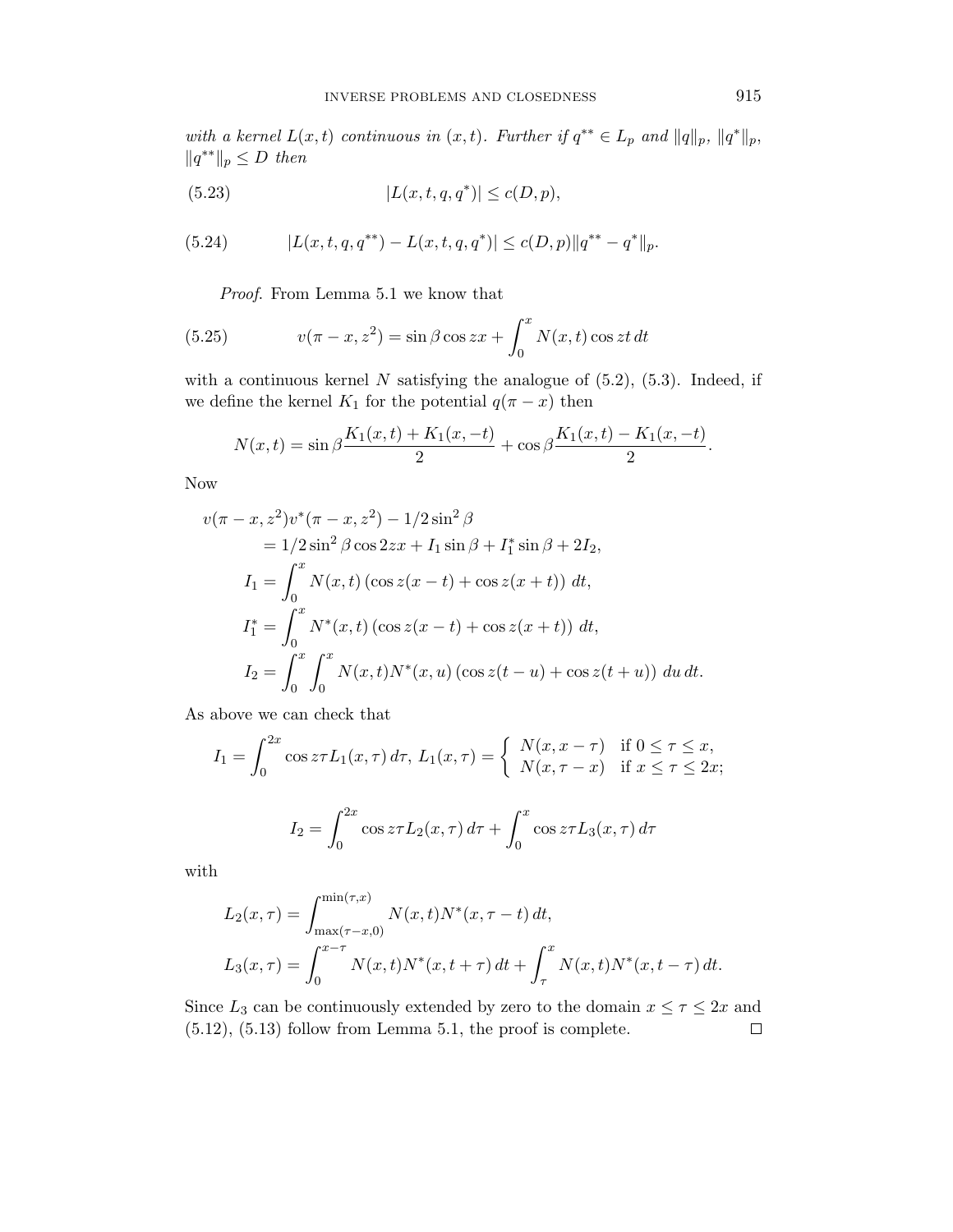After obvious modifications we can also prove

Lemma 5*.*3 Let  $\sin \beta_1 \neq 0$ ,  $\sin \beta_2 \neq 0$  and  $q, q^* \in L_1(0, \pi)$ ; then for  $z \in \mathbf{C}$ 

(5.26) 
$$
v(\pi - x, z^2, \beta_1)v^*(\pi - x, z^2, \beta_2) - 1/2 \sin \beta_1 \sin \beta_2
$$

$$
= 1/2 \sin^2 \beta_1 \sin \beta_2 \cos 2zx + \int_0^{2x} \cos zt L(x, t, q, q^*, \beta_1, \beta_2) dt
$$

with a kernel  $L(x,t)$  continuous in  $(x,t)$ .

Our final auxiliary result is a connection between the closedness of exponential systems and that of cosine systems.

LEMMA 5.4. Let  $z_n$ ,  $n \geq 1$ , be arbitrary different complex numbers and let *d* > 0, 1 ≤ *p* ≤ ∞. The system {cos  $z_n x : n \ge 1$ } is closed in  $L_p(0,d)$  if and only if the system  ${e^{\pm i z_n x} : n \ge 1}$  is closed in  $L_p(-d,d)$ . If in case  $z_n = 0$ , then 1 and *x* are chosen instead of  $e^{\pm i z_n x}$ .

*Proof. The only if part.* If the cosine system is not closed in  $L_p(0,d)$ , then there exists  $0 \neq h \in L_p(0, d)$  with

(5.27) 
$$
\int_0^d h(x) \cos z_n x \, dx = 0, \quad n \ge 1.
$$

Define  $h(-x) = h(x)$ ; then (5.27) implies

$$
0 = \int_{-d}^{d} h(x) \cos z_n x \, dx = \int_{-d}^{d} h(x) e^{\pm iz_n x} \, dx
$$

and in case  $z_n = 0$  we also have  $\int_{-d}^{d} h(x)x dx = 0$ . Consequently  $\{e^{\pm iz_n x} : n \ge 1\}$ is not closed in  $L_p(-d, d)$ .

The if part. If the exponential system is not closed then there exists a function  $0 \neq h \in L_p(-d, d)$  with

(5.28) 
$$
0 = \int_{-d}^{d} h(x)e^{\pm iz_n x} dx, \quad n \ge 1.
$$

Then

$$
0 = \int_{-d}^{d} h(-x)e^{\pm iz_n x} dx,
$$
  
\n
$$
0 = \int_{-d}^{d} (h(x) + h(-x))e^{\pm iz_n x} dx = 2 \int_{0}^{d} (h(x) + h(-x)) \cos z_n x dx
$$

and this proves that the cosine system is not closed unless *h* is odd. Now if *h* is odd, we get from (5.28) that

$$
0 = \int_0^d h(x) \sin z_n x \, dx, \quad n \ge 1.
$$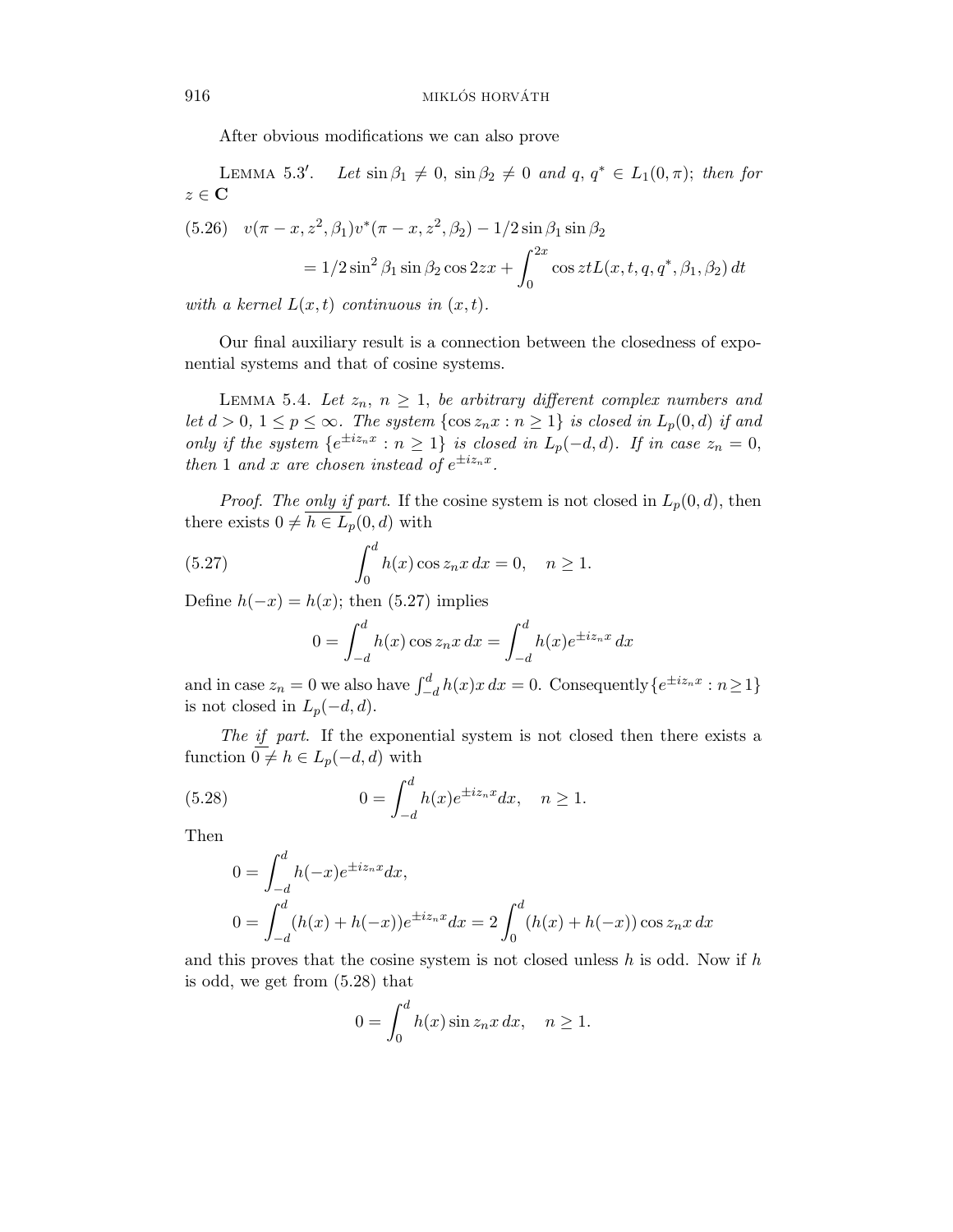Integrating by parts gives

$$
0 = z_n \int_0^d \cos z_n x \left( \int_x^d h \right) dx.
$$

In other words,  $0 \neq \int_x^d h \in L_p(0,d)$  is orthogonal to all functions  $\cos z_n x$ ,  $z_n \neq 0$ . If  $z_n = 0$ , then

$$
0 = \int_{-d}^{d} xh(x) dx = 2 \int_{0}^{d} xh(x) dx = 2 \int_{0}^{d} \left( \int_{x}^{d} h \right) dx
$$

$$
= 2 \int_{0}^{d} \cos z_n x \left( \int_{x}^{d} h \right) dx.
$$

Thus the cosine system is not closed in  $L_p(0, d)$ , which was to be proved.  $\Box$ 

Institute of Mathematics, Technical University of Budapest, Budapest, Hungary *E-mail address*: horvath@math.bme.hu

#### **REFERENCES**

- [1] V. AMBARZUMIAN, Über eine Frage der Eigenwerttheorie, Zeitschrift für Physik 53 (1929), 690–695.
- [2] S. A. Avdonin, On the question of Riesz bases of exponential functions in  $L^2$  (in Russian), *Vestnik Leningrad Univ. Ser. Mat.* **13** (1974), 5–12.
- [3] E. F. Beckenbach and R. Bellmann, *Inequalities*, Springer-Verlag, New York, 1965.
- [4] Ch. Bennewitz, A proof of the local Borg-Marchenko theorem, *Comm. Math. Phys.* **218** (2001), 131–132.
- [5] G. Borg, Eine Umkehrung der Sturm-Liouvilleschen Eigenwertaufgabe, *Acta Math.* **78** (1946), 1–96.
- [6] ———, Uniqueness theorems in the spectral theory of  $y'' + (\lambda q(x))y = 0$ , *Proc.* 11<sup>th</sup> *Scandinavian Congress of Mathematicians* (Trondheim, 1949) (Oslo), *Johan Grundt Tanums Forlag*, 1952, pp. 276–287.
- [7] F. Gesztesy, R. del Rio, and B. Simon, Inverse spectral analysis with partial information on the potential, III. Updating boundary conditions, *Internat. Math. Research Notices* **15** (1997), 751–758.
- [8] F. Gesztesy and B. Simon, A new approach to inverse spectral theory II. General real potentials and the connection to the spectral measure, *Ann. of Math.* **152** (2000), 593– 643.
- [9] ———, Inverse spectral analysis with partial information on the potential, II. The case of discrete spectrum, *Trans. Amer. Math. Soc.* **352** (2000), 2765–2787.
- [10] ———, On local Borg-Marchenko uniqueness results, *Comm. Math. Phys.* **211** (2000), 273–287.
- [11] H. HOCHSTADT and B. LIEBERMAN, An inverse Sturm-Liouville problem with mixed given data, *SIAM J. Appl. Math.* **34** (1978), 676–680.
- [12] M. HORVATH, On the inverse spectral theory of Schrödinger and Dirac operators, *Trans. Amer. Math. Soc.* **353** (2001), 4155–4171.